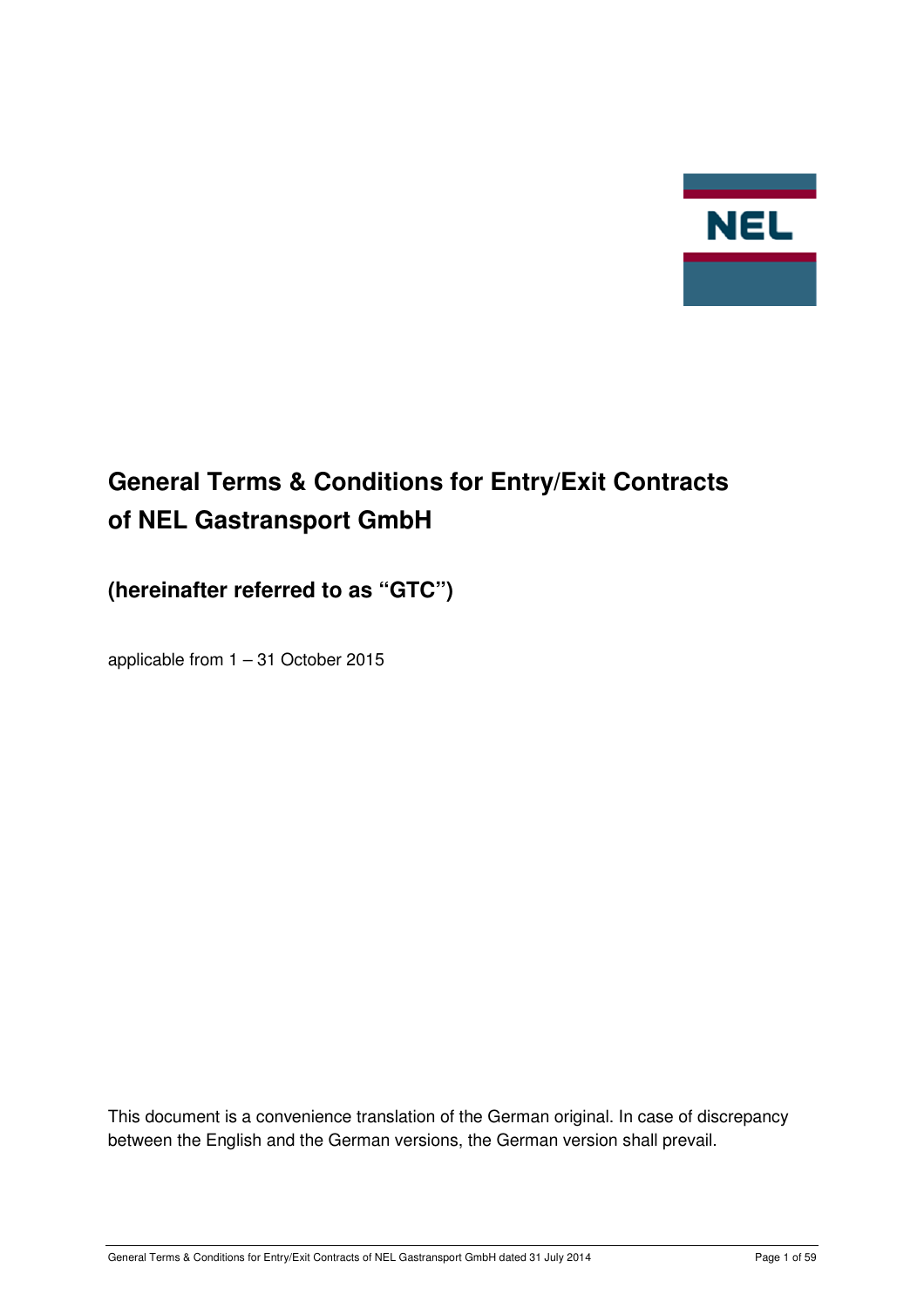

# **Table of contents**

| Section 1 Conclusion of contract                                                                                                             | $\overline{4}$ |
|----------------------------------------------------------------------------------------------------------------------------------------------|----------------|
| Section 2 Definitions of terms                                                                                                               | 5              |
| Section 2a Admission to the primary capacity platform and to systems of the transmission<br>system operator for processing network access    | $\overline{7}$ |
| Section 2b Availability of the systems of the transmission system operator for processing<br>network access                                  | 8              |
| Section 3 Scope of the entry contract                                                                                                        | 9              |
| Section 4 Purpose of the exit contract                                                                                                       | 10             |
| Section 5 General entry and exit requirements                                                                                                | 10             |
| Section 6 Preconditions for use of booked capacity at market area interconnection and cross-<br>border interconnection points                | 11             |
| Section 7 Inclusion of entry and exit points in balancing groups                                                                             | 12             |
| Section 8 Bundled booking points                                                                                                             | 13             |
| Section 9 Capacity products                                                                                                                  | 14             |
| Section 10 Conversion of interruptible capacity                                                                                              | 15             |
| Section 11 Registration and deregistration of network use for supply to end-consumers                                                        | 16             |
| Section 12 Nomination and renomination at market area interconnection points and cross-<br>border interconnection points                     | 16             |
| Section 13 Nomination and renomination                                                                                                       | 18             |
| Section 13a Operational processing of nominations                                                                                            | 20             |
| Section 13b Communication test                                                                                                               | 21             |
| Section 13c Alignment of nominations ("Matching")                                                                                            | 21             |
| Section 14 Nomination replacement procedure                                                                                                  | 22             |
| Section 15 Technical feed in and offtake notices                                                                                             | 23             |
| Section 16 Surrender of capacity                                                                                                             | 23             |
| Section 17 Offering by transmission system operator of firm capacity left unused at short<br>notice in accordance with Section 16 (2) GasNZV | 24             |
| Section 18 Withdrawal of capacity left unused for a significant time in accordance with<br>Section 16 (3) and (4) GasNZV                     | 25             |
| Section 18a Withdrawal of capacities insufficiently used in the long term at market area and                                                 |                |
| cross border interconnection points                                                                                                          | 26             |
| Section 19 Secondary trading                                                                                                                 | 26             |
| Section 20 Technical requirements                                                                                                            | 27             |
| Section 21 Non-compliance with gas quality or pressure specification                                                                         | 29             |
| Section 22 Allocation of quantities                                                                                                          | 29             |
| Section 23 Meter operation and metering                                                                                                      | 30             |
| Section 24 SLP surplus and shortfall quantities                                                                                              | 33             |
| Section 25 Tariffs 34                                                                                                                        |                |
| Section 26 Invoicing and payment                                                                                                             | 36             |
| Section 27 Taxes 36                                                                                                                          |                |
| Section 28 Maintenance                                                                                                                       | 37             |
| Section 29 Interruption of interruptible capacity                                                                                            | 39             |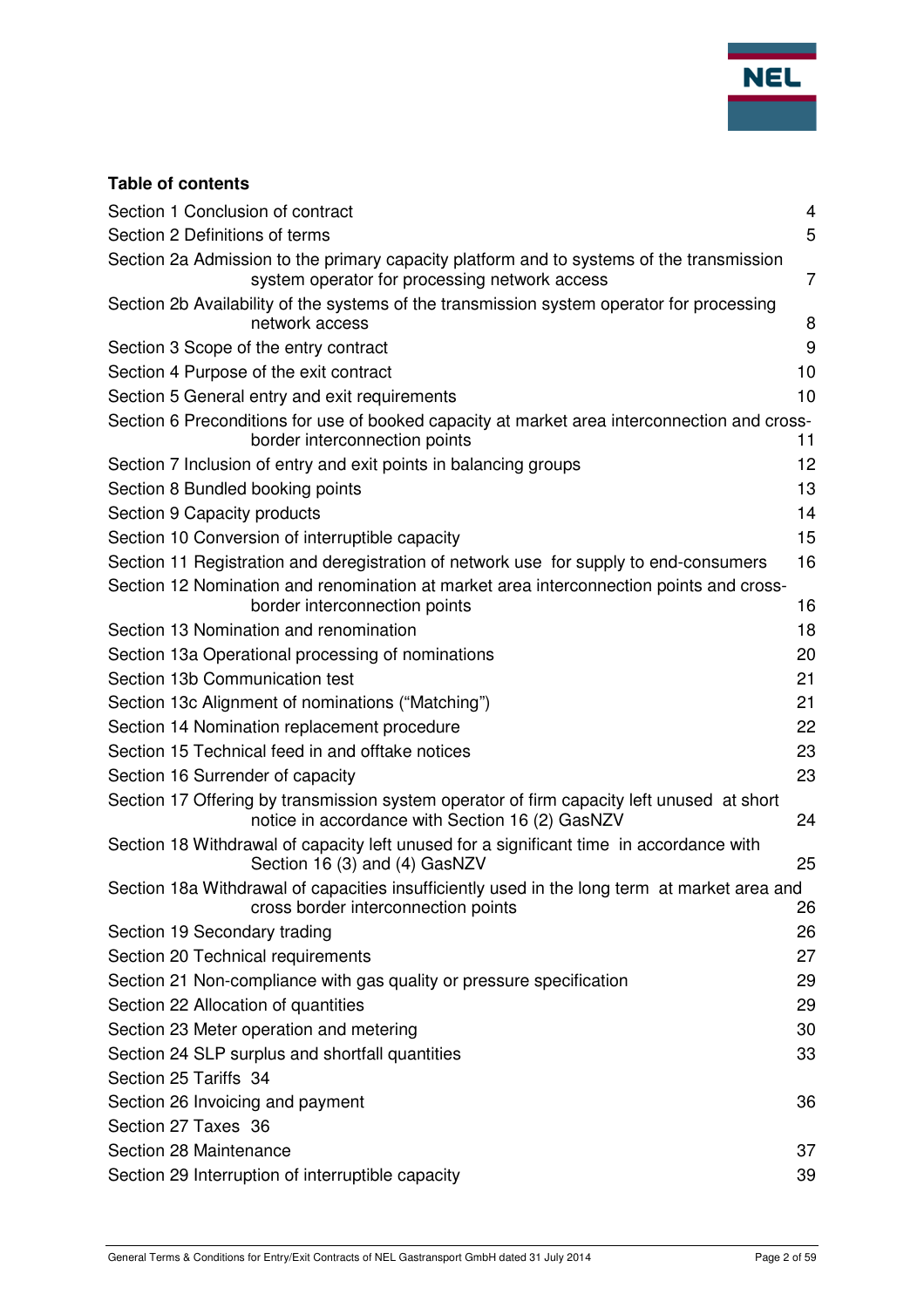

| Section 29a Reduction procedure for firm capacity nomination |                                                                            |    |
|--------------------------------------------------------------|----------------------------------------------------------------------------|----|
| Section 30 Capacity overrun                                  |                                                                            |    |
|                                                              | Section 31 Suspension or amendment of contractual obligations              | 41 |
|                                                              | Section 32 Transmission System Operator's contact persons and availability | 43 |
| Section 33 Data transmission and data processing             |                                                                            |    |
| Section 34 Force majeure                                     |                                                                            | 43 |
| Section 35 Liability                                         |                                                                            | 44 |
| Section 36 Deposit                                           |                                                                            | 45 |
| Section 36a Advance payment                                  |                                                                            | 48 |
| Section 37 Termination of contract                           |                                                                            | 50 |
| Section 38 Good faith clause                                 |                                                                            | 50 |
| Section 39 Confidentiality                                   |                                                                            | 51 |
| Section 40 Legal succession                                  |                                                                            | 51 |
| Section 41 Contract amendments                               |                                                                            |    |
| Section 42 Severability                                      |                                                                            | 53 |
| Section 43 Text form                                         |                                                                            | 53 |
| Section 44 Venue for disputes and applicable law             |                                                                            | 53 |
| Section 45 List of appendices                                |                                                                            | 53 |
|                                                              | Appendix GTC 1: Surplus and shortfall quantity method applied              | 55 |
|                                                              | Appendix GTC 2: § 18 Low Pressure Connection Ordinance                     |    |
|                                                              | (Niederdruckanschlussverordnung / NDAV)                                    | 56 |
|                                                              | Appendix GTC 3: Supplementary Terms & Conditions of NEL Gastransport GmbH  | 58 |
| Section 1                                                    | <b>Dynamically Allocable Capacity</b>                                      | 58 |
| Section 2                                                    | <b>Allocation Procedure</b>                                                | 58 |
| Section 3                                                    | Usage of IT-portals                                                        | 58 |
| Section 4                                                    | <b>Invoicing and Payment</b>                                               | 58 |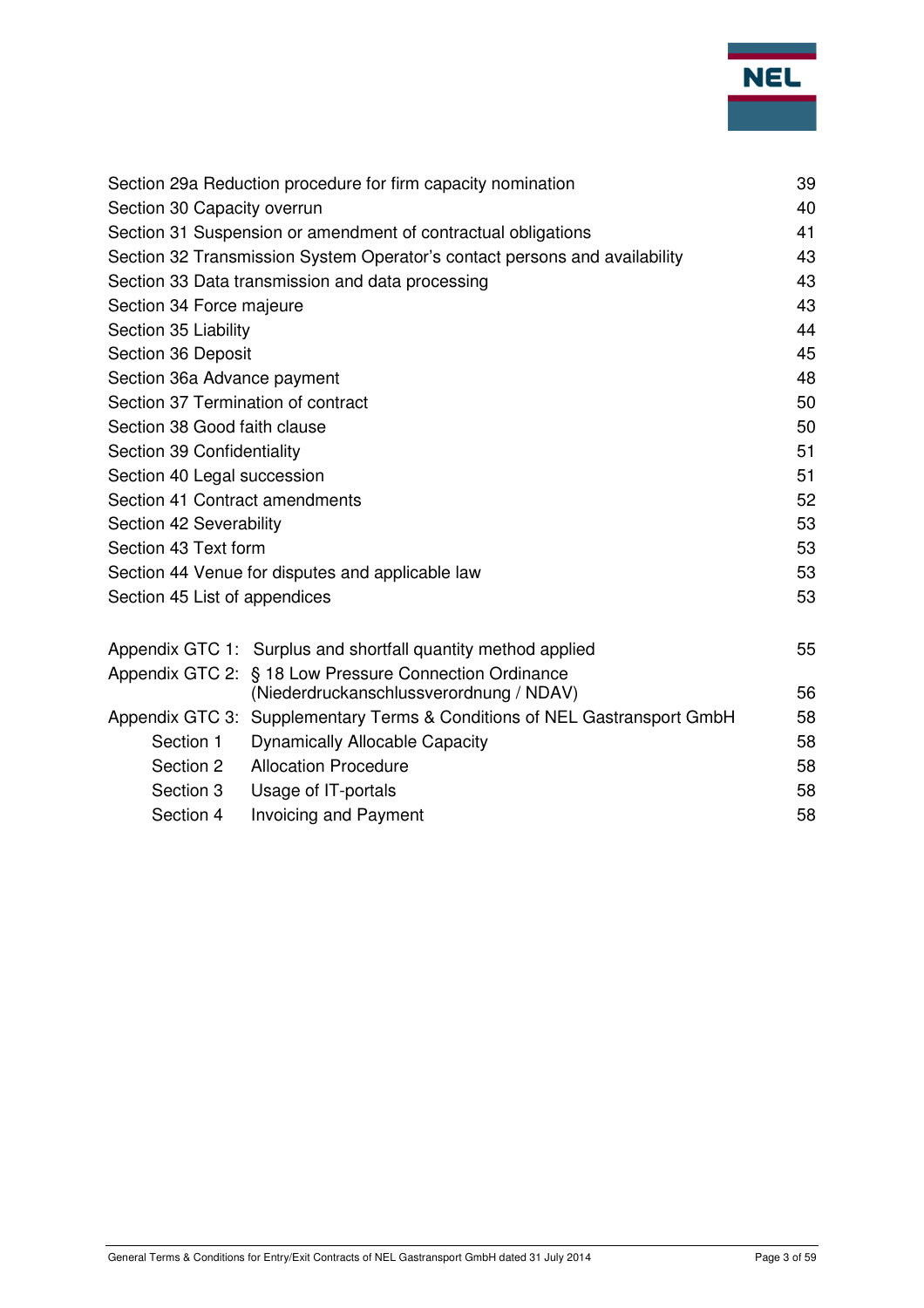

## **Section 1 Conclusion of contract**

- 1. The shipper concludes this entry/exit contract via the primary capacity platform jointly operated by the transmission system operators. The preconditions for contract conclusion are registration as shipper on the primary capacity platform and acceptance by the transmission system operator as a shipper pursuant to Section 2a. Registration on the primary capacity platform jointly operated by the transmission system operators in accordance with Section 6 of the Gas Grid Access Ordinance (GasNZV) shall be governed by the terms and conditions for the primary capacity platform published on the primary capacity platform operator's website. In the event of a failure of the primary capacity platform or the connected systems of the transmission system operators, booking requests for day-ahead capacity may be forwarded in text form direct to the transmission system operator. For this, the transmission system operator may offer alternative automated facilities. In this case, capacities shall be allocated at the regulated daily capacity tariff to the best of the transmission system operator's ability and without any guarantee on the basis of the chronological order in which binding requests are received.
- 2. The entry/exit contract for firm entry or exit capacity at market area interconnection points as well as at cross-border interconnection points shall be concluded upon the allocation of capacity at the end of the auction.
- 3. The following capacity types shall be allocated in the chronological order in which binding requests are received:
	- a) Exit capacity to end-consumers and storage facilities,
	- b) Entry capacity from storage, production and LNG facilities,
	- c) Entry capacity from facilities within the meaning of Section 6 of GasNZV for biogas injection, and
	- d) Interruptible capacity.

In these cases the contract shall be concluded upon receipt by the shipper of an electronic booking confirmation. Day-ahead capacity may only be booked until 18:00 hours.

- 4. Entry/exit contracts in accordance with Paragraph 3 may be concluded as follows: with a term of
	- one year or longer at any time,
	- one quarter starting on 1 October, 1 January, 1 April or 1 July in accordance with the marketing of capacities according to Paragraph 2 no earlier than on the day of the start of the auction of quarterly products, which is published on the primary capacity platform,
	- less than one year but not equal to one quarter a minimum of 3 months prior to commencement of the contract term,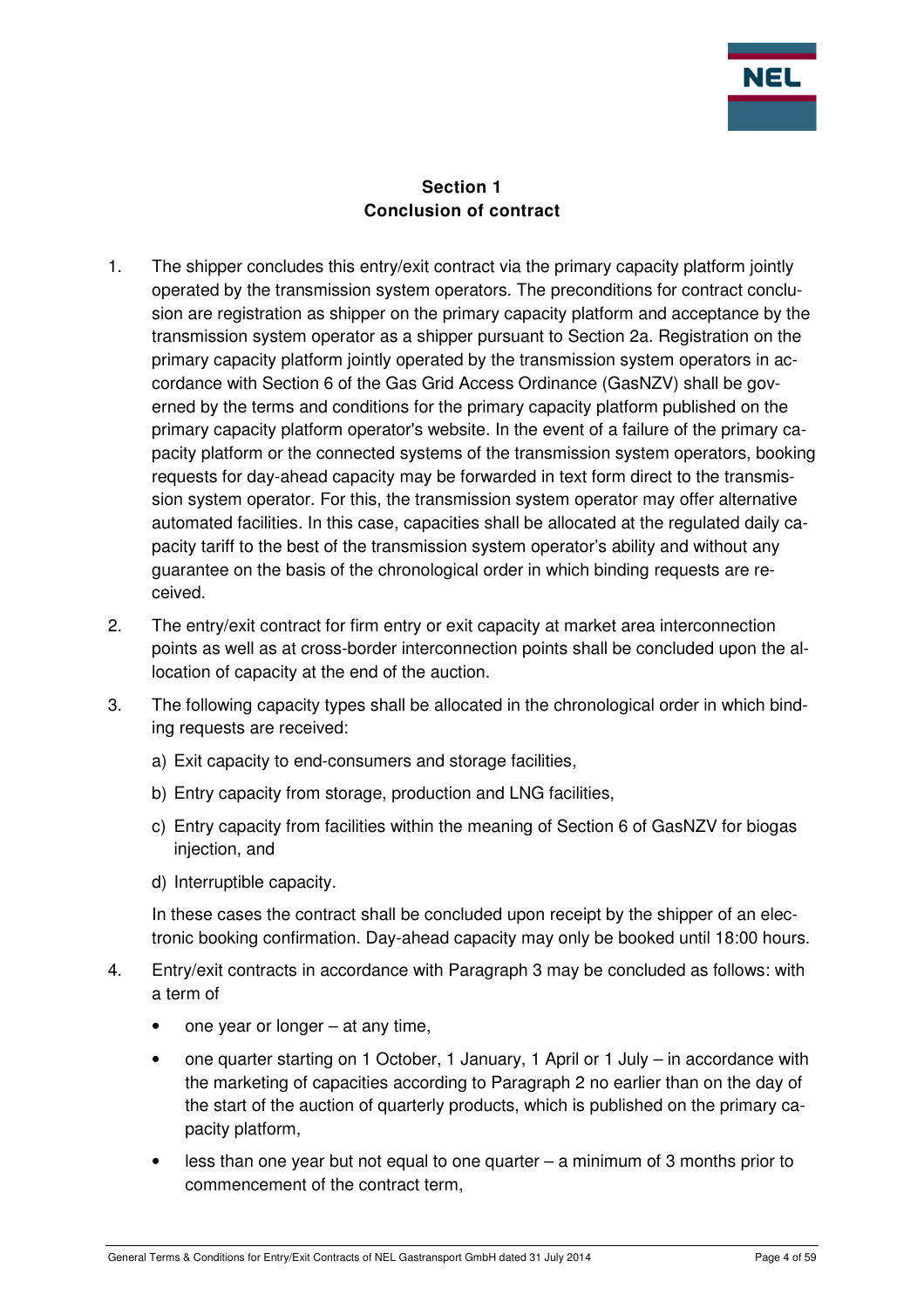

- less than one month a minimum of one month prior to commencement of the contract term.
- 5. The supplementary terms and conditions of the respective transmission system operator in the version applicable at the time of entry/exit contract conclusion shall be an integral part of this contract. In the event of conflict between the provisions of the entry/exit contract and the respective transmission system operator's supplementary terms and conditions, the terms of this entry/exit contract shall have precedence over said supplementary terms and conditions. The transmission system operator's supplementary terms and conditions may implement exceptions for cross-border interconnection points in accordance with Sections 2 a), 3 and 6 of the rules outlined in the Federal Network Agency's 'Determination in the matter of capacity management and auction proceedings in the gas sector' (file no. BK7-10-001) dated 24 February 2011 (KARLA Gas). Further deviations from this entry/exit contract are possible to provide bundling at cross-border interconnection points. The transmission system operator and the shipper may agree on provisions deviating from this contract to realise projects pursuant to Section 39 GasNZV.
- 6. The inclusion of any general terms and conditions of the shipper is contradicted.

# **Section 2 Definitions of terms**

The definitions of terms set forth in the following shall apply. Terms used in the singular also imply the plural.

- 1. Bundled capacity: exit capacity and the corresponding entry capacity that a shipper can book together in a single procedure.
- 2. Bundled booking point: consolidation of a bookable exit point and a bookable entry point between two domestic or one domestic and one foreign market area into a single point at which shippers can book bundled capacity.
- 3. Bundled nomination: a single nomination for a bundled booking point.
- 4. Day-ahead capacity: capacity bookable on the day before delivery as daily capacity.
- 5. Rest-of-the-day capacity: capacity bookable on the day of delivery for the rest of that day.
- 6. Within-day capacity: capacity bookable on the day of delivery for a particular part of that day.
- 7. Primary capacity platform: booking platform jointly operated by transmission system operators.
- 8. Connection user In accordance with Section 1 (3) NDAV (Ordinance Concerning General Conditions for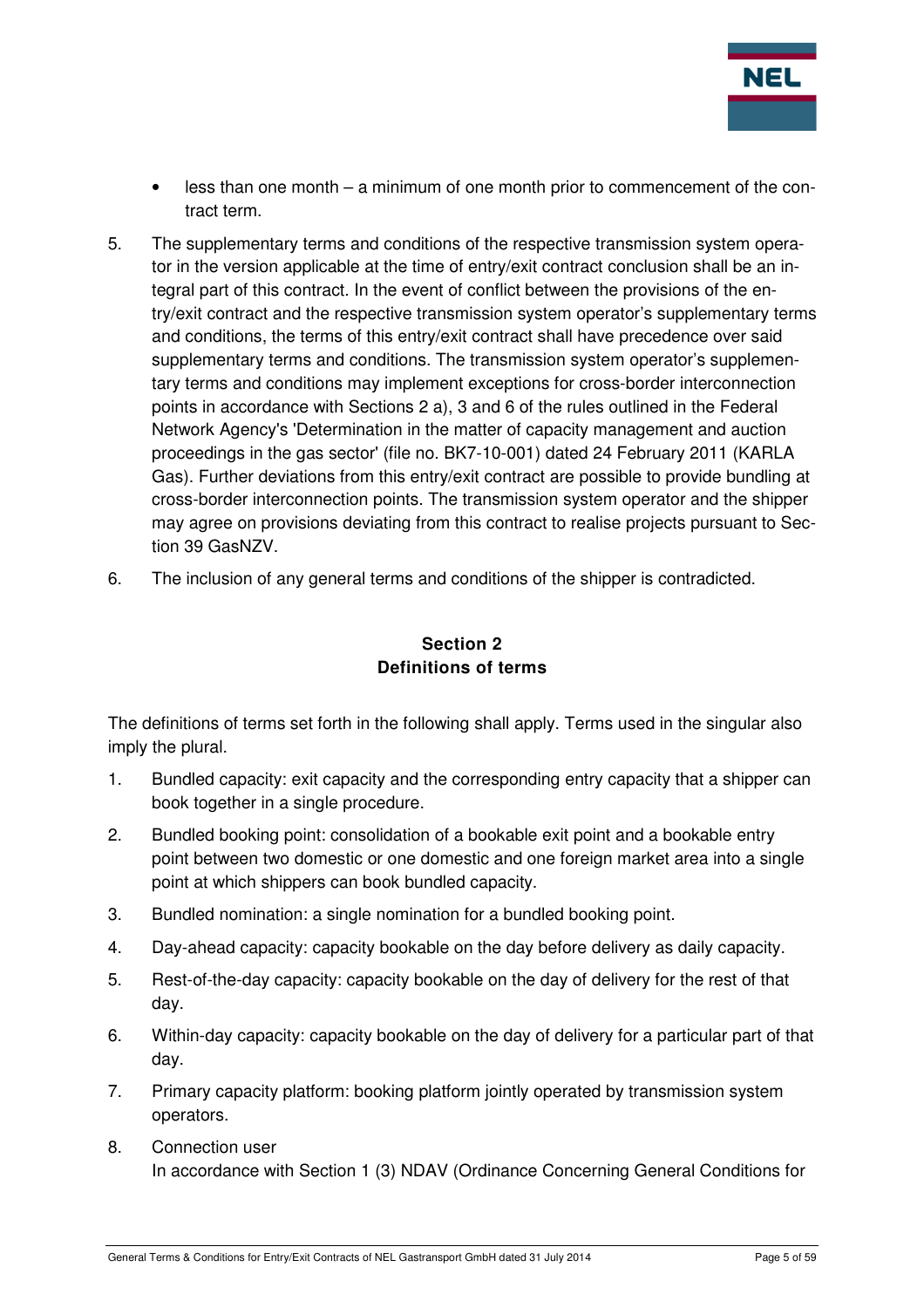

Network Connection), shall also apply to medium and high-pressure networks.

#### 9. Exit network operator

Network operator with whom the shipper concludes an exit/withdrawal contract in accordance with Section 3 (1) sentence 1 GasNZV, also in the form of a supplier framework agreement.

#### 10. Exit point

A point within a market area where gas can be withdrawn by a shipper from a network operator's network to supply end-consumers or for injection into storage, or for transfer at market area boundaries and national borders. Several exit points grouped together within a zone in accordance with Section 11 (2) GasNZV shall also be deemed to be an exit point.

#### 11. Balancing calorific value

Balancing calorific value is an advance estimate of an invoicing gross calorific value in a given calorific value area. It is subject to monthly review if necessary. A calorific value area is a network area in which a single invoicing gross calorific value is applied.

#### 12. Balancing group number

A unique number assigned by the market area coordinator for a balancing group that principally serves the identification of gas quantity nominations/renominations.

#### 13. Entry network operator

Network operator with whom the shipper concludes an entry/injection contract in accordance with Section 3 (1) sentence 1 GasNZV.

#### 14. Entry point

A point within a market area where a shipper can transfer gas into the network operator's network from national borders, market area boundaries, domestic sources and production plants, LNG plants, biogas plants and storage facilities. Several entry points grouped together within a zone in accordance with Section 11 (2) GasNZV shall also be deemed to constitute an entry point.

#### 15. Gas business year

The period from 1 October, 06:00 a.m. of a given calendar year until 1 October, 06:00 a.m. of the following calendar year.

#### 16. GeLi Gas (supplier business processes)

Uniform business processes and data formats determined by the Federal Network Agency (doc. no. BK7-06-067) dated 20 August 2007, or any directive replacing or amending this determination of the Federal Network Agency.

#### 17. Capacity

Maximum hourly flow rate at an entry or exit point, expressed in kWh/h.

#### 18. KARLA Gas

Determination in the matter of Capacity Management and Auction Proceedings in the Gas Sector issued by the Federal Network Agency (BNetzA) (Reference BK7-10-001)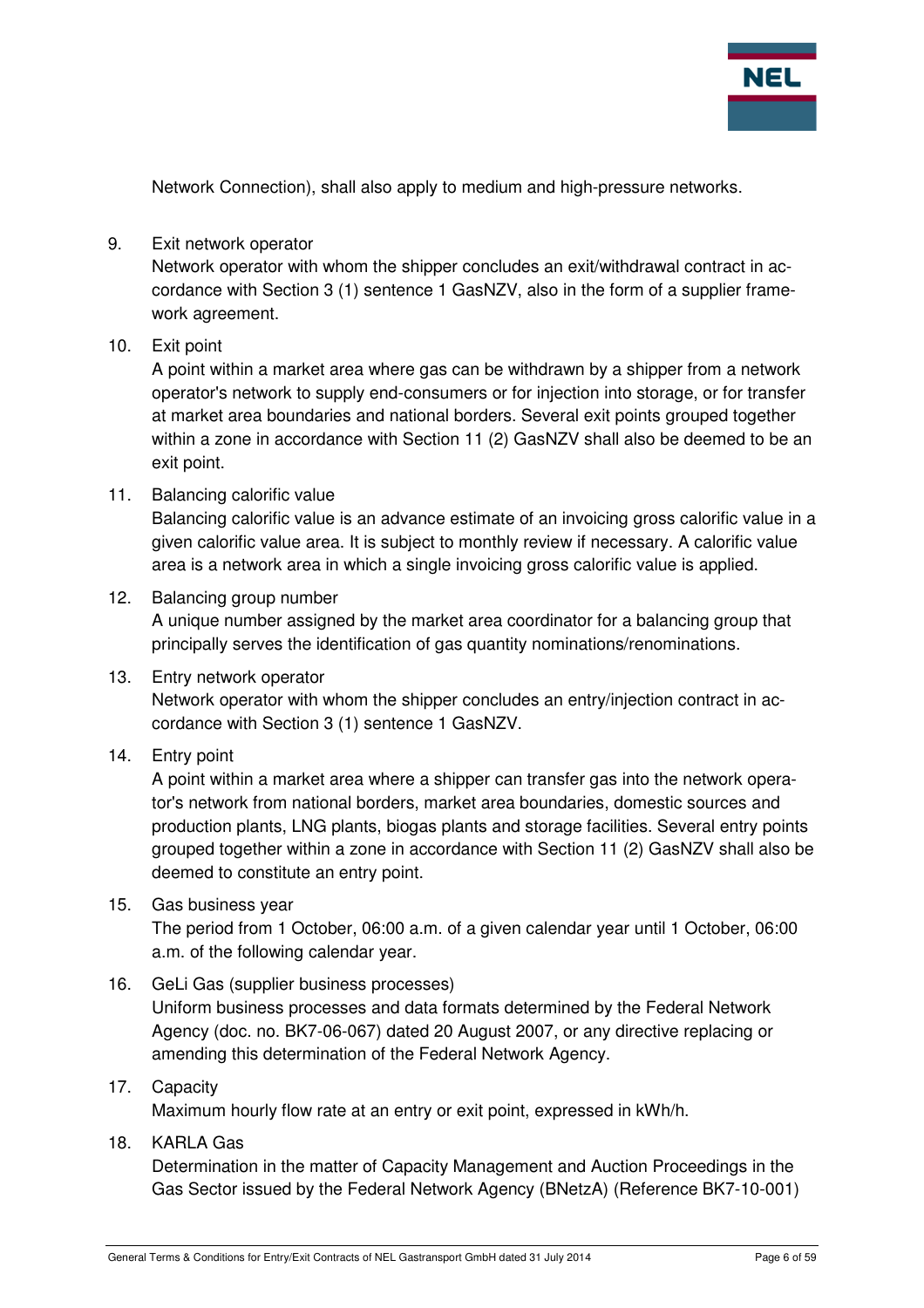

dated 24 February 2011 or a BNetzA determination which supplements or supersedes that determination.

- 19. Flow commitment The contractual agreements outlined under Section 9 (3) sentence 2 no. 1 GasNZV.
- 20. Month M

Month M is the delivery month. The delivery month corresponds to the period from day 1, 06:00 hours of the delivery month until day 1, 06:00 hours of the following month.

21. Sub-balancing account

Sub-balancing accounts are accounts assigned to a balancing group that allow entry and exit quantities to be assigned to shippers and/or partial quantities to be clearly tracked.

22. Day D

Day D is the delivery day, which commences at 06:600 hours and ends on the following day at 06:00 hours.

23. Interruptible capacity

Capacity offered by the transmission system operator on an interruptible basis. The transmission system operator may interrupt the use of interruptible capacity.

24. Business days

In deviation from the definition of business days given in Section 2 no.16 GasNZV, 'business days', with reference to deadlines, shall include every day except Saturdays, Sundays and public holidays. Any day recognised as a public holiday in any German Federal State shall be deemed to be a public holiday. 24 and 31 December shall always be deemed to be public holidays.

25. For all time indications, the official German time (Central European Time or Central European Summer Time (CET/CEST), as the case may be) shall apply.

#### **Section 2a**

# **Admission to the primary capacity platform and to systems of the transmission system operator for processing network access**

1. The transmission system operator may request from the shipper a copy of its entry in the register of companies or, in the case of foreign shippers, equivalent documents to provide substantiation of authority to act on behalf of the company. The form provided via the primary capacity platform shall be completed and signed by a person or persons authorised to act on behalf of the shipper, in accordance with sentence 1 of this Paragraph 1. The name of at least one person authorised to represent the shipper as a user of the primary capacity platform shall be stated in the form. Sentence 2 of this Paragraph shall also apply to any user who may be added after the completion of admission.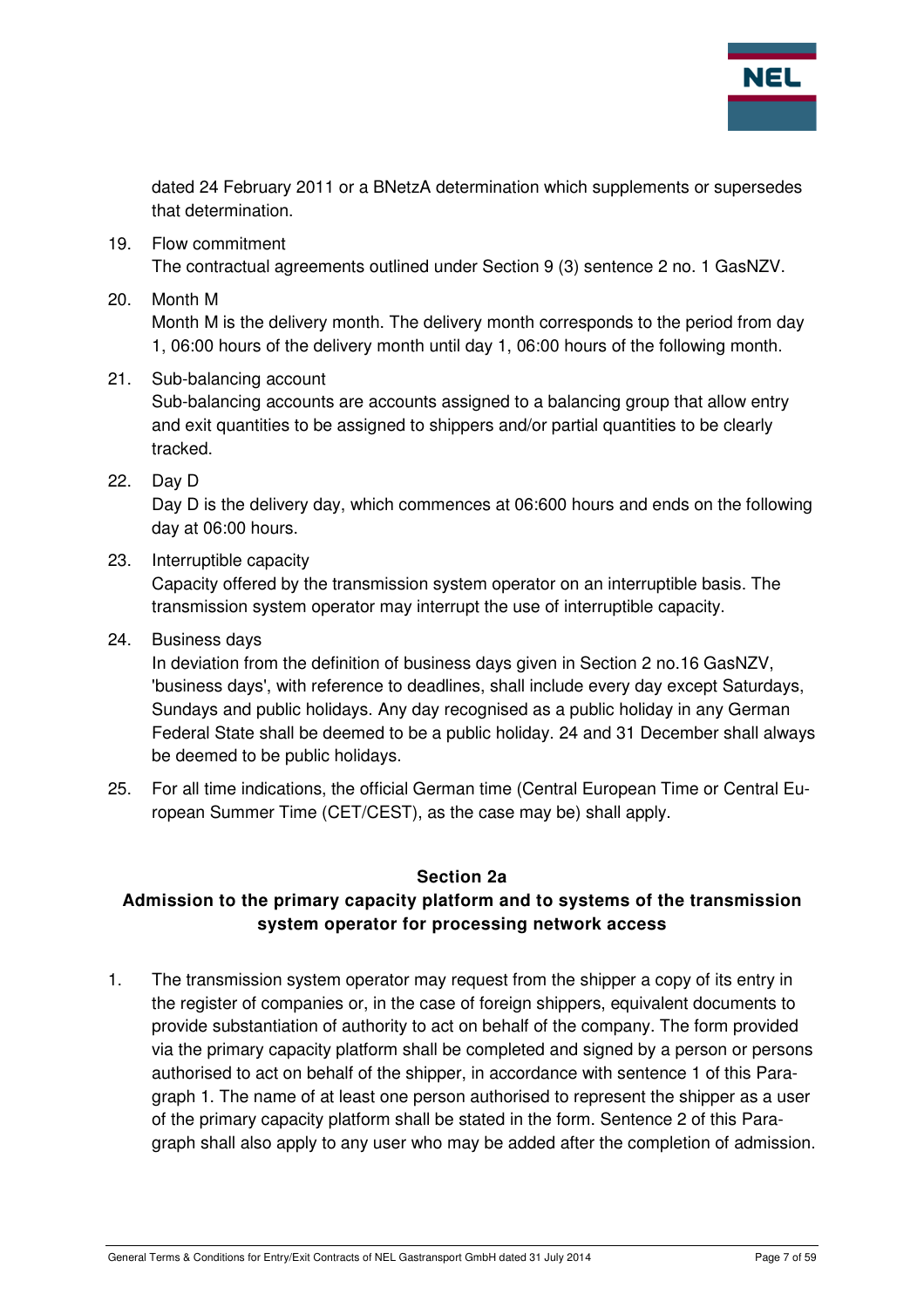

- 2. The transmission system operator shall be entitled not to admit the shipper to use the primary capacity platform if there are justified grounds for requesting a deposit in accordance with Section 36 or an advance payment in accordance with Section 36a and the shipper does not provide security or make an advance payment in due time.
- 3. The transmission system operator shall admit the shipper to the use of the primary capacity platform immediately, but no later than 10 business days after receipt of the complete admission request in accordance with Paragraph 1 of this Section 2a, provided that the conditions for admission stated in Paragraphs 1 and 2 of this Section 2a have been met.
- 4. The shipper shall be obligated to notify the transmission system operator promptly of any changes relevant for admission, including the loss of a user. If the transmission system operator finds that the conditions for admission stated in Paragraphs 1 and 2 of this Section 2a are no longer met or are only met in part, the transmission system operator shall promptly notify the shipper thereof. The shipper shall be obligated to meet the missing conditions for admission stated in Paragraphs 1 and 2 of this Section 2a within 10 business days.
- 5. The shipper shall be obligated to use the access data provided to him with due care. Without limitation this includes protecting the access data from unauthorised use by third parties. The shipper shall promptly notify the transmission system operator if the access data have gone astray or if there is reasonable suspicion that they are in the possession of unauthorised third parties. All actions by the user confer rights and impose obligations upon the shipper.
- 6. The transmission system operator shall be entitled to withdraw any admission granted in the cases provided for in Sections 36 (9) and 37 and in the event of missing conditions for admission. The transmission system operator shall guarantee the performance of existing contracts, in particular with respect to the surrender of capacities under Section 16. In addition, the transmission system operator shall be entitled to deactivate the use of the primary capacity platform by individual users of the shipper for reasonable cause. The transmission system operator shall inform the shipper thereof promptly. The deactivation of the shipper or of individual users pursuant to this Paragraph 6 shall entail the deactivation of the shipper and/or users for all systems of the transmission system operator. The shipper may apply for re-admission under the conditions stated above at any time.
- 7. When admitting the shipper to the primary capacity platform the transmission system operator shall also admit the shipper to the systems of the transmission system operator which are necessary for network access, and provide the shipper with the necessary access data. The provisions in Paragraphs 1-6 of this Section 2a shall apply mutatis mutandis to the use of said systems.

# **Section 2b Availability of the systems of the transmission system operator for**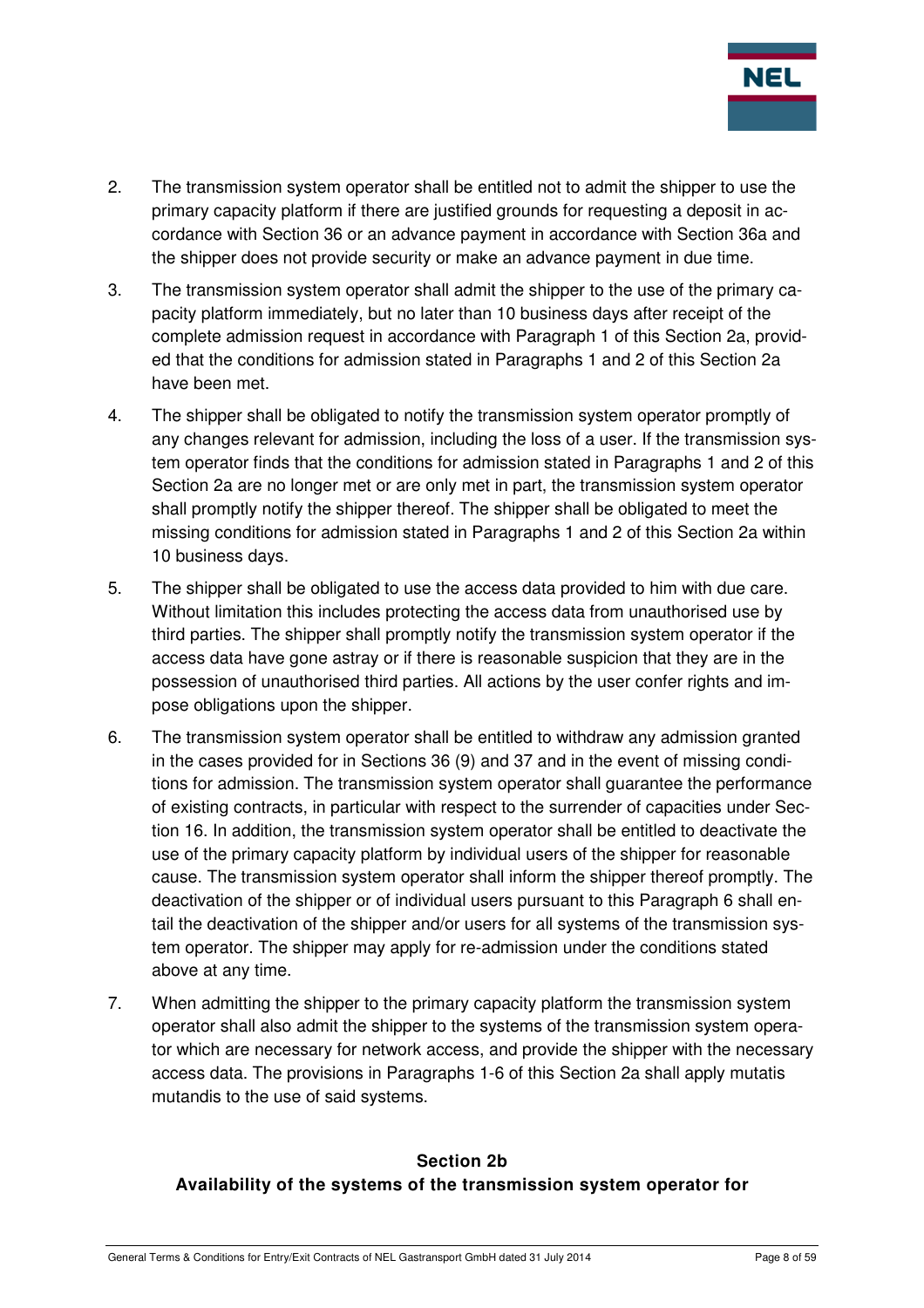

#### **processing network access**

- 1. The right to use the systems of the transmission system operator for processing network access exists solely to the extent that the state of the art and the technical availability of said systems will allow. The transmission system operator may temporarily limit the service scope of the systems of the transmission system operator for processing network access if and to the extent that this is necessary to guarantee the security and integrity of said systems or to implement technical measures required to provide the services. The same shall apply in case of faults which are unforeseen or which, without limitation, are due to a power supply failure or to hardware and/or software faults and which result in a total or partial outage of the systems of the transmission system operator for processing network access. In such cases, there shall be no right to use the systems of the transmission system operator for processing network access. The transmission system operator shall in such cases promptly notify the shippers affected in an appropriate manner, minimise the impact on the shippers so far as possible and without undue delay restore the availability of the systems of the transmission system operator for processing network access so far as it is commercially reasonable.
- 2. The use of the systems of the transmission system operator for processing network access is accordingly restricted or not possible for the duration of the restricted availability or non-availability as described in Paragraph 1 of this Section 2b. Ongoing processes will be aborted. The transmission system operator shall notify the shippers if said processes can be recovered at a later time.
- 3. In case of a restriction or failure of the system(s) the transmission system operator shall offer an alternative communication path – as a minimum by data portal, email or fax – for nominations and renominations.

## **Section 3 Scope of the entry contract**

- 1. Upon the conclusion of an entry contract, the entry transmission system operator shall be obligated to make available the booked capacity at the respective entry points of the transmission system operator's network for the shipper in accordance with the entry contract.
- 2. The entry contract entitles the shipper to use the network from the entry point up to the virtual trading point of the respective market area.
- 3. The shipper shall be obligated to provide the gas quantities to be transported in accordance with Sections 12, 13 and 14 at the booked entry point and deliver them to the entry transmission system operator. The entry transmission system operator shall be obligated to take delivery from the shipper of the gas quantity in accordance with sentence 1.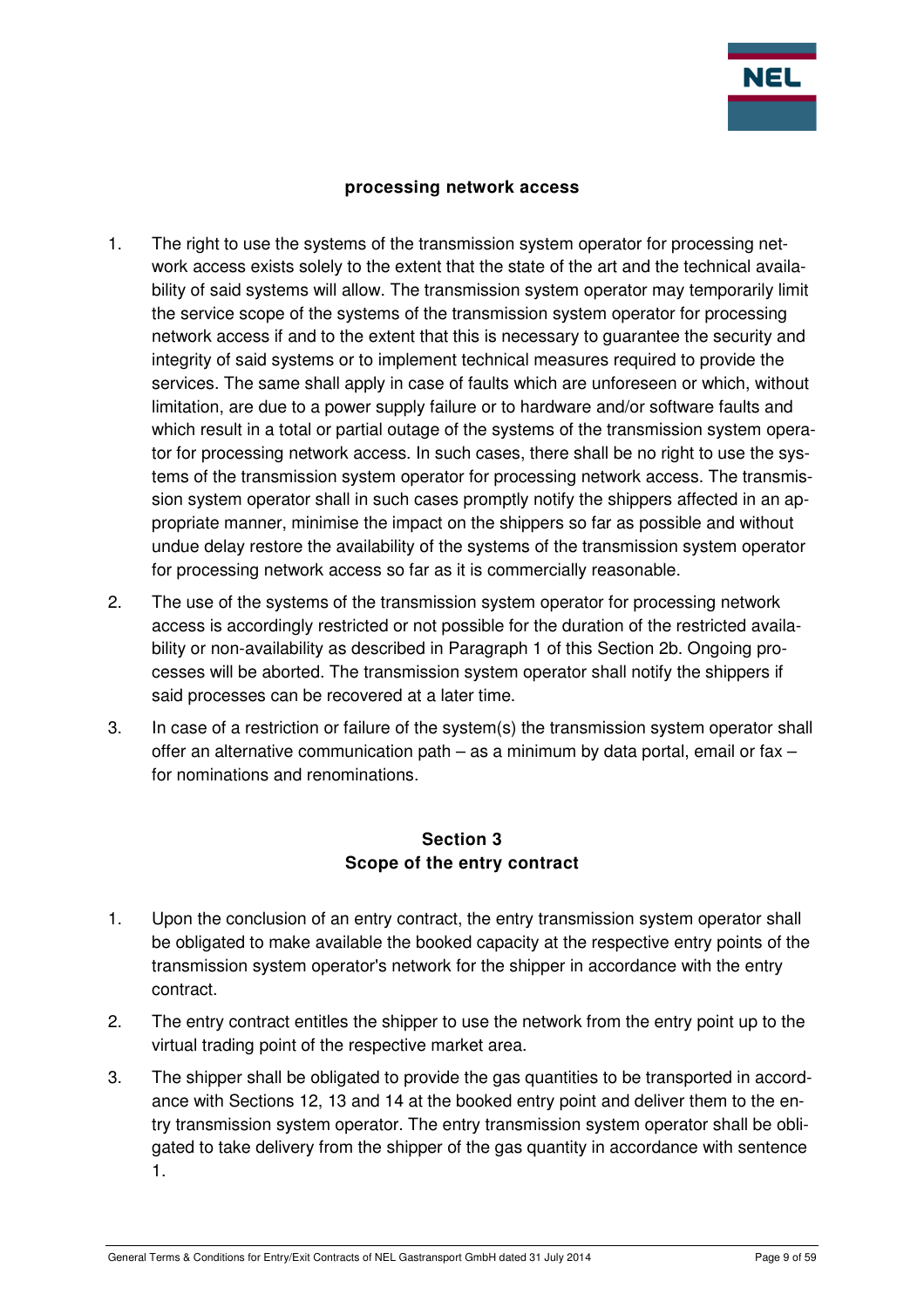

4. It is not necessary to ensure the physical identity of the gas. Gas quantities may be provided and offtaken together with other gas quantities in a commingled stream.

## **Section 4 Purpose of the exit contract**

- 1. Upon the conclusion of an exit contract, the exit transmission system operator shall be obligated to make available the booked capacity at the respective exit points of the transmission system operator's network for the shipper in accordance with the exit contract.
- 2. The exit contract entitles the shipper to use the network from the virtual trading point up to the exit point of the respective market area.
- 3. The exit transmission system operator shall be obligated to deliver to the shipper the gas quantities to be transported in accordance with Sections 12, 13 and 14 at the booked exit point. The shipper shall be obliged to take delivery from the exit network operator of the gas quantity in accordance with sentence 1 at the booked exit point.
- 4. It is not necessary to ensure the physical identity of the gas. Gas quantities may be received or provided together with other gas quantities in a commingled stream.

## **Section 5 General entry and exit requirements**

- 1. The shipper may feed gas to or offtake gas from the system if a balancing group contract is in place, the booked entry or exit point is included in a balancing group or subbalancing account and the entry or exit gas quantity has been nominated if nomination requirements apply under Section 12 or 13.
- 2. Biogas quantities may be included in a separate biogas balancing group in accordance with Section 35 GasNZV. The priority transport of biogas can be ensured only if the biogas quantities concerned have been included in a separate biogas balancing group.
- 3. Booked capacity may only be used subject to any applicable capacity allocation restrictions and capacity usage restrictions.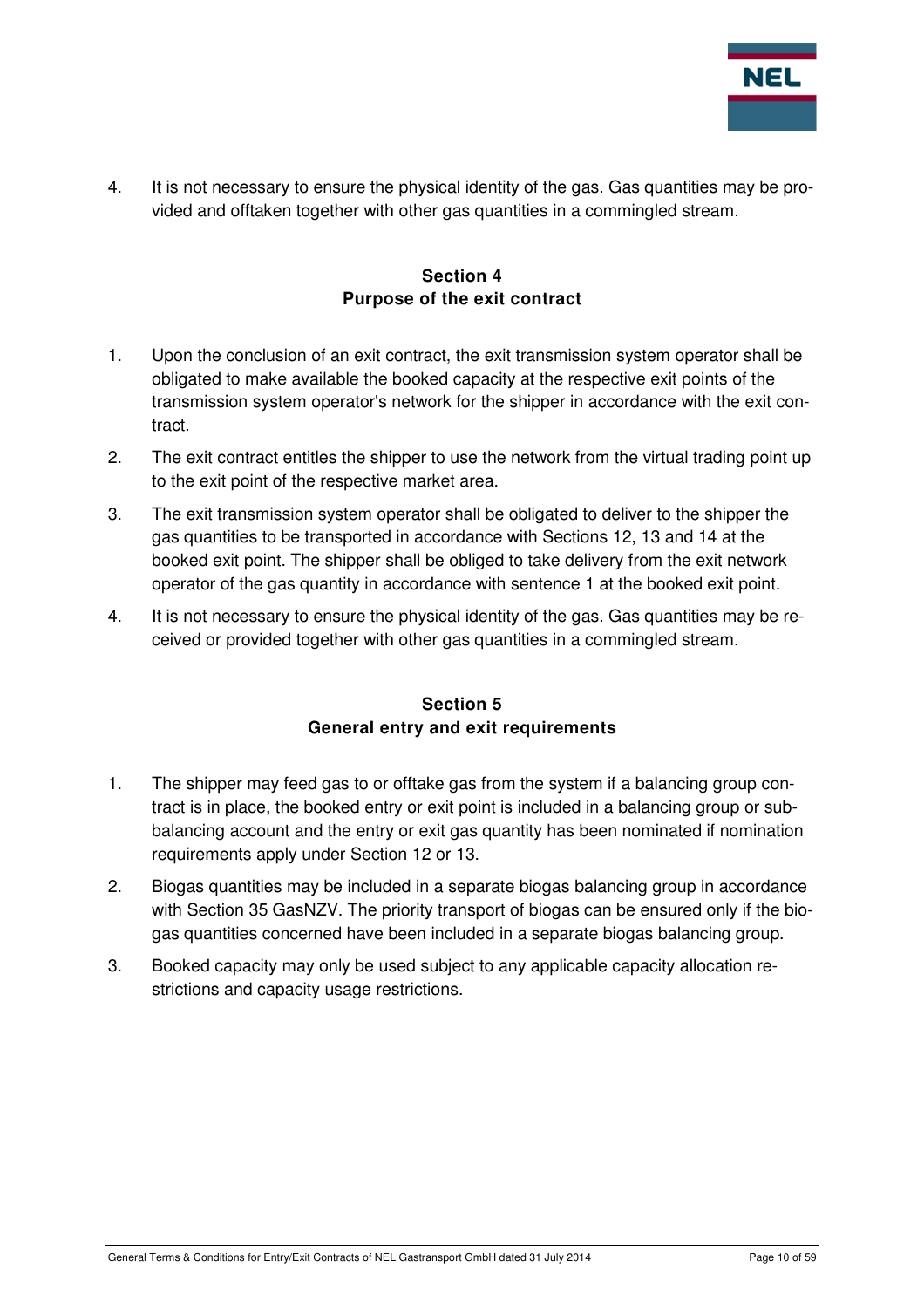

#### **Section 6**

# **Preconditions for use of booked capacity at market area interconnection and cross-border interconnection points**

- 1. Bundled capacity may be used only if the bundled booking point is included as an exit point in the delivering market area, and as an entry point in the receiving market area within the respective balancing groups formed.
- 2. The shipper shall appoint a balancing group manager in whose balancing group the bundled capacity shall be included and who shall be responsible for bundled nomination at a bundled booking point.
- 3. Capacity may be used only subject to the prior conclusion of a balancing group contract or, in the case of bundled capacity, the prior conclusion of balancing group contracts and prior compliance with technical requirements (especially communications testing) for the use of the capacity.
- 4. The shipper shall, promptly, but no later than 18:00 hours on the day before delivery day, include in the balancing groups the bundled or non-bundled booking point at which it has acquired bundled or non-bundled day-ahead capacity. For this purpose, the shipper shall notify the transmission system operators of the balancing group numbers during day-ahead booking. To make this inclusion possible, the shipper shall provide the transmission system operator with the selectable balancing group or sub-balancing account numbers once before their first-time use no later than 12:00 hours on the last business day prior to the booking. Inclusion in good time will only be possible if a communication test has been successfully completed in advance between the transmission system operator and the designated balancing group manager in accordance with Section 13b, and the confirmation required by Section 12 (2) has been submitted on one occasion.
- 5. A bundled booking point may be included in several balancing groups. Should the shipper wish to divide the bundled capacity booked by him at this point between several balancing groups/sub-balancing accounts, the shipper shall notify the respective transmission system operators of such division per bundled booking point. Paragraphs 2 and 3 of this Section 6 shall apply mutatis mutandis. Sentences 1 and 2 shall not apply to bundled day-ahead capacity.
- 6. Booked capacity may only be used subject to any applicable capacity allocation restrictions and capacity usage restrictions.
- 7. The possibility of the inclusion of rest-of-the-day or within-day capacity offered shall be ensured.
- 8. Paragraph 7 of this Section 6 shall be subject to the more specific requirements of the supplementary terms and conditions of transmission system operators.
- 9. If several shippers include their bundled capacity in the same balancing group, or a single shipper or several shippers include bundled capacity in a balancing group in which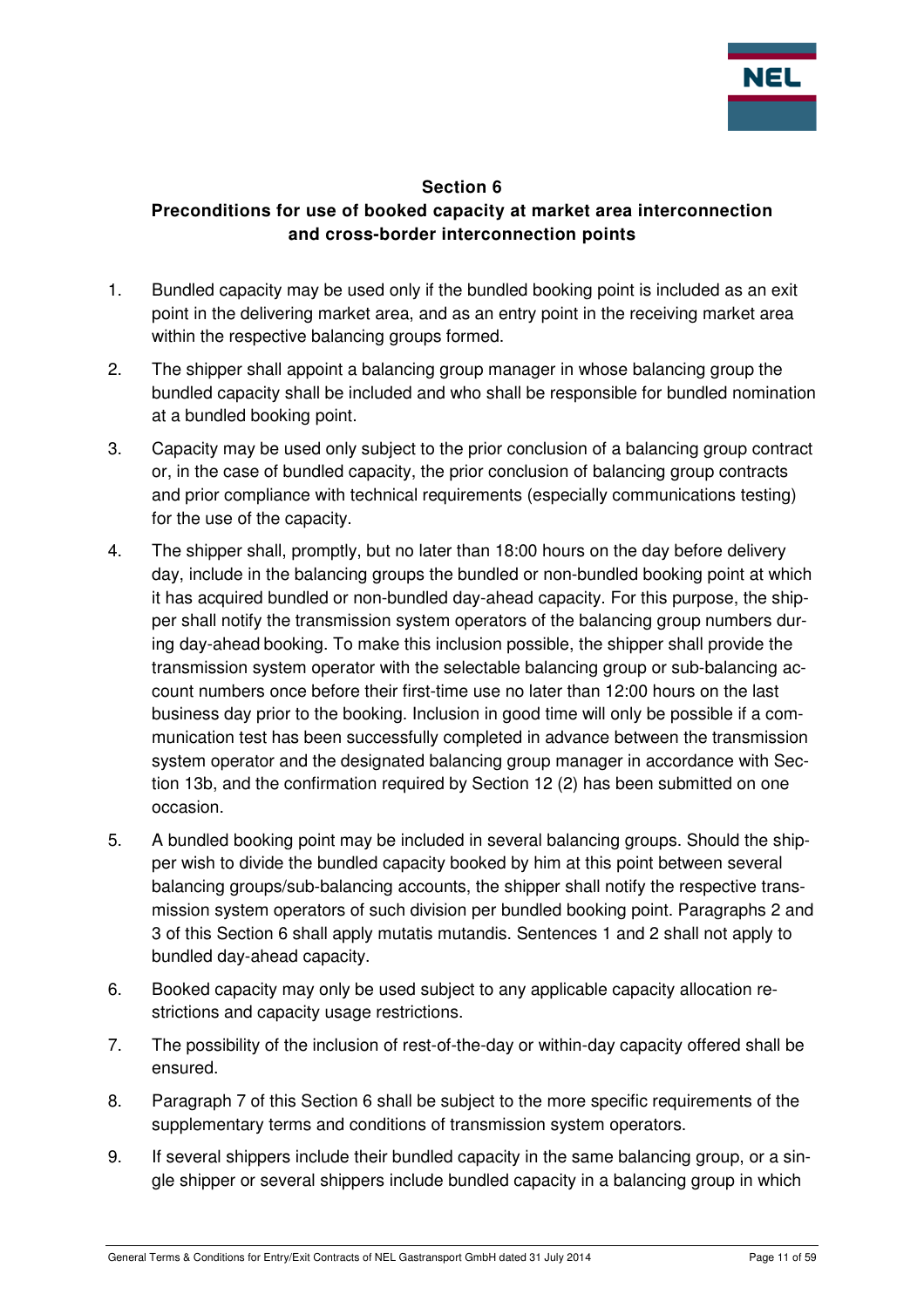

non-bundled capacity has already been included, they are required to agree on the appointment of one balancing group manager who shall submit a consistent nomination for all capacity included in accordance with Paragraph 2 of this Section 6.

# **Section 7 Inclusion of entry and exit points in balancing groups**

- 1. The shipper may include an entry or exit point in several balancing groups/subbalancing accounts. In such case the shipper shall notify the transmission system operators of the capacity quantities included in the respective balancing group/subbalancing account at that point. Exit points to end consumers and entry points at biogas plants may only be booked by one shipper, and only included in one balancing group.
- 2. Entry and exit points may only be included in balancing groups or sub-balancing accounts with identical gas quality (H or L-gas).
- 3. The shipper shall include the entry or exit point where it has acquired non-bundled dayahead capacity in accordance with Section 6 (4).

Any bundled or non-bundled day-ahead capacity products shall be included no later than 12:00 hours on the business day preceding the delivery day. These capacity products can be included over the primary capacity platform or over the corresponding system of the transmission system operator for processing network access as part of the booking process. If the transmission system operator does not offer such a system the capacity products can be included by email or by fax.

- 4. To make this inclusion possible via the primary capacity platform or the system of the transmission system operator, the shipper shall provide the transmission system operator with the selectable balancing group or sub-balancing account numbers once before their first-time use no later than 12:00 hours on the last business day prior to the booking. The transmission system operator may waive the requirements of sentence 1 for his system.
- 5. The shipper shall warrant that it has been authorised by the balancing group manager to include on behalf of the balancing group manager entry or exit points in a balancing group or a sub-balancing account. If the shipper itself is not the balancing group manager, the transmission system operator reserves the right to require the shipper to submit a power of attorney documenting such authorisation in justified individual instances. The shipper shall indemnify the transmission system operator against claims by third parties as a result of the shipper not holding the legally valid authorisation by the balancing group manager warranted by the shipper.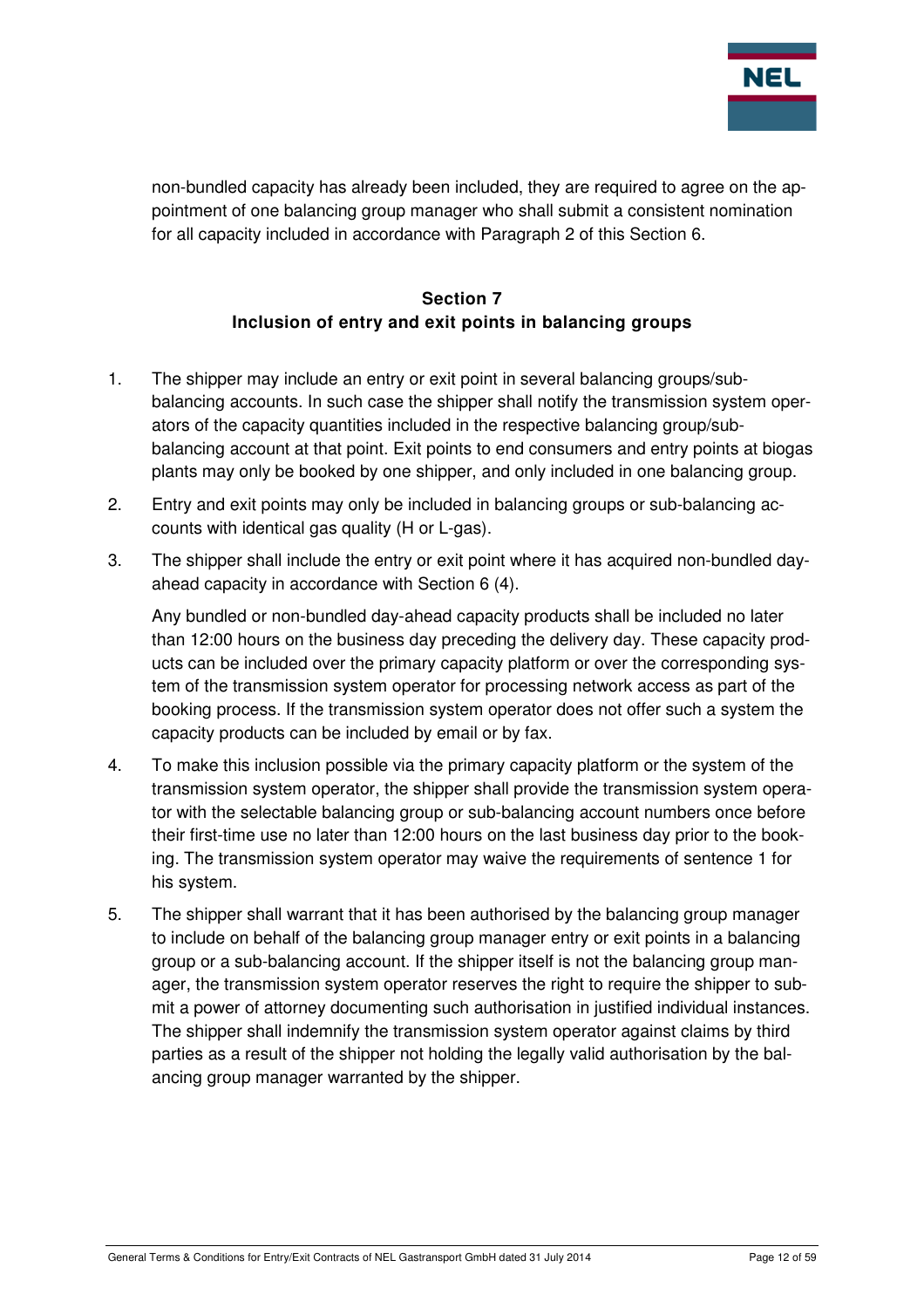

## **Section 8 Bundled booking points**

- 1. The market area interconnection points and cross-border interconnection points connecting transmission networks with each other shall be consolidated to form a single booking point for each flow direction. Capacities will only be bundled if the neighbouring foreign transmission system operator facilitates the bundling. If the neighbouring foreign transmission system operator does not facilitate the bundling then the provisions governing bundled capacities do not apply to the cross-border interconnection point concerned.
- 2. Shippers may book bundled capacity at bundled booking points on a firm or an interruptible basis. Booking enables the shipper to handle transport via a bundled booking using a bundled nomination provided the neighbouring foreign transmission system operator facilitates the nomination. This arrangement shall apply to new contracts. Old contracts (contracts concluded on or before 31 July 2011) shall not be affected unless shippers holding exit and corresponding entry capacity contracts request the amendment of these contracts. Where there is still an old contract on one booking side, nonbundled capacity may only be sold on the other booking side until expiry of the contract at the latest.
- 3. In the event that the shipper requires the conversion of corresponding entry and exit contracts into bundled capacity pursuant to Section 8 (2), sentence 3, and at least one of the non-bundled entry and exit contracts to be converted is a non-bundled interruptible capacity contract, the contracts in whole shall be converted into entry and exit contracts for bundled interruptible capacity. In this case, the contract date of the last entry or exit contract for interruptible non-bundled capacity concluded and converted shall be used for determining the chronological order for interruption pursuant to Section 29 (4). The transportation tariffs for interruptible capacities shall remain unaffected.
- 4. At bundled and non-bundled booking points, transmission system operators may also offer bundled and non-bundled capacity with capacity allocation restrictions and capacity delivery restrictions.
- 5. Bundling in accordance with Paragraph 1 of this Section 8 shall be carried out between the relevant individual booking points of the transmission system operators.
- 6. In the event of the marketing of bundled capacity pursuant to Section 1 (2), the auction surcharge shall be split between the adjacent transmission system operators and shall be indicated to the shipper via the booking confirmation. The respective transmission system operator shall invoice the shipper for its share of the auction surcharge. The transmission system operator shall be entitled to change its share in the auction surcharge for the future by agreement with the adjacent transmission system operator.
- 7. The parties to the contract shall be entitled and obligated to terminate the entry or exit contract when the corresponding contract at the bundled booking point is terminated. Accordingly, the parties shall be entitled to amend the contract if the corresponding con-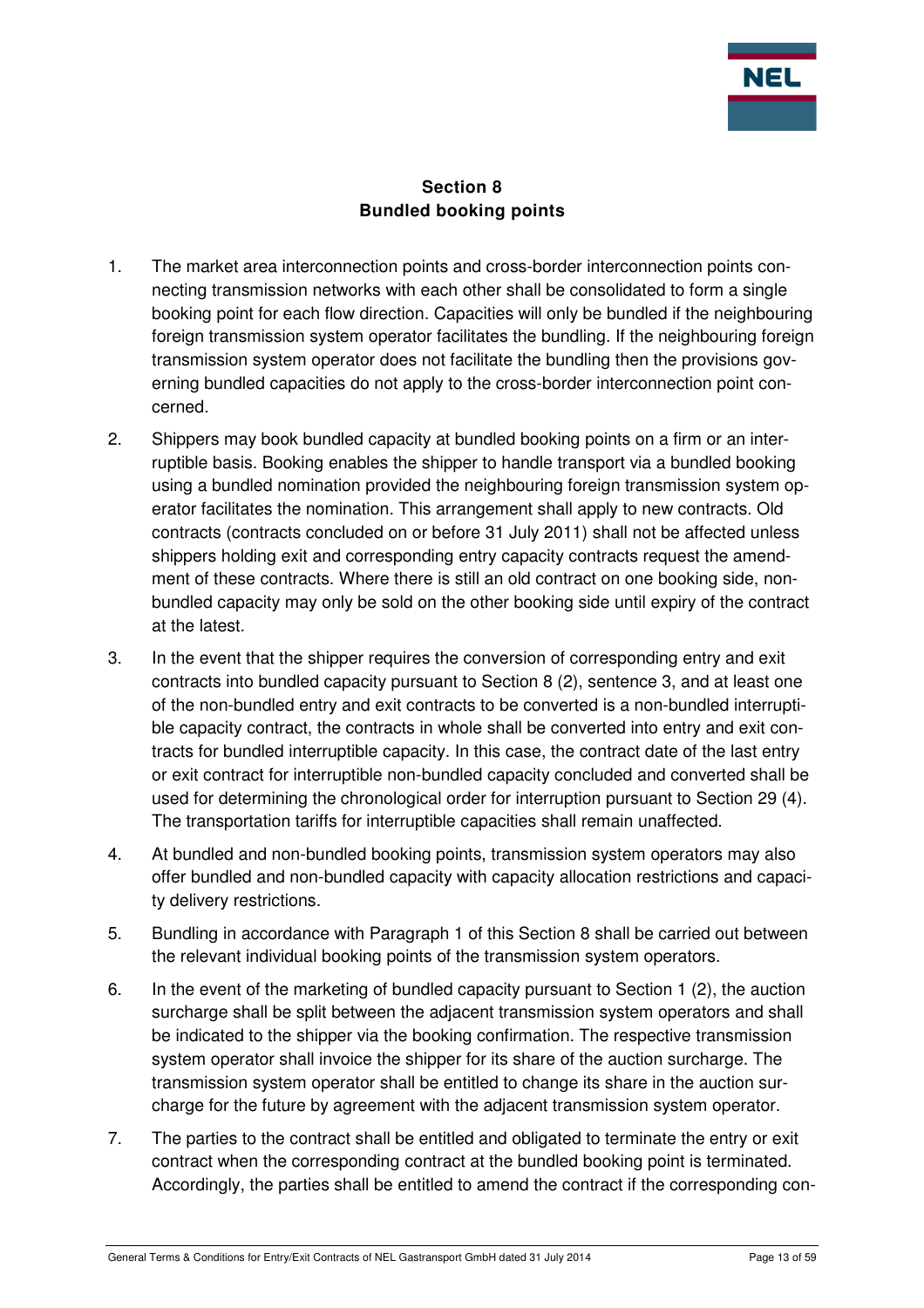

tract is amended. The rights and obligations under the entry or exit contract at the bundled booking point shall be suspended for such time as the performance obligations under the corresponding contract at the bundled booking point are suspended or the corresponding contract is not yet effective.

# **Section 9 Capacity products**

- 1. Without limitation, the capacity products listed below may be offered on a firm basis in accordance with Section 1 via the primary capacity platform:
	- a) Freely allocable entry capacity: Allows network use from the booked entry point to the virtual trading point of the market area where the booking was made (Section 3 (3) GasNZV).
	- b) Freely allocable exit capacity: Allows network use from the virtual trading point to the booked exit point of the market area where the booking was made (Section 3 (3) GasNZV).
	- c) Freely allocable entry capacity for biogas: Allows the same use as with a., but is only permitted for feeding biogas to the system.
	- d) Freely allocable exit capacity for biogas: Allows the same use as with b., but is only permitted for offtaking biogas.
	- e) Restricted allocable capacity: Allows use of the network of the booked entry point to one or more defined exit points or the use of the booked exit point from one or several defined entry points. Use of the virtual trading point is excluded.

The transmission system operator shall offer the products in accordance with subparagraphs  $a$ ) – d) on the basis of a procedure which is transparent, non-discriminatory, and standardised between transmission system operators, also on an interruptible basis. The transmission system operator shall be entitled only to offer interruptible capacities in the event that firm capacities are not available.

In their supplementary terms and conditions, transmission system operators may offer additional capacity products, including particularly capacity products with capacity allocation restrictions and capacity delivery restrictions as well as services related thereto. Transmission system operators shall publish capacity allocation restrictions and capacity delivery restrictions affecting individual entry or exit points on the primary capacity platform.

2. Entry and exit contracts may be concluded on a yearly, monthly, quarterly or daily basis depending on the offerings on the primary capacity platform. Further details are outlined on the primary capacity platform. Annual capacity products for market area interconnection points and cross-border interconnection points shall always begin on 1 October of a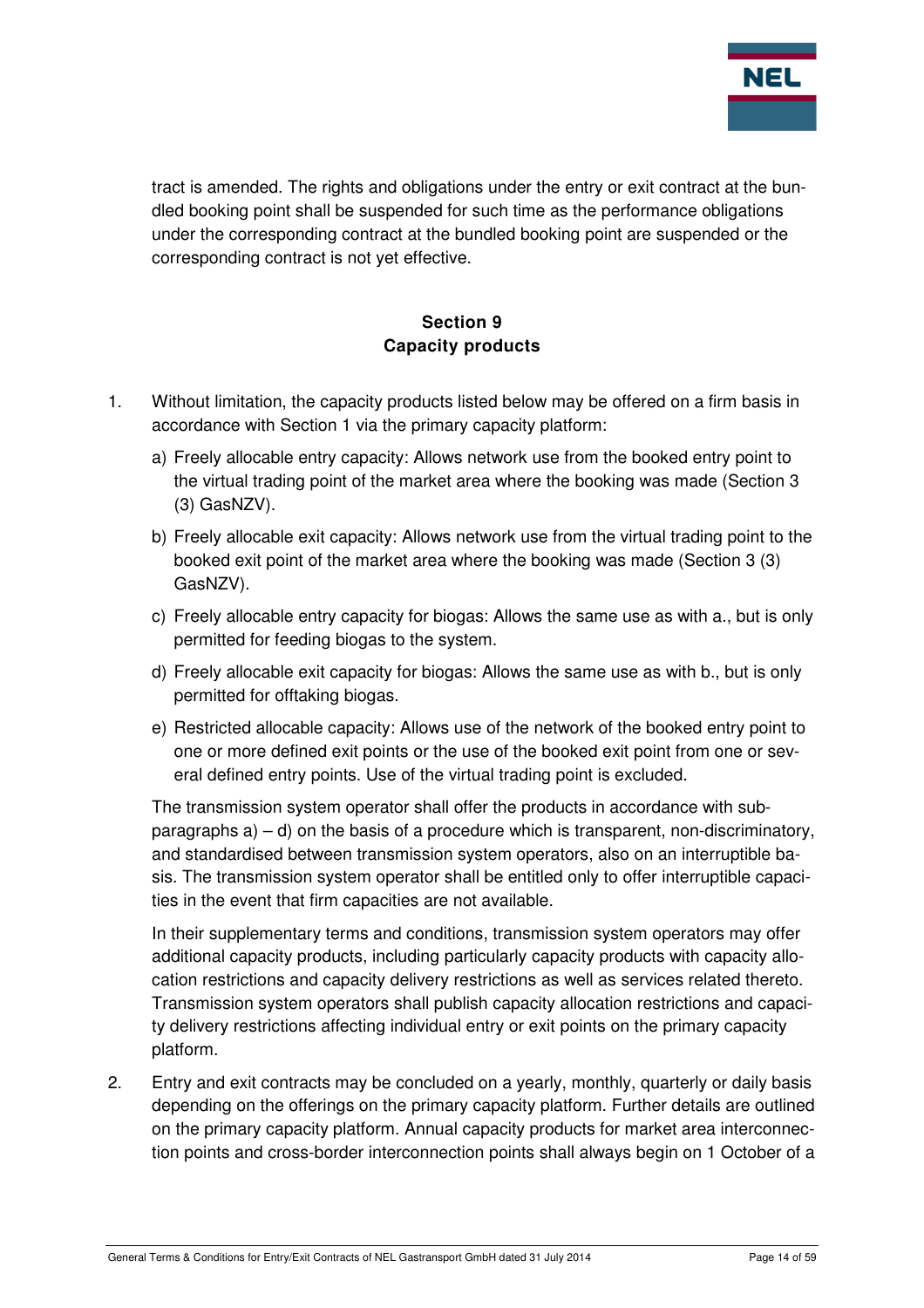

given year; quarterly products shall begin on 1 January, 1 April, 1 July or 1 October of a given year, and monthly products shall begin on the first day of the month.

- 3. The transmission system operator shall market available capacity on a firm basis in the following order:
	- a) Free capacity
	- b) Capacity released as a result of renomination restrictions under Section 17
	- c) Surrendered capacity under Section 16
	- d) Withdrawn capacity under Section 18.
- 4. The transmission system operator may offer reverse flow capacities at cross-border and market area interconnection points. Normally, reverse flow capacities may only be booked on an interruptible basis. Nevertheless, the transmission system operator may offer reverse flow capacities on a firm basis.
- 5. Capacity products shall begin and end at the beginning and end of a gas day.

#### **Section 10 Conversion of interruptible capacity**

- 1. Holders of interruptible capacity at market area interconnection points or cross border interconnection points may submit bids to convert interruptible capacity into firm capacity at an auction of firm capacity (Section 13 (2) GasNZV). The shipper may specify in a binding bid whether its interruptible capacity is to be converted into firm capacity in whole or in part. Both partial conversion and the conversion of multiple interruptible capacities may be implemented in such manner that the transmission system operator permits separate bids to be made via the primary capacity platform.
- 2. Holders of interruptible capacity in accordance with Section 1 (3) a) c) may convert interruptible capacity into firm capacity if they make a binding declaration at the time of booking firm capacity that their interruptible capacity is to be replaced in whole or in part by firm capacity. Both partial conversion and the conversion of multiple interruptible capacities may be implemented in such manner that the transmission system operator permits separate bids to be made by the primary capacity platform.
- 3. If the shipper's capacity is converted in accordance with Paragraphs 1 or 2 of this Section 10, the shipper shall pay the applicable charges determined by auction (Paragraph 1) or published by the transmission system operator (Paragraph 2). The interruptible capacity held by the shipper shall be reduced by the capacity converted by the shipper in accordance with Paragraph 1 or 2 of this Section 10.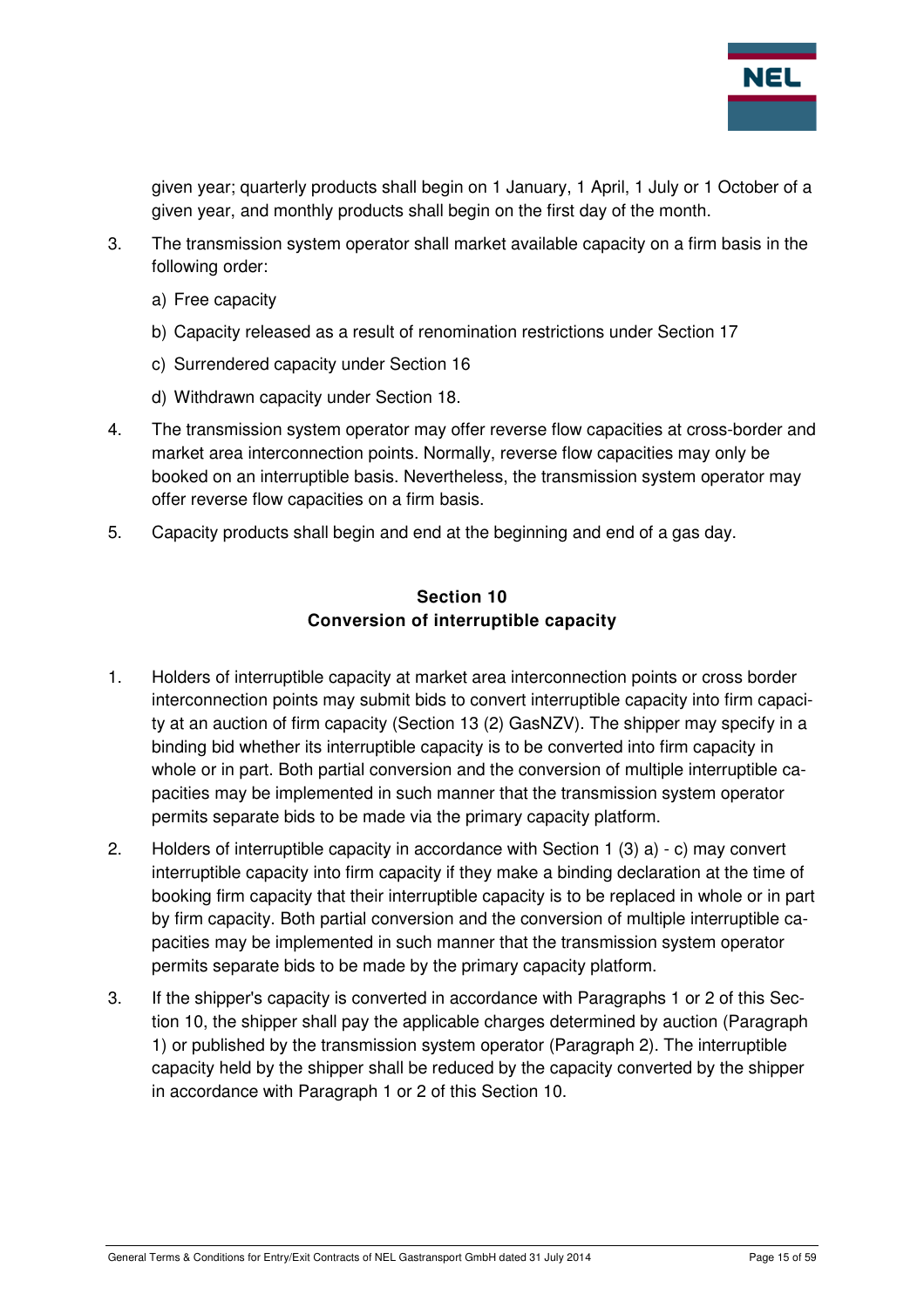

#### **Section 11 Registration and deregistration of network use for supply to end-consumers**

- 1. The processing of supply to end-consumers at exit points is governed by the Federal Network Agency determination on uniform business processes and data formats dated August 20, 2007 (doc. no. BK7-06-067), or any determination replacing or amending the determination issued by the Federal Network Agency (GeLi Gas).
- 2. The booking of available capacities (e.g. subsequent bookings or additional bookings of capacities previously not booked) for supply to end-consumers that are directly connected to the transmission system of the transmission system operator shall not result in the initiation of registration or deregistration in accordance with GeLi Gas as stated in Paragraph 1 of this Section 11.

### **Section 12 Nomination and renomination at market area interconnection points and cross-border interconnection points**

- 1. The balancing group manager appointed by the shipper for this purpose shall be responsible for nomination and renomination.
- 2. The balancing group manager shall nominate the gas quantities to be transported in connection with the use of firm capacity at a booking point by 14:00 hours of the day prior to the delivery day. This initial nomination shall be accepted if it is received by the transmission system operator by 14:00 hours. The nominated value shall otherwise be zero, unless the parties have agreed otherwise. For bundled nomination, the nominating balancing group manager shall have been authorised, in text form, by the other balancing group manager whose balancing group is affected by the nomination; it shall be sufficient for such authorisation to be submitted to the respective transmission system operators on one occasion only.
- 3. The nominating balancing group manager may replace his initial nomination by a renomination no later than two hours prior to the hour concerned. Renomination is permitted up to 90% of the capacity booked by the shipper at the booking point, subject to a minimum of 10% of the booked capacity. In the case of initial nominations of a minimum of 80% of the booked capacity, upward re-nomination of up to half of the non-nominated booked capacity shall be permitted. In the case of initial nominations of no more than 20% of the booked capacity, downward renomination of up to half of the nominated booked capacity shall be permitted. Allowable renomination amounts shall be rounded to whole kilowatt hours per hour using commercial rounding principles.
- 4. Nominations shall be first allocated to firm capacity products, and then to interruptible capacity products.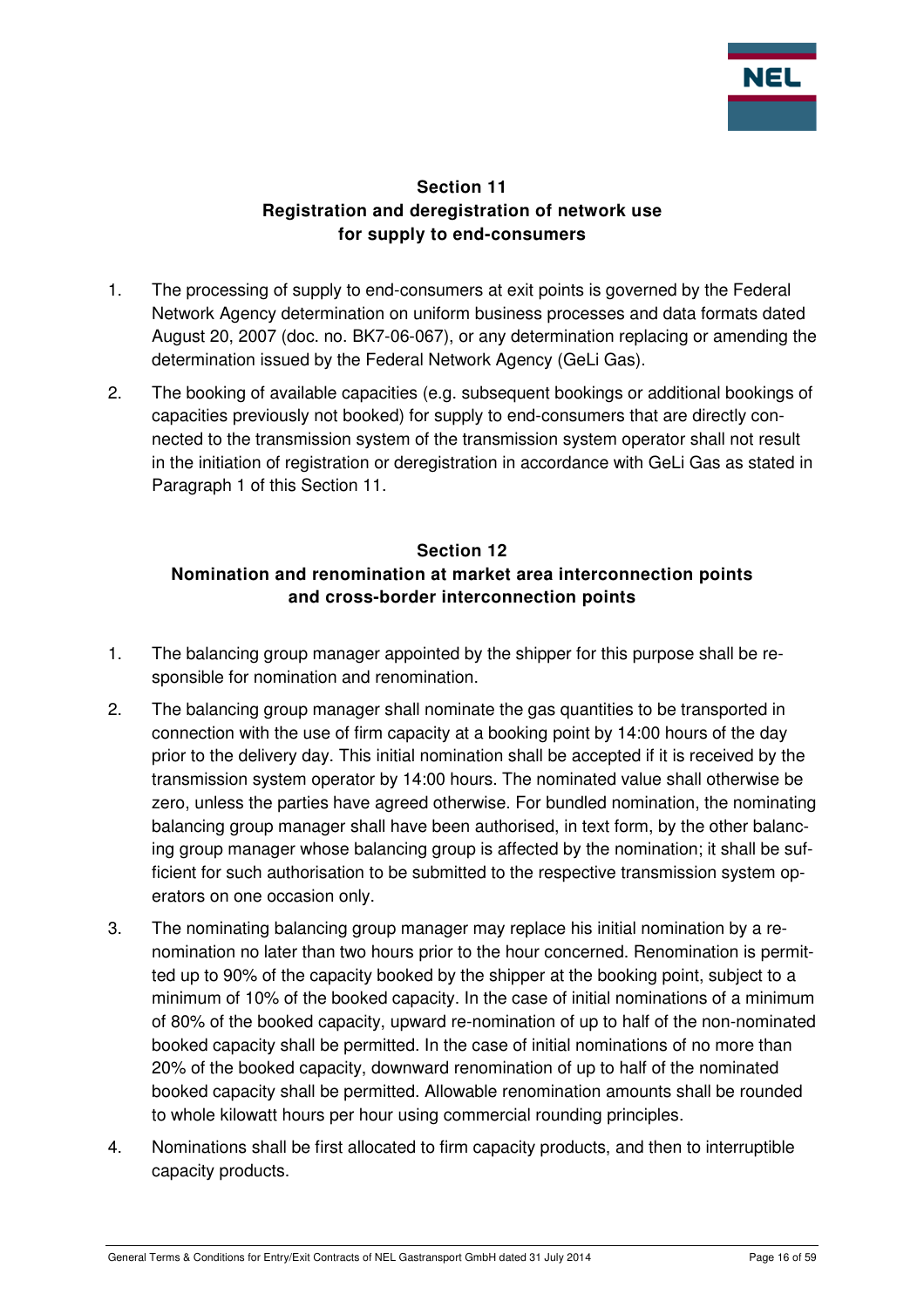

- 5. Renominations for firm capacity exceeding the amount permitted in accordance with Paragraph 3 of this Section 12 shall be accepted only up to the amount of total booked capacity. That part of the renomination which exceeds the quantity permitted shall be treated as a nomination of interruptible capacity, and shall be interrupted first.
- 6. Renomination of firm capacity falling below the quantity permitted by Paragraph 3 of this Section 12 shall be accepted. If interruption in the reverse flow direction is necessary, the renomination amount shall be raised to the minimum allowable renomination value.
- 7. The renomination restriction shall not apply to shippers that have booked less than 10% of the reported annual technical capacity at the booking point on a firm basis.
- 8. If several shippers include a booking point in the same balancing group, the balancing group manager may set up a sub-balancing account for every shipper in the balancing group. In such case, the responsible balancing group manager shall nominate gas quantities to the corresponding sub-balancing account for each individual shipper. In such cases, the renomination limits stated in Paragraphs 3 and 7 of this Section 12 shall apply to the total capacity of the shipper included in sub-balancing accounts at the respective booking point. In the event that sub-balancing accounts are not set up, the renomination limits shall apply to the total capacities at the booking point in a balancing group.
- 9. Nominations shall be submitted individually for each flow direction. Bundled capacity shall be nominated by submitting a bundled nomination.
- 10. Day-ahead capacity may be nominated until 20:00 hours. Renomination of day-ahead capacity is excluded. Day-ahead capacity shall be disregarded when determining the permissible renomination range in accordance with Paragraph 3 of this Section 12.
- 11. The amount of booked capacity and the renomination limits calculated from such capacity in accordance with Paragraph 3 of this Section 12 shall be determined after 14:00 hours on the basis of the capacity booked under the entry or exit contract or the capacity included in the balancing group less capacity surrendered to the balancing group by 14:00 hours.
- 12. The amount of technical annual capacity required in accordance with Paragraph 7 of this Section 12 shall be published via the primary capacity platform by the transmission system operators in March each year for the following gas year. As far as a market area interconnection point is affected, the transmission system operators concerned shall jointly agree on the amount of technical annual capacity to be published.
- 13. The balancing group manager in whose balancing group the bundled capacity is included shall send the bundled nominations in accordance with sentence 2 of Section 11 (9) to the entry network operator of the bundled capacity. The nominating entry balancing group manager and the exit balancing group manager shall receive the result of matching from the entry network operator as a confirmation.
- 14. Paragraph 10 of this Section 12 shall only apply to firm day-ahead capacity. Only capacity nominated after 20:00 hours shall be deemed to constitute a renomination in ac-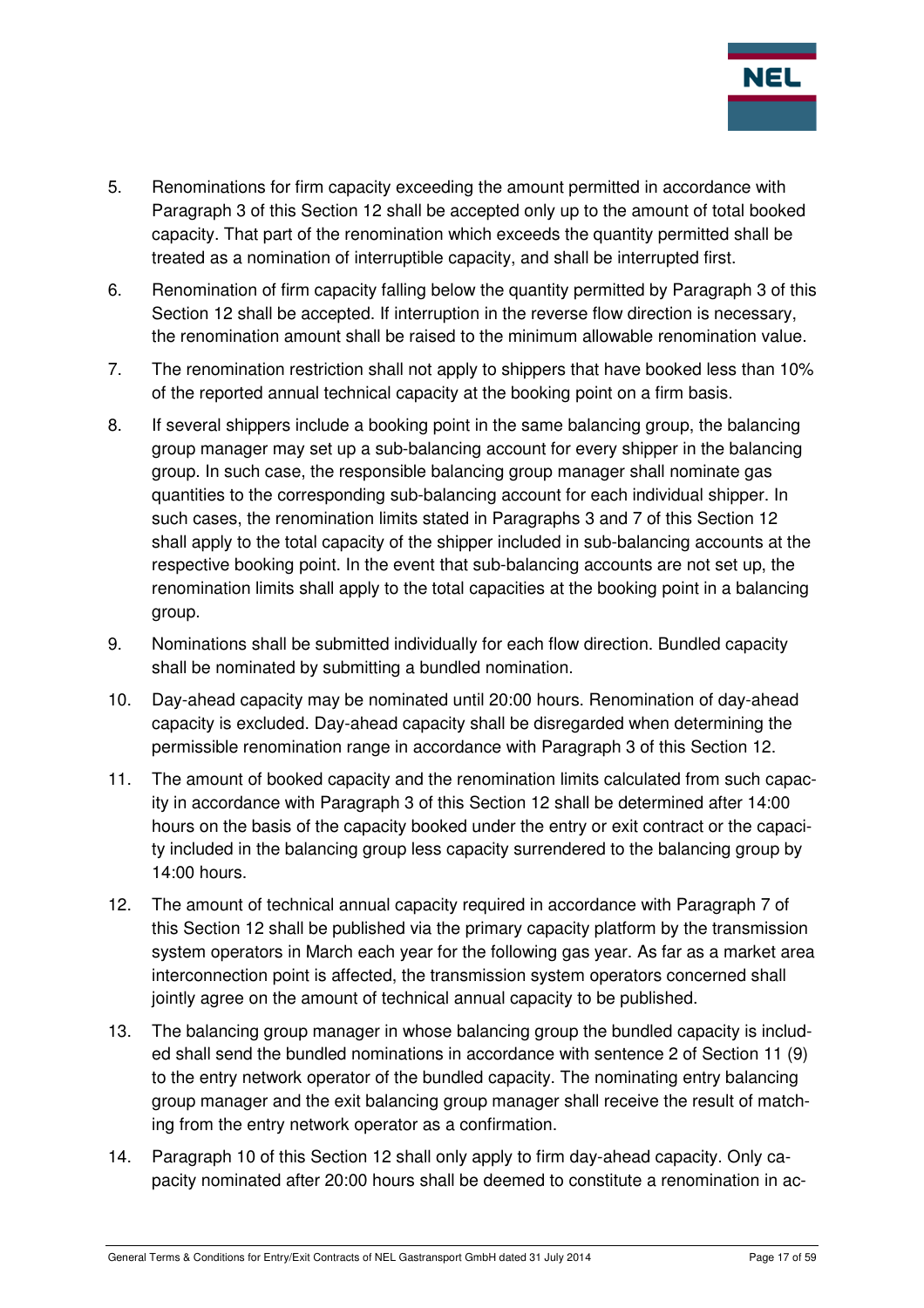

cordance with sentence 2 of Paragraph 10 of this Section 12. The renomination restriction stated in sentence 2 of Paragraph 10 of this Section 12 shall apply to all capacities booked at the same booking point and included in the same balancing group or sub-balancing account.

- 15. The transmission system operator should notify the balancing group manager by 18:30 hours each day of the portfolio of capacities within its balancing group per point for the following gas day as follows:
	- Designation of the point,
	- Point ID (preferably the DVGW Energy Identification Code),
	- Flow direction (entry or exit),
	- Capacity product, provided that this is allowed by the agreed EDIFACT data format,
	- Total firm capacity included without day-ahead capacity,
	- Information as to whether a renomination restriction applies and, if so, lower and higher renomination limits in accordance with Paragraph 3 of this Section 12,
	- Total firm day-ahead capacity included,
	- Total interruptible capacity included,
	- Firm and interruptible shares of temperature related and restricted capacity products included, if such products are offered.

The transmission system operator shall use its best efforts to supply complete and correct information.

The transmission system operator shall be entitled to send the information listed above in up to two transmissions. The shipper hereby consents to the forwarding of such data to the balancing group manager. The transmission system operator shall transmit the capacity portfolio report using the EDIFACT data format. The parties may agree on alternative arrangements.

#### **Section 13 Nomination and renomination**

1. The shipper shall nominate to the entry network operator the entry quantities to be fed in at each entry point included in the shipper's balancing group. Exit nominations shall be submitted in the cases defined in Paragraphs 3 and 4 of this Section 13. It is not necessary to nominate physical biogas entry quantities. The respective transmission system operator may express a requirement for a technical entry notification in the event of an entry according to sentence 3. The transmission system operator may waive nominations at entry points defined by itself.

Nominations shall first be allocated to firm capacity products, then to interruptible capacity products. Nominations shall be submitted individually for each flow direction. Nomination of balancing groups or sub-balancing accounts with day-ahead capacities shall be made from 18:30 hours. Transmission system operators may accept nomina-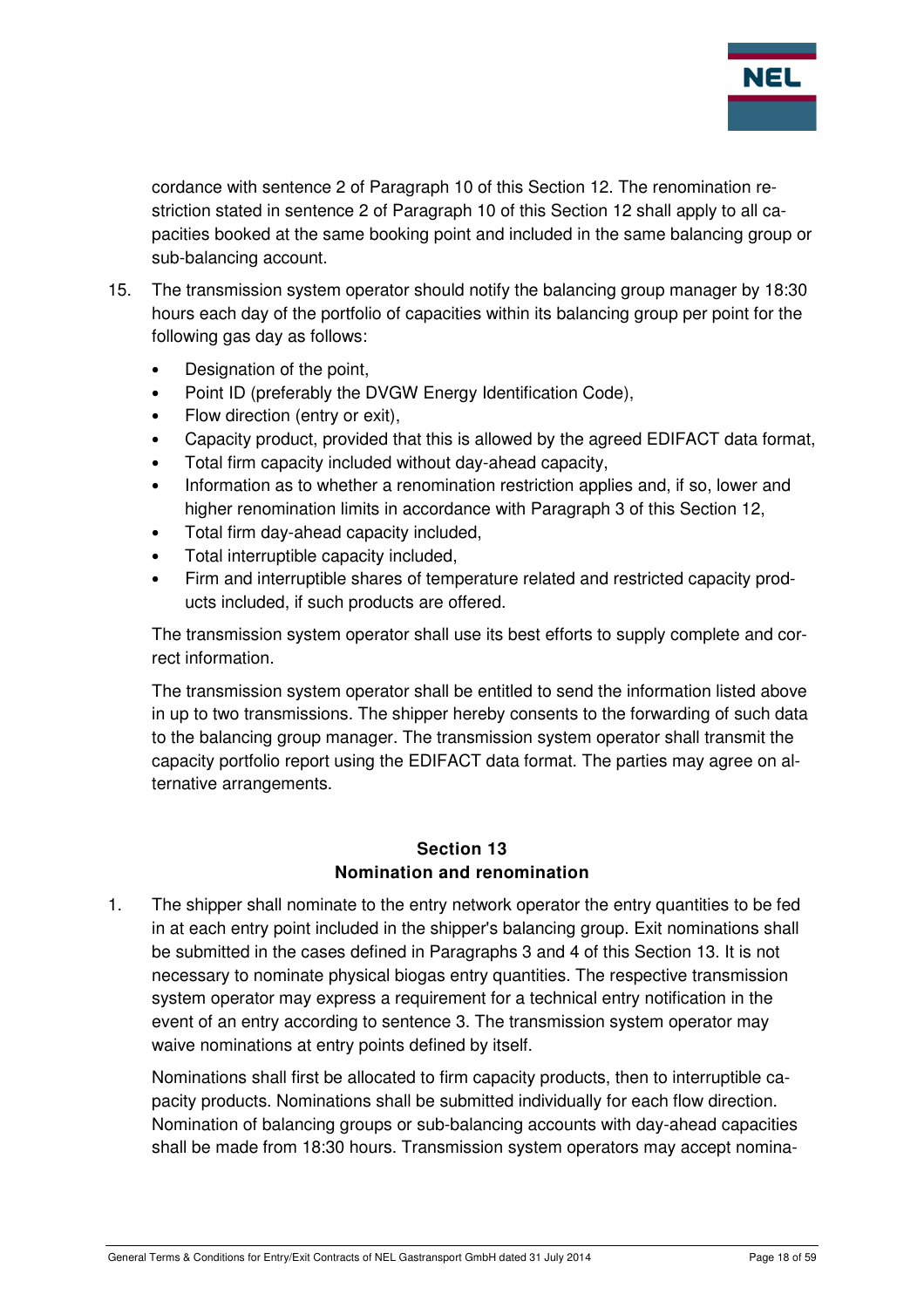

tions before 18:30 hours to the best of their ability. Renomination rights remain unaffected.

- 2. Shippers may authorise a third party (e.g. the balancing group manager) to make nominations. This third party shall make nominations to the transmission system operator on behalf of the contracting shipper. The balancing group manager shall be authorised to submit combined nominations for several shippers in the event that the shippers have designated the same balancing group for the inclusion of their entry or exit points. If the balancing group manager does not submit a combined nomination as described above or a shipper submits a nomination directly, the capacities concerned shall be included in sub-balancing accounts.
- 3. At exit points that are not exit points to end-consumers the shipper shall nominate to the exit network operator the exit quantities to be offtaken at the respective exit point. The transmission system operator shall be entitled to include provisions concerning such nominations in its supplementary terms and conditions.
- 4. If several shippers have booked capacities at the same exit point and included this exit point in different balancing groups, the respective shippers shall submit nominations to the exit network operator. This shall not apply if nomination is not required on the basis of allocation rules. Nomination obligations shall also apply if a shipper has included the same exit point in different balancing groups.
- 5. For operational handling of transport nomination and renomination and in the event of an amendment of the allocation rules resulting in a nomination obligation, the initial setup of communication processes between entry/exit network operators or infrastructure plant operators and shippers or the shipper's third-party contractor, if nomination is required at entry and exit points, is required, with an implementation period of a maximum 10 business days.
- 6. If a communication process for the requested booking point has already been set up in accordance with Paragraph 5 of this section 13 and the point concerned is not a complex point, the implementation period shall not exceed 10 business days. The transmission system operator shall use its best efforts to allow implementation within a shorter period. Without limitation, any points where specific services for the matching process are provided by third parties, manual processes for the implementation of matching are required for at least one party, foreign network operators are concerned or at least at one side of an interconnection point a pipeline owned jointly by several network operators ("Bruchteilseigentum") is concerned, shall be deemed to be a complex point. The transmission system operators shall indicate these complex points on the primary capacity platform.
- 7. If a communication process for the requested booking point has already been set up in accordance with Paragraph 5 of this Section 13 and if a complex point in accordance with Paragraph 6 of this Section 13 is not concerned, the implementation period shall not exceed one business day.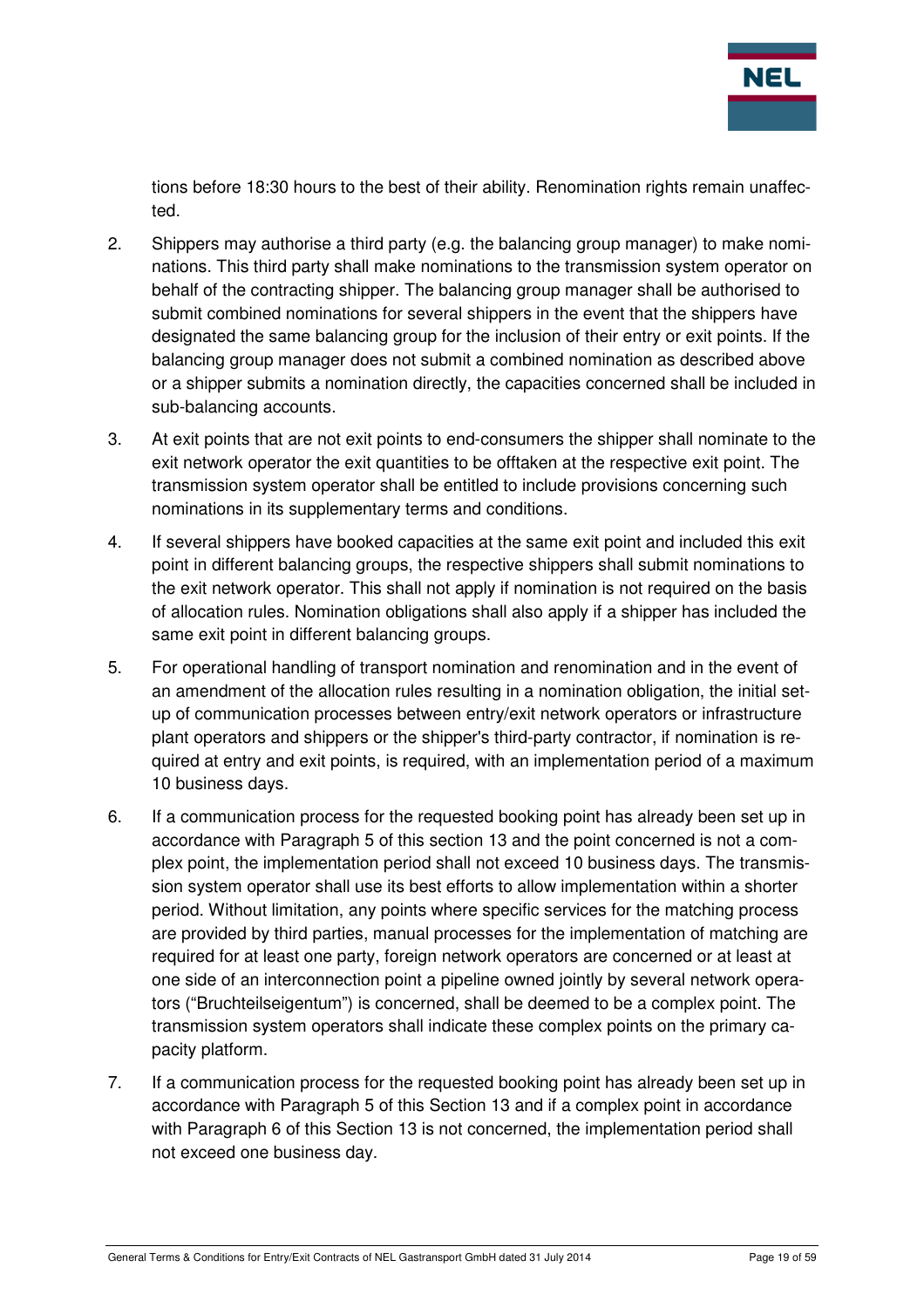

- 8. For entry/exit points implemented in accordance with Paragraphs 5 to 7 of this Section 13, no special implementation periods apply in the event of implemented balancing group numbers or shipper code combinations.
- 9. The applicable provisions outlined in Common Business Practice 2003-002/03 CBP "Harmonisation of the Nomination and Matching Process", as amended from time to time, posted on the transmission system operator's website, shall apply to nominations and renominations. A deviation from the provisions mentioned in sentence 1 is allowed in the event that the adjacent transmission system operator at a cross-border interconnection point does not apply the provisions outlined in Common Business Practice 2003-002/03 CBP.
- 10. Except as otherwise provided for in Section 12, Section 13 shall also apply to nomination and renomination at market area interconnection points and cross-border interconnection points.

# **Section 13a Operational processing of nominations**

- 1. The transmission system operator and the shipper as the nominating party undertake to be available for 24 hours on each gas day. Accessibility shall be ensured via one single phone number and via a further communication channel (email or fax). Furthermore, the nominating party and the transmission system operator shall at all times be able to receive, to send and to process the data required for the handling of nominations.
- 2. Data in connection with nomination shall be exchanged consistently in machinereadable and appropriate form on the basis of whole numbers of units of energy [kWh / h] on an hourly basis. Any deviation from this procedure shall be agreed with the transmission system operator. For the exchange of all data and messages necessary for the nomination process, the transmission system operator and the nominating party agree to use the standard nomination modes using the Edig@s data format via an AS 2 link. If this communication channel is not available, then nomination data shall be exchanged over an alternative communication channel specified by the transmission system operator.
- 3. The nominating party shall notify the transmission system operator promptly of any obstacles to the establishment or use of interfaces as defined in Sections 13a to 13c, to mutual cooperation or to the procedures.
- 4. In the event that nominations are required, the data formats defined pursuant to Edig@s shall apply. These requirements shall apply mutatis mutandis to renominations. The nominating party shall ensure that congruent nominations for all points requiring nomination are presented to the parties affected by the nominating process, and that the nomination is transmitted in due time. Only the nomination values confirmed by the transmission system operator shall be authoritative.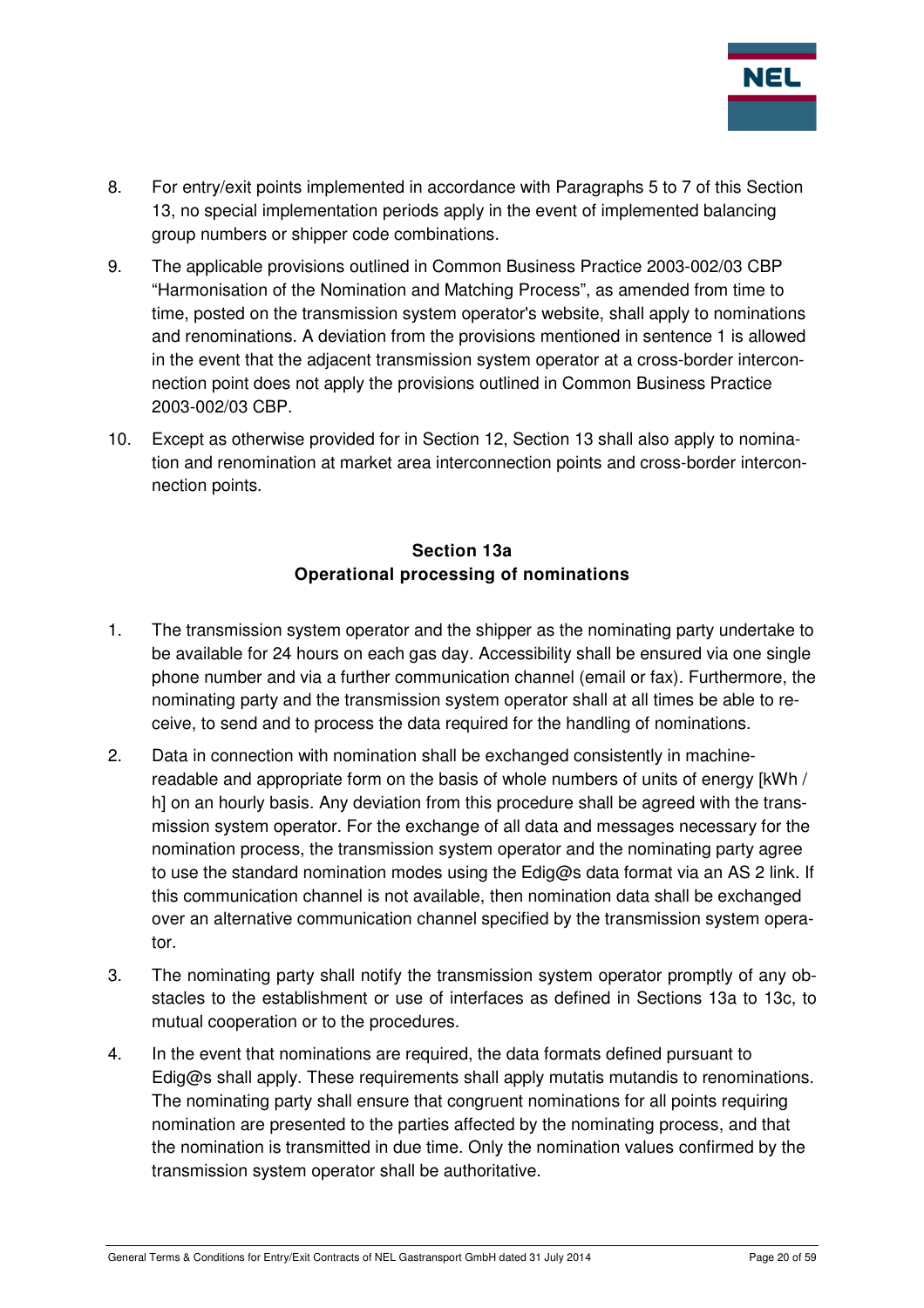

5. The transmission system operator may refuse the nomination if any contractual terms are not met or if the nomination is incomplete. If the amount of the nomination exceeds the amount of the capacity included in the balancing group or sub-balancing account, the transmission system operator may limit the nomination to this amount. In this case, the shipper shall be deemed to have submitted a nomination with such limited amount. The further auxiliary conditions and/or capacity limitation rights for capacity products of the transmission system operator pursuant to the supplementary terms and conditions shall remain unaffected.

# **Section 13b Communication test**

- 1. The transmission system operator shall perform a communication test with the nominating party. During the communication test the transmission system operator checks whether the shipper or shipper's authorised contractor is able to transmit notices and communications concerning the processing of the contracts using the agreed nomination modes and agreed data formats to the transmission system operator, and receive such notices and communications from the transmission system operator. The transmission system operator shall advise the shipper of the specific requirements for the communication test. The shipper or its authorised contractor shall give advance notice of any changes affecting compliance with the communication requirements.
- 2. The transmission system operator shall have the right to repeat a communication test at any time during the term of the respective entry and exit contract.
- 3. For such time as the nominating party does not successfully complete the communication test pursuant to the criteria defined by the transmission system operator for reasons for which the nominating party is responsible, the transmission system operator may set all the nominations by the nominating party for the following gas days after the date when the communication test was not successfully completed to zero (0), using a standardised method of the respective transmission system operator.

# **Section 13c Alignment of nominations ("Matching")**

- 1. The nominating party shall ensure that it submits nominations for the entry points and exit points of the balancing group which require nomination to the respective network or plant operator.
- 2. At all points where nomination is required, the transmission system operator shall carry out matching with the adjacent grid or plant operators and synchronise all the nominations received with the adjacent system operators affected in each case, taking into account the "lesser-of" rule in accordance with the provisions of the Common Business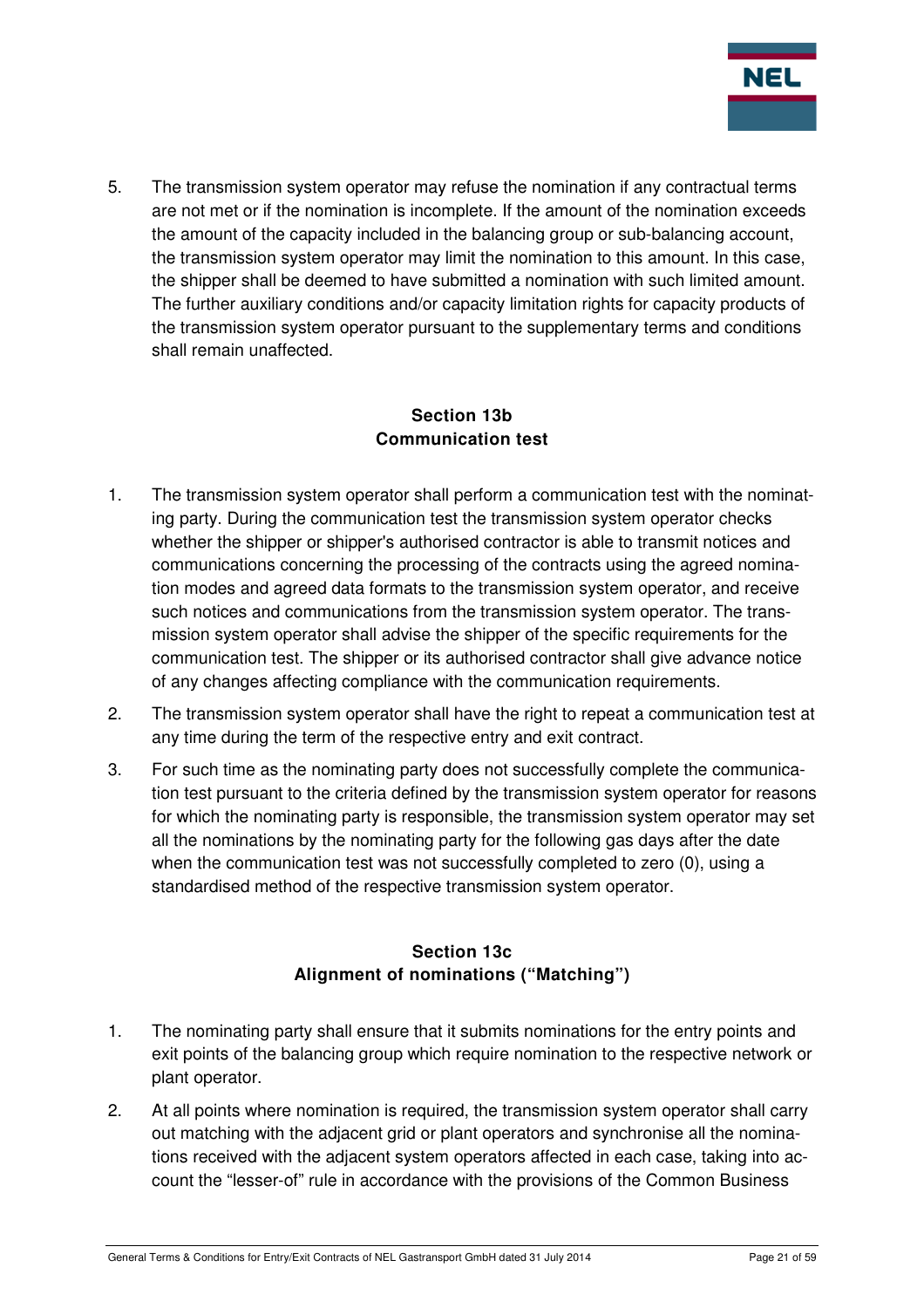

Practice (CBP). The restriction for renominations pursuant to Paragraph 5, sentence 2 and Paragraph 6, sentence 2 of Section 12 hereinabove shall be taken into account, unless they are invalidated at a booking point by the aforementioned lesser-of-rule.

3. If the respective pair of balancing group numbers or sub-balancing account numbers do not agree upon matching, or are unknown on either side, the nomination or renomination for the gas day shall be set to zero (0). The same shall apply to cross-border interconnection points if the shipper codes do not match.

#### **Section 14 Nomination replacement procedure**

- 1. Transmission system operators shall offer a nomination replacement procedure if technically feasible and economically viable. This requires the transmission system operator and shipper to conclude a separate contract. The transmission system operator shall indicate on its website whether a nomination replacement procedure is offered. If a nomination replacement procedure is offered, the conditions for such procedure shall be published on the transmission system operator's website.
- 2. The nomination replacement procedure may be agreed to begin or end on the first day of a month. An implementation deadline of 10 business days shall apply to the conclusion and termination of contracts for such procedures. When initially applying the procedure, the shipper shall notify the entry or exit network operator of the entry or exit points whose metering data are to be utilised in the nomination replacement method, in addition to concluding the agreement 20 business days before the nomination replacement procedure agreed with the entry network operator is applied. Sentence 3 shall apply mutatis mutandis to notice of termination of application of the nomination replacement procedure.
- 3. The nomination replacement procedure shall be applied only if sufficient firm capacity is booked for the respective points in an entry or exit contract. A nomination replacement procedure shall not be applied to capacity booked as interruptible.
- 4. If the transmission system operator offers an online flow control or time lag method, the prerequisite for use is the availability of a flexible flow source to which the transmission system operator with whom the shipper has concluded a nomination replacement procedure agreement has access. The virtual trading point is not a flexible flow source, but may connect a flexible flow source with entry or exit points whose metering data are utilised in the nomination replacement procedure. The transmission system operator with whom the shipper has concluded the nomination replacement procedure agreement shall also be responsible for controlling the entry quantities at the agreed entry point. This is based on metering data from one or more entry or exit points. The shipper shall make the metering data available. With the time-lag method, the hourly metered value shall be deemed to be a nomination for the entry point; the maximum time lag shall be 4 hours.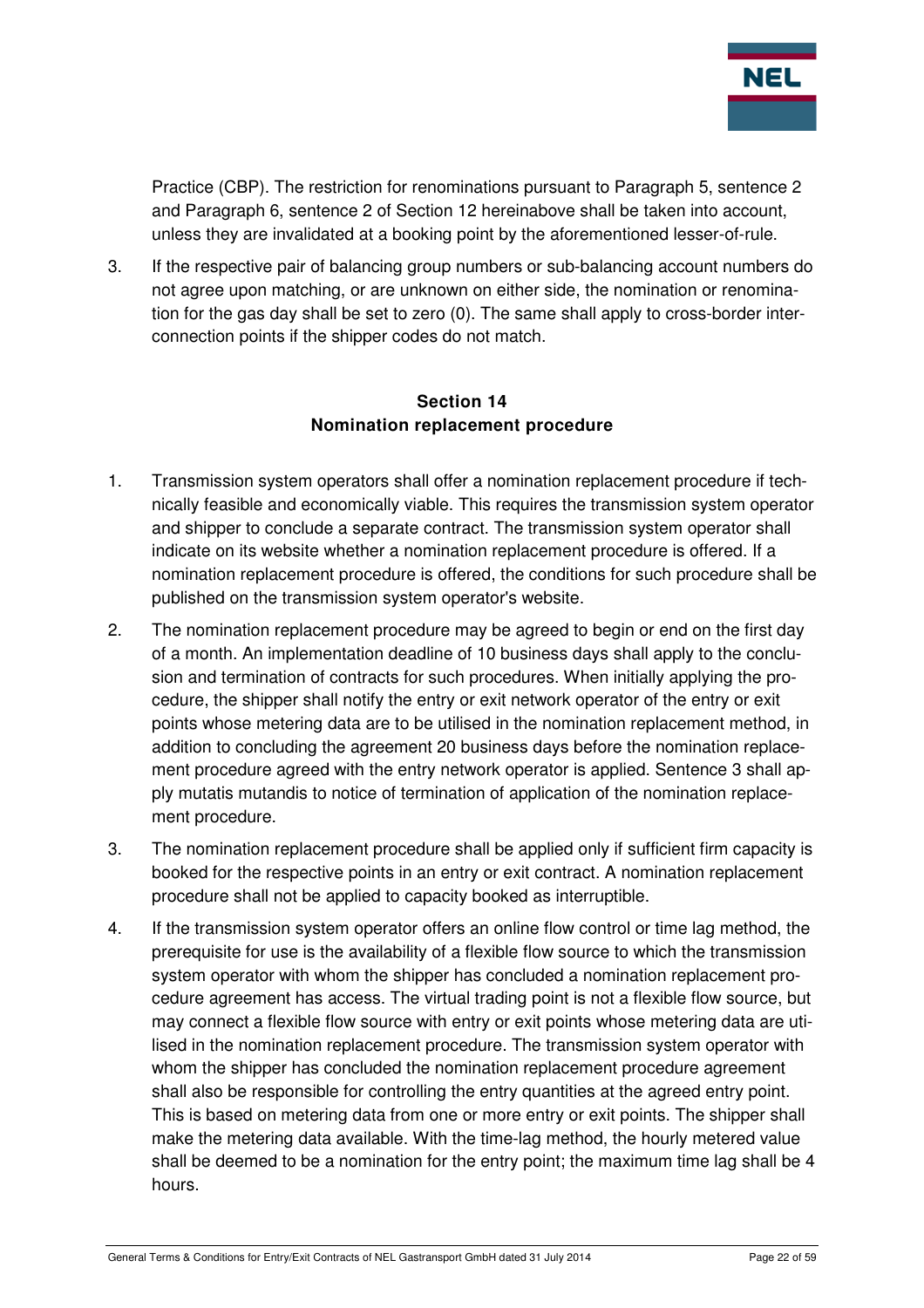

#### **Section 15 Technical feed in and offtake notices**

- 1. For end-consumers with recording demand metering and generally unpredictable, extremely high and volatile gas consumption, the exit network operator may require prior technical offtake notice and compliance with the technical limits stated in Section 8 (5) GasNZV, where this is necessary for maintaining system integrity on the network. In any such case, the exit network operator shall publish the relevant metering point. In addition, the exit network operator shall notify the shipper in writing under an existing contract in advance of retroactive introduction of the obligation to submit technical offtake notices in advance.
- 2. If the exit network operator requires offtake notices in accordance with Paragraph 1 of this section 15, EDIG@s-messages shall be used. If the shipper is not able to generate EDIG@s-messages, the parties may agree on another format on a transitional basis. For this purpose, the parties shall agree on the type, extent, technical details of provision and documentation of data.
- 3. The procedure stated hereinabove shall apply mutatis mutandis to technical feed in notices in accordance with Section 13 (1).

# **Section 16 Surrender of capacity**

- 1. The shipper shall be entitled to surrender booked firm capacity in whole or in part, with respect to the booking period and quantity, to the transmission system operators via the joint booking platform (primary capacity platform) at any time up to 14:00 hours on the day before delivery day. Any subsequent primary use or secondary marketing of the surrendered capacities by the shipper is excluded, except as provided for in Paragraph 8 of this Section 16.
- 2. Bundled firm capacity may be surrendered in bundled form only.
- 3. Confirmation of capacity surrender shall be given to the shipper via the joint booking platform with a time stamp. This confirmation shall not release the shipper from its payment obligation.
- 4. Capacity may be surrendered for any day or days in the future and for any proportion of the capacity originally booked.
- 5. The transmission system operators shall market surrendered capacities as primary capacity under the applicable rules. They may combine surrendered capacities and any primary capacity that is still available to offer products of longer duration. Surrendered capacity shall be marketed subordinated to primary capacity available for the period in question. If a shipper surrenders capacity by 09:00 hours on the 7th calendar day prior to the day of the notification of the amount of the capacity offered in an annual, quarter-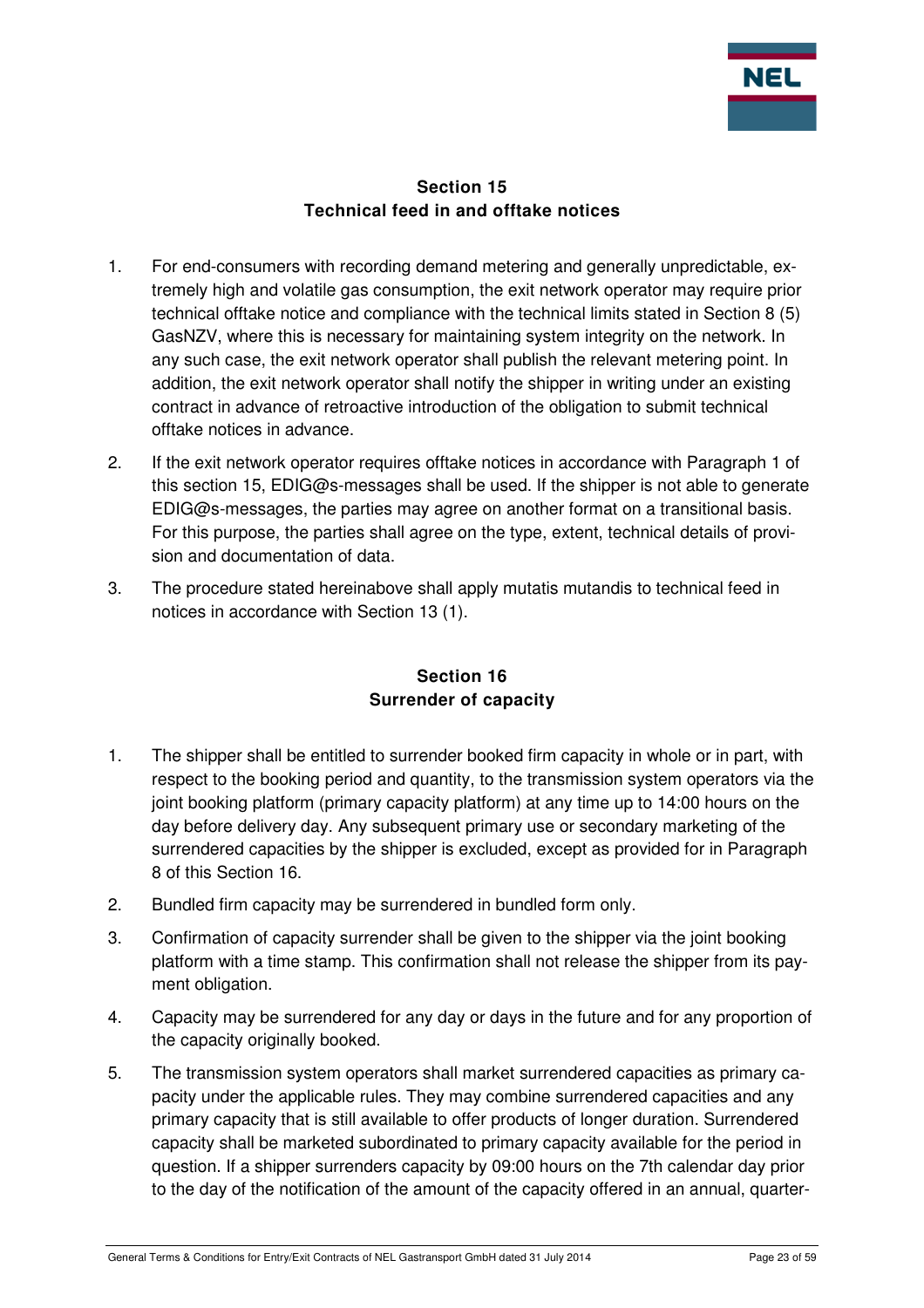

ly or monthly auction, said surrendered capacity shall be taken into account for the calculation of the marketable capacity for the relevant auction. The foregoing cannot be guaranteed for capacity surrendered after the above deadline. If the capacity is not taken into account for the calculation as described above, it will be offered in subsequent auctions of products with shorter terms.

- 6. If the transmission system operator markets surrendered capacity, in whole or in part, the shipper shall be released from its obligation to pay for such surrendered capacity which has been marketed. The extent of release from the obligation to pay depends on the revenues obtained for surrendered capacity subject to a maximum limit of the regulated transport tariff for the period of primary marketing and the amount of re-marketed capacity. If the capacity surrendered by the shipper was obtained at an auction, the obligation to pay the surcharges to be added to the regulated transport tariff remains unaffected.
- 7. If several shippers surrender capacity for a particular day, the capacities shall, in the event of a capacity surplus, be re-marketed by the transmission system operator in the order in which they were surrendered (time stamp).
- 8. Surrendered capacity that could not be re-marketed shall be made available again to the shipper daily for the following day after the completion of day-ahead marketing, but no later than 18:30 hours for use in the balancing group in which it had been included prior to surrender.
- 9. The transmission system operator shall issue to the shipper a credit note for the tariff referred to in Paragraph 6 of this Section 16. Such credit notes shall be issued monthly and shall be set off against any outstanding transportation tariff.
- 10. The release of the shipper from payment obligations in accordance with Paragraph 6 of this Section 16 shall apply only upon the receipt of the credit note by the shipper. Credit notes shall be issued in the month following marketing of the capacity.
- 11. The transmission system operator shall notify the shipper by 18:30 hours of the capacity amount which has been made available again in accordance with Paragraph 8 of this Section 16.
- 12. The provisions of Section 16 shall not apply to exit points to end-consumers. Section 16 GasNZV shall remain unaffected.

# **Section 17**

# **Offering by transmission system operator of firm capacity left unused at short notice in accordance with Section 16 (2) GasNZV**

1. The transmission system operator may offer firm capacity booked by the shipper that cannot be used in whole or in part for the next day, taking into account existing renomination rights.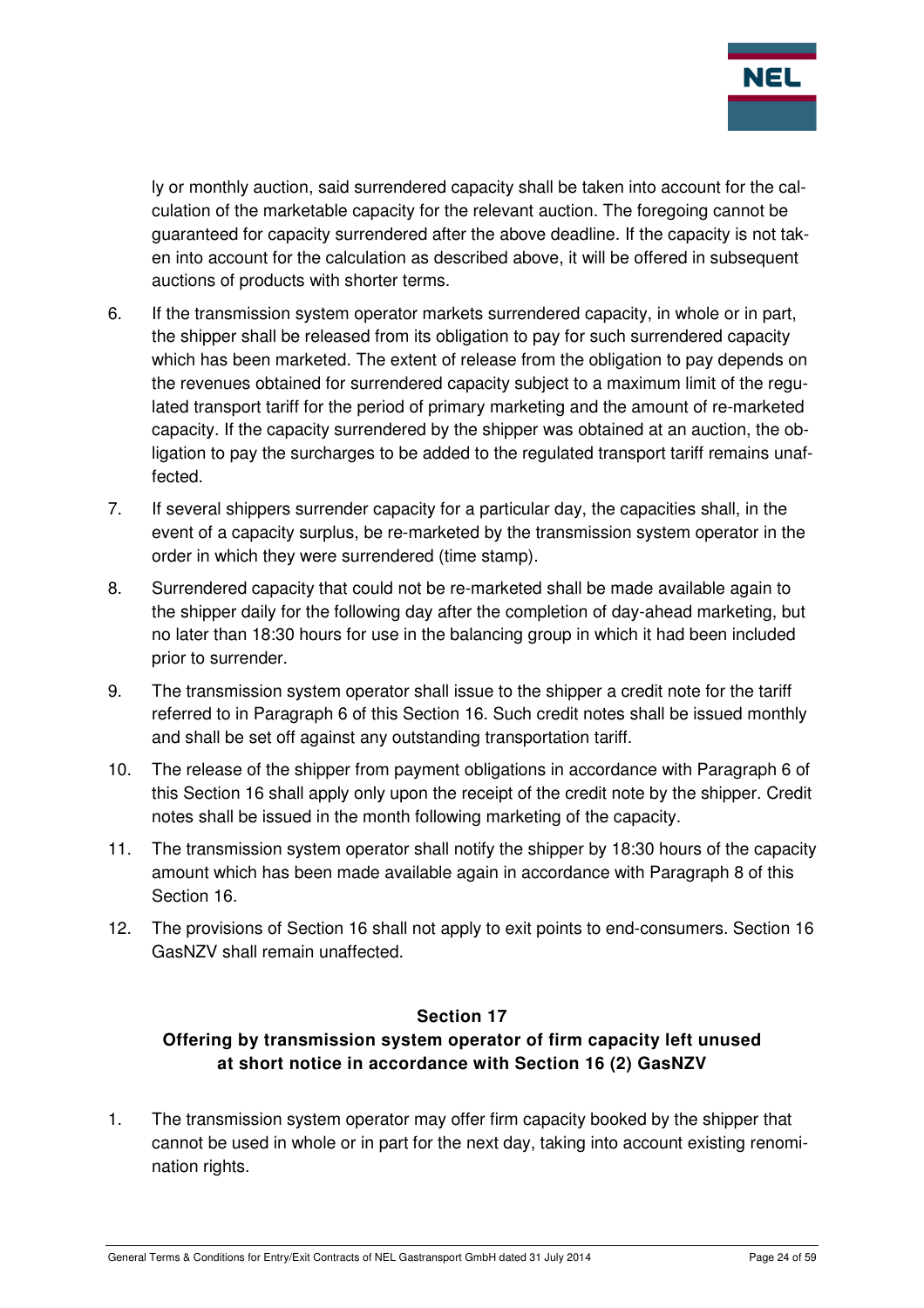

- 2. The shipper shall remain obligated to pay charges if capacity is successfully remarketed.
- 3. Section 16 (4) GasNZV shall not apply.

# **Section 18 Withdrawal of capacity left unused for a significant time in accordance with Section 16 (3) and (4) GasNZV**

1. Pursuant to Section 16 (3) GasNZV, the transmission system operator may withdraw firm capacity left unused or partially unused by the shipper over a significant period at any entry or exit point with the exception of market area and cross border interconnection points if a contractual bottleneck occurs. For market area and cross border interconnection points Section 18a shall apply to the withdrawal of capacities insufficiently utilised in the long term.

A contractual bottleneck shall be deemed to exist in the event of a network access denial in accordance with Section 20 EnWG (Energy Industry Act).

- 2. Withdrawal shall apply to all contracts in place for the entry or exit point which have a combined term of at least one year, irrespective of the terms of the individual contracts concerned.
- 3. Capacity shall be withdrawn in the amount of firm capacity booked by the shipper left continuously unused on an hourly basis over a period of 3 consecutive months or more in the preceding calendar year. One of the three months shall be January, February, March, October, November or December. If several such periods of three consecutive calendar months can be identified, the minimum amount of capacity continuously not utilised in each such period shall be determined and then the lowest such minimum value shall be determined. Capacity shall only be withdrawn up to said lowest minimum value. The capacity to be withdrawn shall be determined on the basis of the capacity continuously available to the shipper during the previous calendar year, in terms of both timing and quantity. Any partial resale, surrender or reduction in booked capacity by the shipper shall be taken into consideration.
- 4. The shipper shall be entitled to appeal against the withdrawal of capacity in accordance with Section 16 (4) GasNZV.
- 5. If several shippers have booked capacities at an entry or exit point and include such capacities in the same balancing group in a combined nomination, the transmission system operator may withdraw capacity from the respective shippers proportionately, weighted by the capacity booked at that entry or exit point. This shall not apply if the balancing group manager makes nominations for each shipper in separate subbalancing accounts.
- 6. Section 16 shall apply mutatis mutandis to the invoicing and handling of withdrawn capacity that is actually marketed.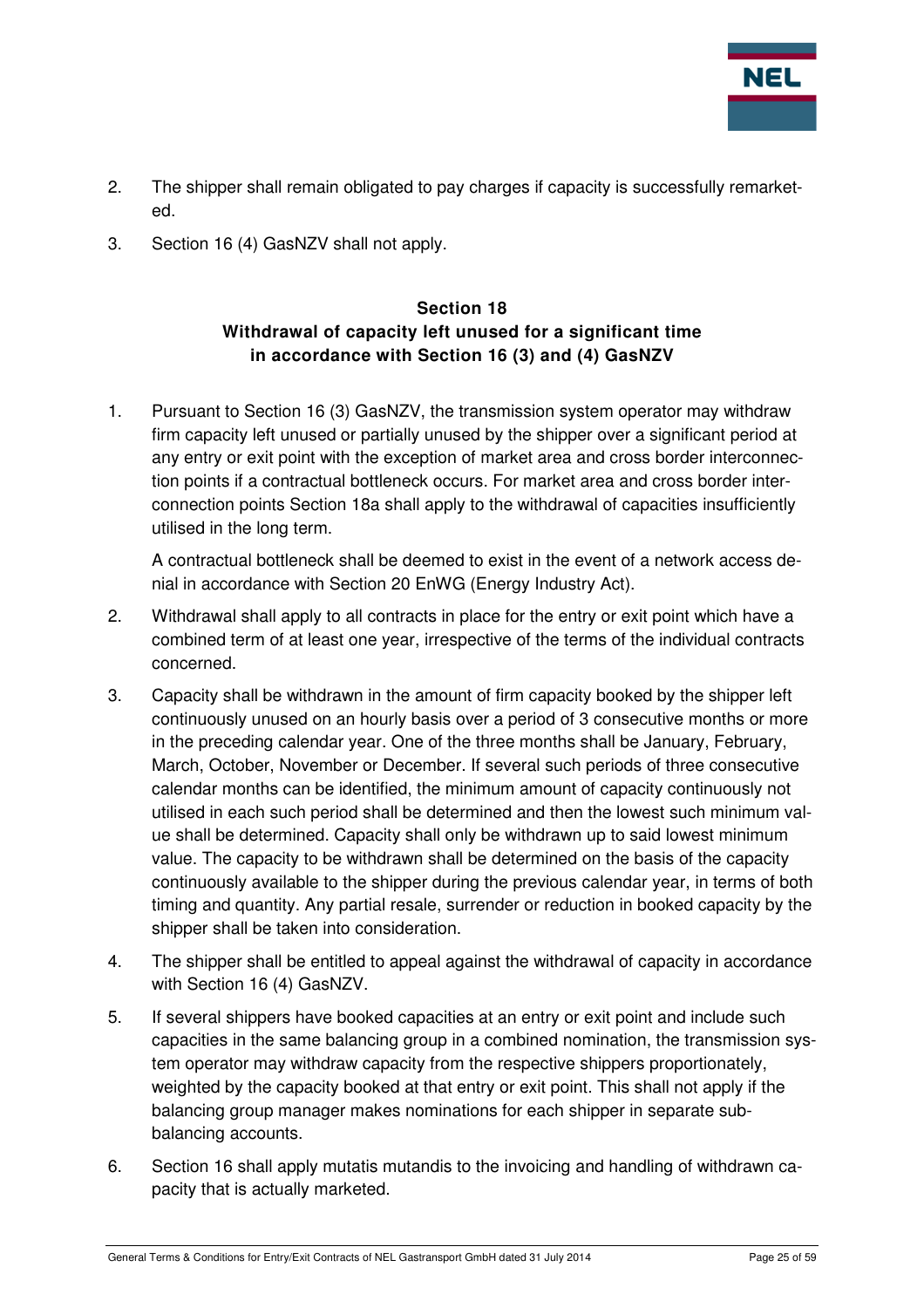

#### **Section 18a Withdrawal of capacities insufficiently used in the long term at market area and cross border interconnection points**

- 1. At market area and cross border interconnection points, the transmission system operator shall withdraw capacities if required by the Federal Network Agency. The transmission system operator shall regularly provide the Federal Network Agency with all data necessary to monitor the extent to which booked capacities under contracts with an effective duration of more than one year or succeeding quarters covering at least two years are used. Each primary use or secondary trading of withdrawn capacity by the shipper is excluded subject to sentence 4. Withdrawn capacity that could not be remarketed will be made available again to the shipper on each day for the following day no later than 18:30 hours for use in the balancing group in which it was included prior to surrender. Furthermore the rights and obligations of the shipper under the entry/exit contract shall remain unaffected until the time of marketing of the capacity by the transmission system operator and to the extent to which the capacity is not marketed by the transmission system operator.
- 2. Section 16 shall apply mutatis mutandis to the invoicing and handling of withdrawn capacity that is actually marketed.

## **Section 19 Secondary trading**

- 1. In accordance with Section 12 (2) GasNZV, the shipper may only transfer booked capacity for use or assign booked capacity to a third party by using the secondary platform. Bundled capacity may only be transferred for use or assigned as bundled capacity. The transfer for use and assignment of entry and exit contracts/contract rights shall be subject to the following provisions.
- 2. The shipper may transfer for use capacity rights (with or without nomination rights) under an entry or exit contract by a third party in whole or in part without the permission of the transmission system operator. The shipper shall remain obligated towards the transmission system operator to perform its obligations under the entry or exit contract, including without limitation the payment of charges.
- 3. The shipper may assign the entry or exit contract to a third party in whole or in part with the permission of the transmission system operator. The third party concerned shall be subject to approval by the transmission system operator. Permission may only be withheld for reasons that would justify the rejection of initial conclusion of an entry or exit contract with the third party in question. Without limitation, the transmission system operator shall be deemed to have such justification in the event that the third party meets the conditions for requiring a deposit under Section 36 and has not provided a deposit. The assignment of an entry or exit contract to a third party shall be binding upon the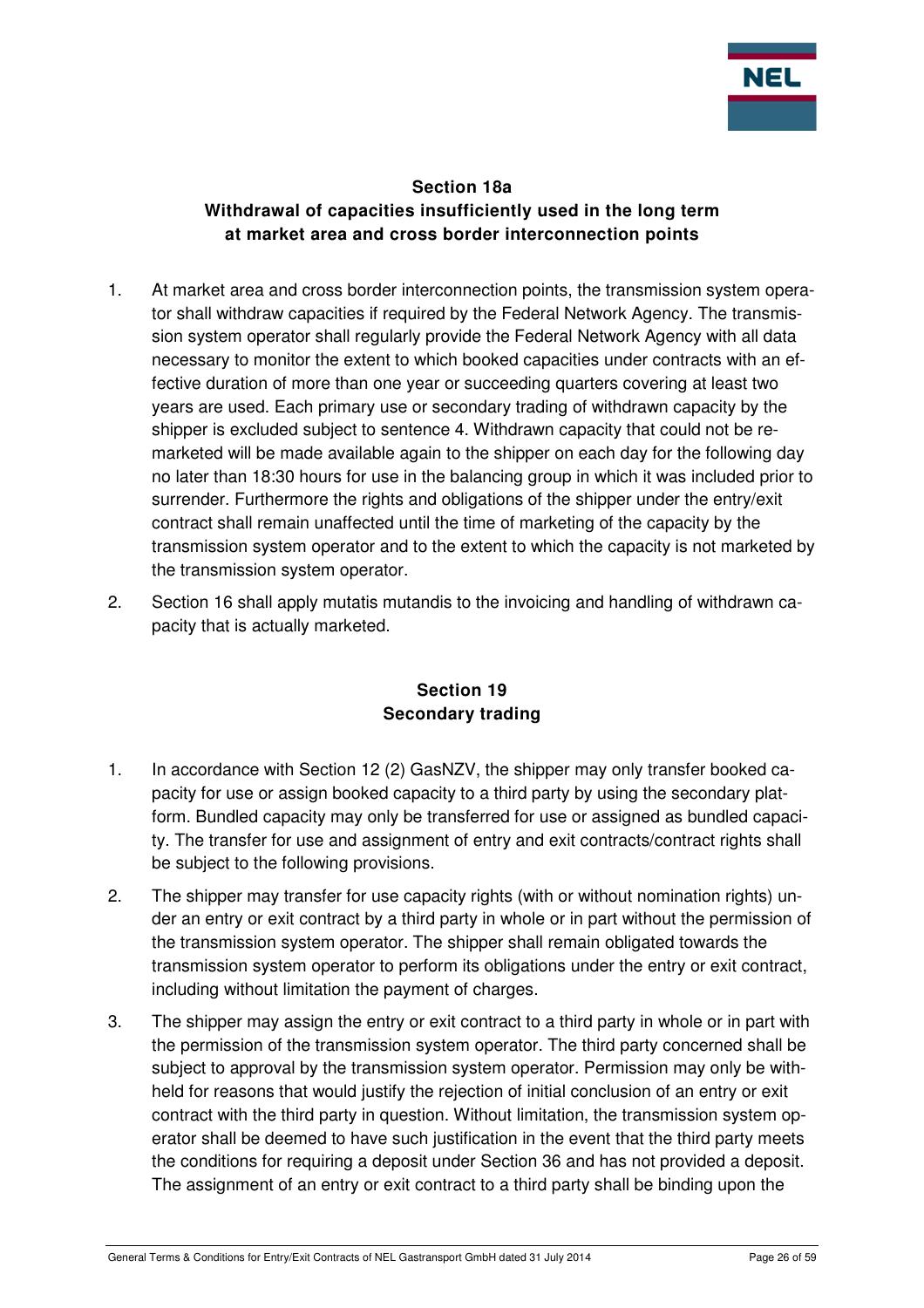

transmission system operator provided each shipper being party to the assignment has submitted to the transmission system operator a request for consent in text form to this effect by no later than 11:00 hours on day D-3 business days, and the transmission system operator has given its consent. Sentence 2 shall apply mutatis mutandis. The transmission system operator shall use its reasonable efforts to facilitate an assignment even if the participating shippers only request consent by 11:00 hours on day D-1. The transmission system operator shall be entitled to request that at the time of the assignment, the transferring shipper has included all of the capacities concerned in a balancing group or sub-balancing account, and that the assignee shipper must also specify a balancing group or sub-balancing account when the secondary marketing is concluded.

## **Section 20 Technical requirements**

- 1. The shipper shall ensure that the gas available for entry meets the requirements in accordance with Section 19 GasNZV. Gas quantities to be delivered shall be in accordance with Code of Practice G 260, 2nd Gas Family, of the German Technical and Scientific Association for Gas and Water (DVGW) as amended from time to time, and to the applicable nominal value of the Wobbe number. Section 36 (1) GasNZV states the technical requirements for biogas entry.
- 2. On its website the transmission system operator shall publish the technical requirements, including gas quality and pressure specification, for the gas to be fed in at the respective entry or exit points. Said published technical requirements shall form an integral part of the entry or exit contract and may further narrow the requirements referred to in Paragraph 1 sentence 2 of this Section 20 and/or provide for additional requirements. Either party shall be entitled to request that an impartial third party investigate whether the gas quality conforms to the transmission system operator's requirements in accordance with sentence 1. If the parties cannot reach agreement on an impartial third party within one month of the receipt of the other party's request, such investigation shall be conducted by the Engler-Bunte-Institut at Karlsruhe University. The party requesting the investigation shall bear the cost of investigation if compliance is confirmed. If compliance is not confirmed, the transmission system operator shall bear the cost.
- 3. The transmission system operator shall notify shippers, as promptly as possible given the circumstances, of any changes in technical requirements which may be necessary as a result of statutes or official regulations or changes to technical rules of the DVGW. The transmission system operator shall amend the respective contracts affected by changes with effect from the effective date of the amendments in accordance with sentence 1. In the event that a change in technical requirements is necessary to fulfil the transmission system operator's legal obligations to cooperate, the transmission system operator shall be entitled to make such changes 4 months after notifying the shipper thereof. If the change affects the shipper's use of capacity, the shipper shall be entitled to terminate the respective contract as of the effective date of the change with 3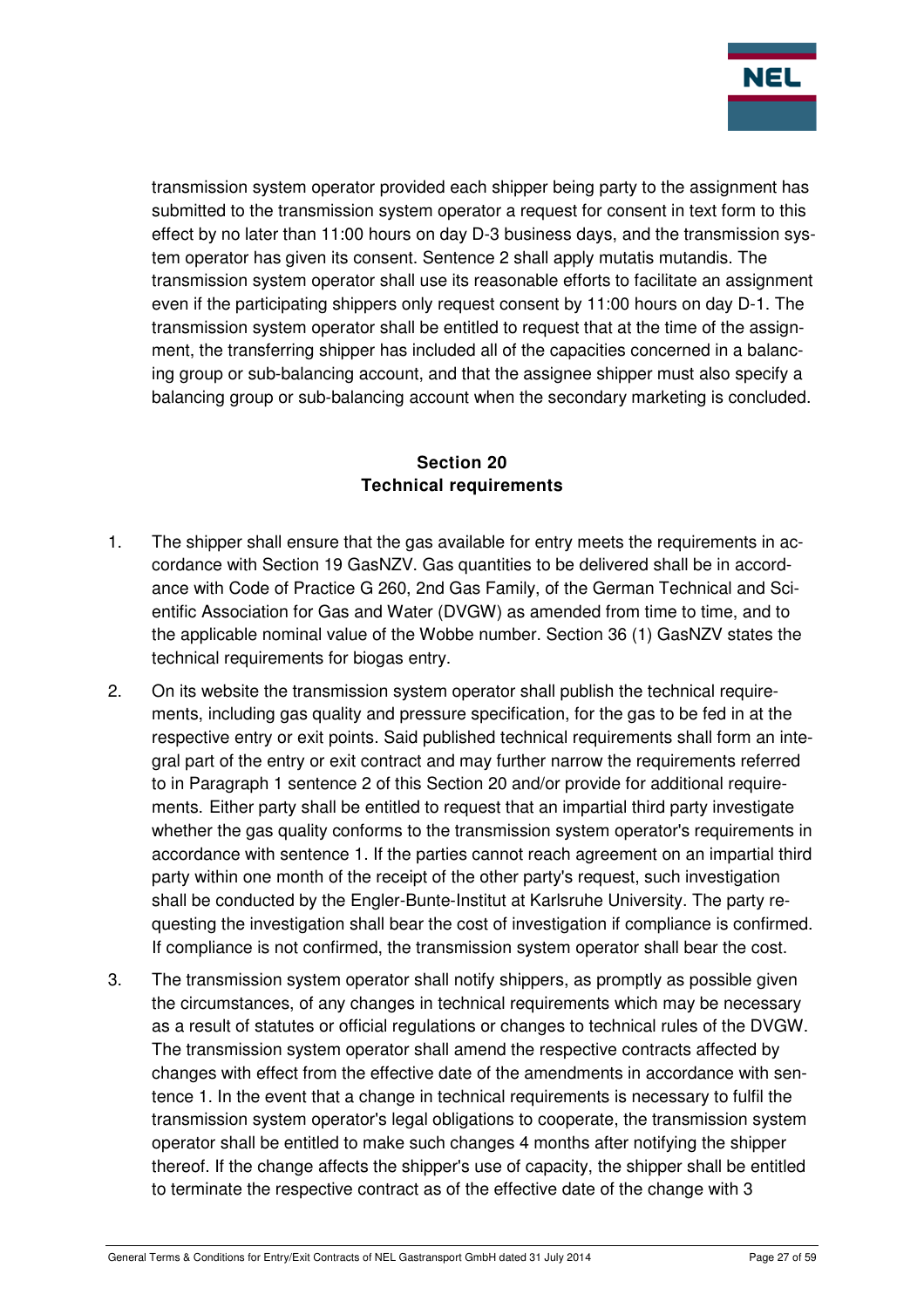

months' notice. If the transmission system operator provides notice under sentence 1 less than 4 months in advance of the effective date of the change, the shipper shall be entitled to terminate the contract in question without notice as of the effective date of the change.

4. In deviation from sentence 3 of Paragraph 3 of this Section 20, the transmission system operator shall be entitled to change gas quality or pressure specifications without the shipper's consent by giving advance notice of 3 years before the start of the conversion period.

In case of a change of gas quality from L-gas to H-gas as part of the L-gas/H-gas market area conversion, the transmission system operator shall give the shipper minimum notice of 2 years and 4 months before the anticipated start of the conversion period. The conversion date for balancing purposes as part of the market area conversion which is within the said conversion period, and which is the first day of the month from which allocation values are notified in H-gas balancing groups only, shall be announced at least 1 year before the conversion. The shipper shall be obligated to notify the balancing group manager of the conversion period and the conversion date for balancing purposes. The shipper shall ensure that the entry and exit points that are relevant to the conversion are included in H-gas balancing groups/sub-balancing accounts according to the existing deadlines in advance of the conversion date for balancing purposes.

In deviation from Paragraphs 1 and 2 of this Section 20, the transmission system operator may, with the shipper's consent, change the gas quality or pressure specification subject to a shorter period of notice.

If a new entry or exit contract begins during the notice periods after the transmission system operator has announced a change, the notice periods already applicable shall also apply to that contract. Any change in gas quality or pressure specifications shall be limited to the entry or exit points affected by the change. The contract affected by the change shall be amended with effect from the effective date of the change in gas quality or pressure specifications. In the event that the transmission system operator changes gas quality or pressure specifications in accordance with Paragraphs 1 and 2 of this Section 20 without the shipper's consent, the shipper shall be entitled to terminate the contract for the corresponding entry or exit points with one year's notice as of the effective date of the change in gas composition or pressure specifications.

5. In deviation from Paragraphs 3 and 4 of this Section 20, the transmission system operator shall be entitled to change the gas quality from L-gas to H-gas without giving the shipper any prior notice and without the shipper's consent once the conversion charge no longer applies. Sentence 1 of this Paragraph 5 shall not apply in the event of a change of market area allocation, which is governed by Paragraph 7 of Section 31. The transmission system operator shall inform the shipper of the gas quality change without delay after agreement of the conversion schedule among the network operators concerned, but not less than 11 months prior to the conversion date for balancing purposes. The shipper shall not be entitled to terminate the contract on account of the gas quality change after the conversion fee is no longer charged. The opportunity to feed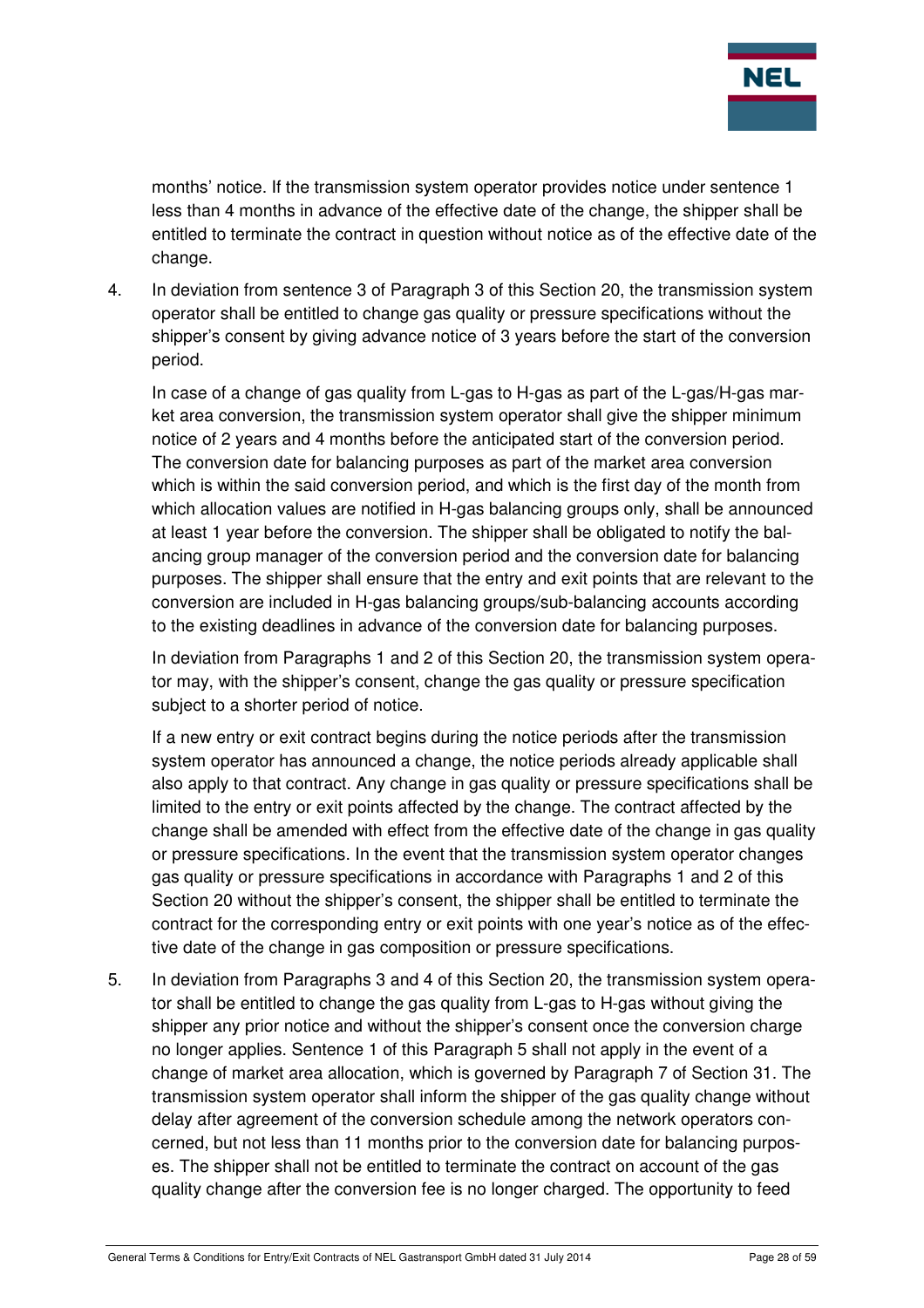

the existing national gas production capacities into the system shall be retained to the extent required in future.

# **Section 21 Non-compliance with gas quality or pressure specification**

- 1. If gas quantities supplied by the shipper at the entry point do not meet the technical specifications for gas quality or pressure in accordance with Section 20 (1) and (2) (hereinafter referred to as "off-spec gas"), the entry network operator shall be entitled to refuse acceptance of the off-spec gas in whole or in part. In any such case, the shipper shall immediately adjust its nomination at the entry point concerned accordingly and reduce the supply of off-spec gas at that entry point accordingly. None of the transmission system operator's rights as towards the shipper shall be affected.
- 2. If gas quantities supplied by the exit network operator at the exit point do not meet the technical specifications for gas quality or pressure in accordance with Section 20 (1) and (2), the shipper shall be entitled to refuse acceptance of the off-spec gas in whole or in part. The exit network operator shall in any such case immediately reduce the supply of off-spec gas at that exit point accordingly. None of the shipper's rights as towards the exit network operator shall be affected.
- 3. In the case of reduction in accordance with the preceding provisions, renominations shall be made immediately in order to avoid imbalances.
- 4. Each party shall promptly inform the other party if it becomes aware of the supply of offspec gas at an entry or exit point, or expects off-spec gas to be supplied.

## **Section 22 Allocation of quantities**

- 1. The entry network operator to whom entry nominations were submitted in accordance with Section 12 (1) and (2) and Section 13 shall determine for each balancing group or sub-balancing account the gas quantities fed in at entry points and allocate such quantities to the respective balancing groups or sub-balancing accounts based on nominations or using the allocation procedure specified by the transmission system operator.
- 2. In allocating biogas entry quantities, any liquefied petroleum gas quantities added by the entry network operator for conditioning for adjustment to the calorific value required for the entry network operator's network in accordance with Section 36 (3) GasNZV shall not be taken into consideration.
- 3. The exit network operator shall allocate gas quantities taken off at exit points to storage facilities, at market area interconnection points and at cross-border interconnection points to the respective balancing groups or sub-balancing accounts on the basis of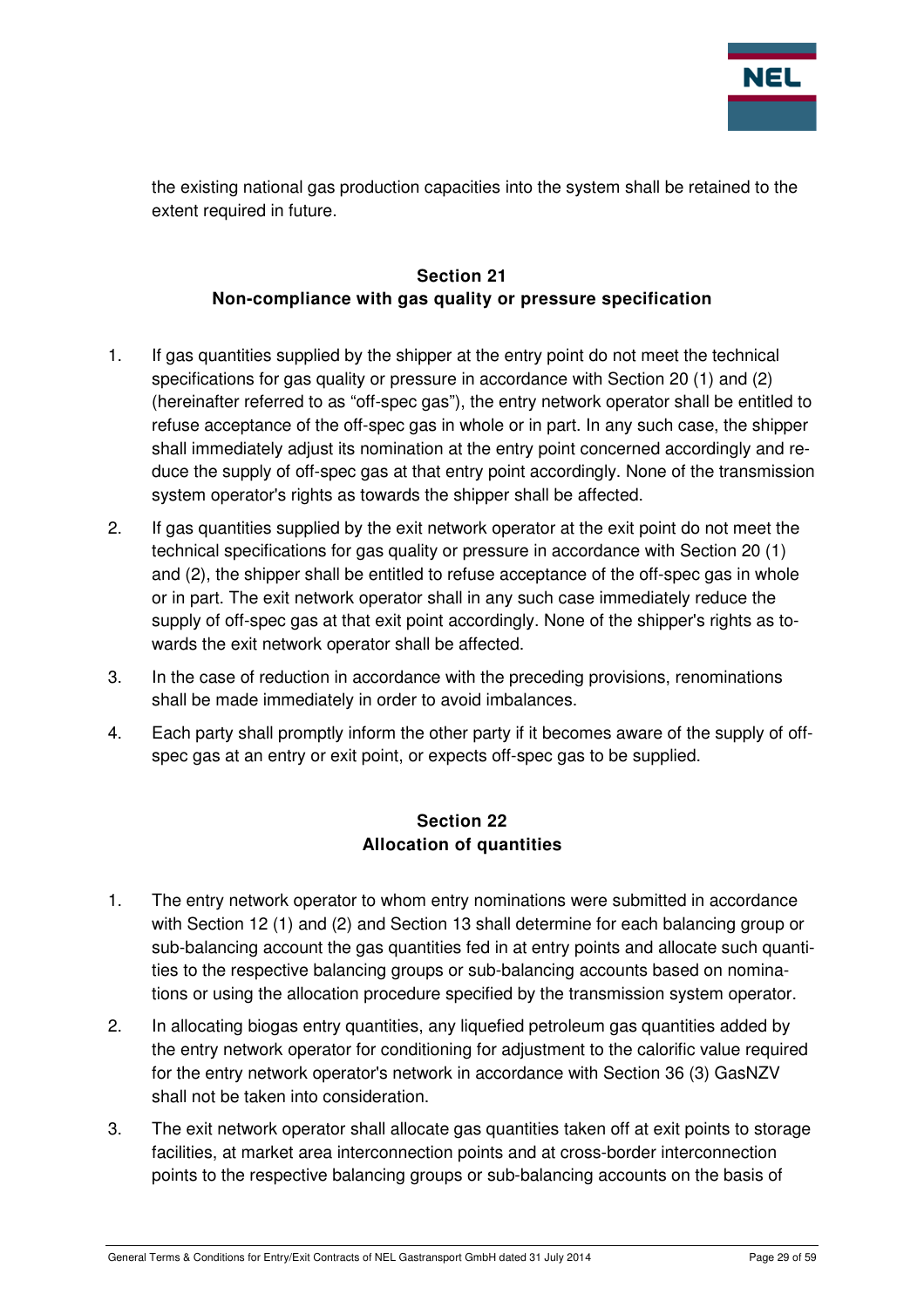

nominations or using the allocation procedure specified by the transmission system operator.

- 4. For each balancing group or sub-balancing account, the exit network operator shall determine the gas quantities taken off at exit points to metered end-consumers ("RLM") based on metered values and shall allocate such quantities accordingly to the balancing group or sub-balancing account concerned.
- 5. For each balancing group or sub-balancing account the exit network operator shall determine the gas quantities taken off to end-consumers with standard load profiles at exit points and shall allocate such quantities to balancing groups or sub-balancing accounts on the basis of the standard load profile determined by the exit network operator.
- 6. If entry or exit points are included in several balancing groups, shippers and the respective entry/exit network operators shall agree on and implement allocation rules in the entry/exit contract to ensure that gas quantities allocated to this point are only accounted for once.

# **Section 23 Meter operation and metering**

- 1. Metering data determined by the transmission system operator or a third party in accordance with Section 21b of the Energy Industry Act (EnWG) shall be used by transmission system operators for balancing and calculating surplus and shortfall quantities and capacity limit overruns.
- 2. Regarding the performance of meter operations, if it is a meter operator the transmission system operator is a meter user in the sense of the German Weights and Measures law and to this extent is responsible for meeting all of the requirements and obligations imposed by the said law.
- 3. Unless otherwise agreed between the connection user and a third party in accordance with Section 21 b EnWG, the provisions outlined below shall apply, in which case the transmission system operator shall be the meter operator and metering service provider. As the metering service provider, the transmission system operator shall provide metering data to the shipper.

The transmission system operator shall determine the type, number and size of metering and control devices, in accordance with Section 8 of the Metering Access Regulation (MessZV). Such determinations shall be appropriate with respect to the consumption amount and consumption behaviour and shall also give adequate consideration to energy industry interests. The transmission system operator shall provide and operate the metering and control devices required for measurement and meter reading for metered end-consumers.

4. For remote reading, a suitable, externally dialable telecommunications connection without time limit and a 230 V connection shall be available on the end consumer's premis-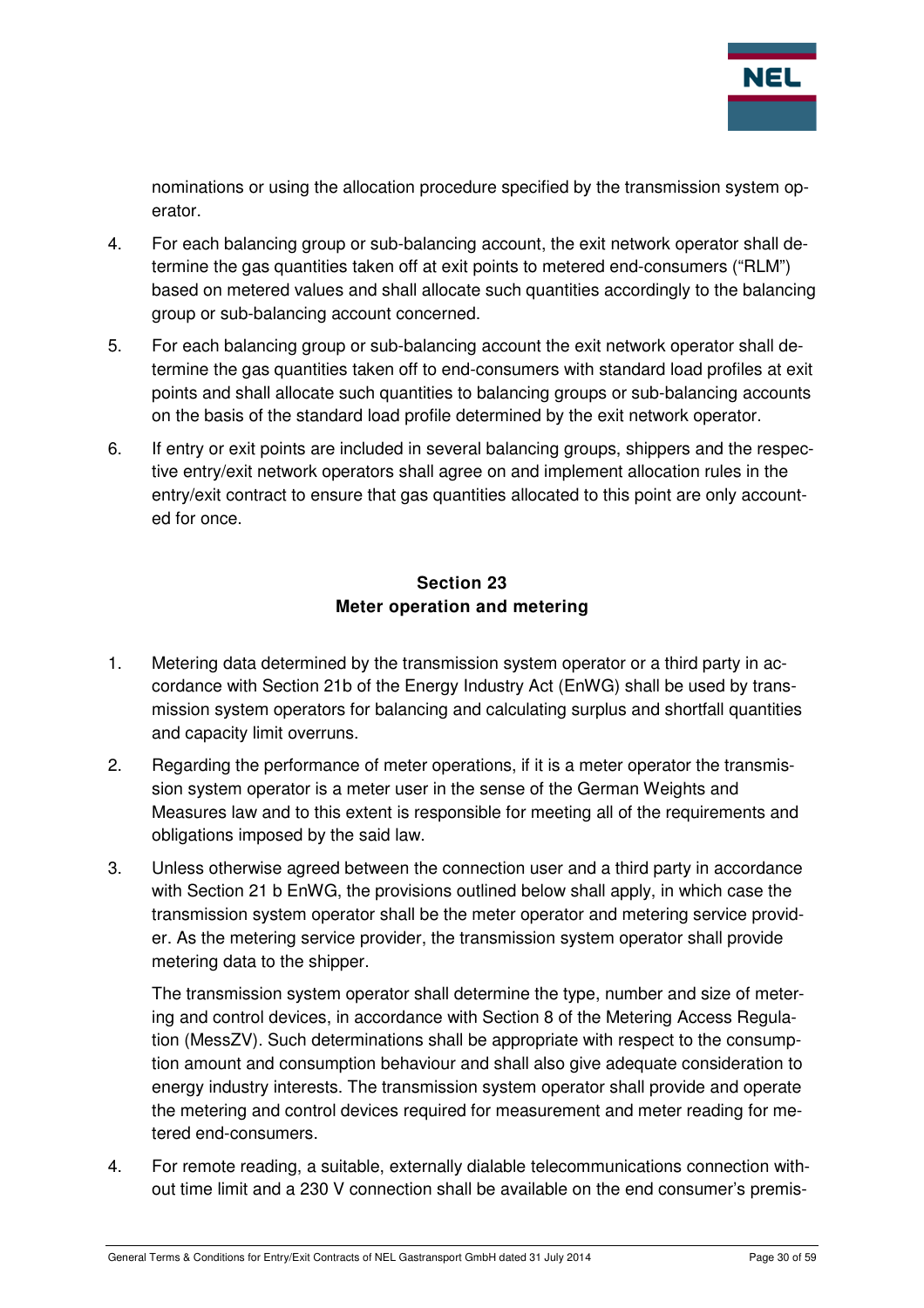

es. The transmission system operator may use a GSM modem instead of a telecommunications connection. Upon request, the transmission system operator shall notify the end consumer of the relevant technical specifications (distances between connections, connections to metering installation etc.). Remote reading shall be available prior to commencing supply to a RLM meter or the conversion of an SLP into an RLM meter. The establishment and use of telephone and electricity connections shall be free of charge to the transmission system operator. Any cost incurred as a result of delays caused by the transmission system operator shall not be borne by the shipper or the end consumer. Any cost incurred as a result of delays caused by the end consumer shall not be borne by the transmission system operator.

5. The transmission system operator shall notify the shipper promptly, but no later than at 13:00 hours each day, of the previous day's load profile, recorded hourly and read daily at the RLM exit points in the MSCONS format. The load profile energy amounts shall be calculated using the balancing calorific value.

After the end of the supply month, all load profiles shall be plausibility-checked in accordance with DVGW (German Technical and Scientific Association for Gas and Water) code of practice G 685 and substitute values shall be calculated or corrected if applicable. Load profiles shall be converted using the calorific value used for invoicing. The transmission system operator shall notify the shipper of the load profile at RLM exit points for the supply month no later than on day M +10 business days. Any correction shall be highlighted in the data submitted.

If the transmission system operator calculates replacement values using DVGW code of practice G 685, the load profile shall also be submitted to the shipper, converted using the balancing calorific value, within M +10 business days.

The calorific value and compressibility factor Z shall be published on MSCONS.

Transmission system operators have an obligation to submit, without delay, to a shipper upon the shipper's request the load profiles at RLM exit points to end-consumers, which are recorded and read out at hourly intervals.

- 6. For RLM exit points, the load profile determined according to Paragraph 1 of this Section 23 shall be corrected on day M+12 business days using the invoicing gross caloric value in accordance with DVGW code of practice G 685. If a correction of the gas law deviation factor (K) is necessary in accordance with DVGW code of practice G 486 this shall also be taken into account. For all RLM timelines, the exit network operator shall on day M+12 business days notify the market area coordinator of the complete monthly timeline converted using the balancing gross calorific value and the complete monthly timeline converted using the invoicing gross calorific value in the applicable ALOCAT format as amended from time to time.
- 7. For end consumers supplied using the load profile method, metering devices shall be read by the transmission system operator, its agent or by the end consumer at the request of the transmission system operator at regular intervals not substantially exceeding 12 months on a date and in accordance with a schedule determined by the trans-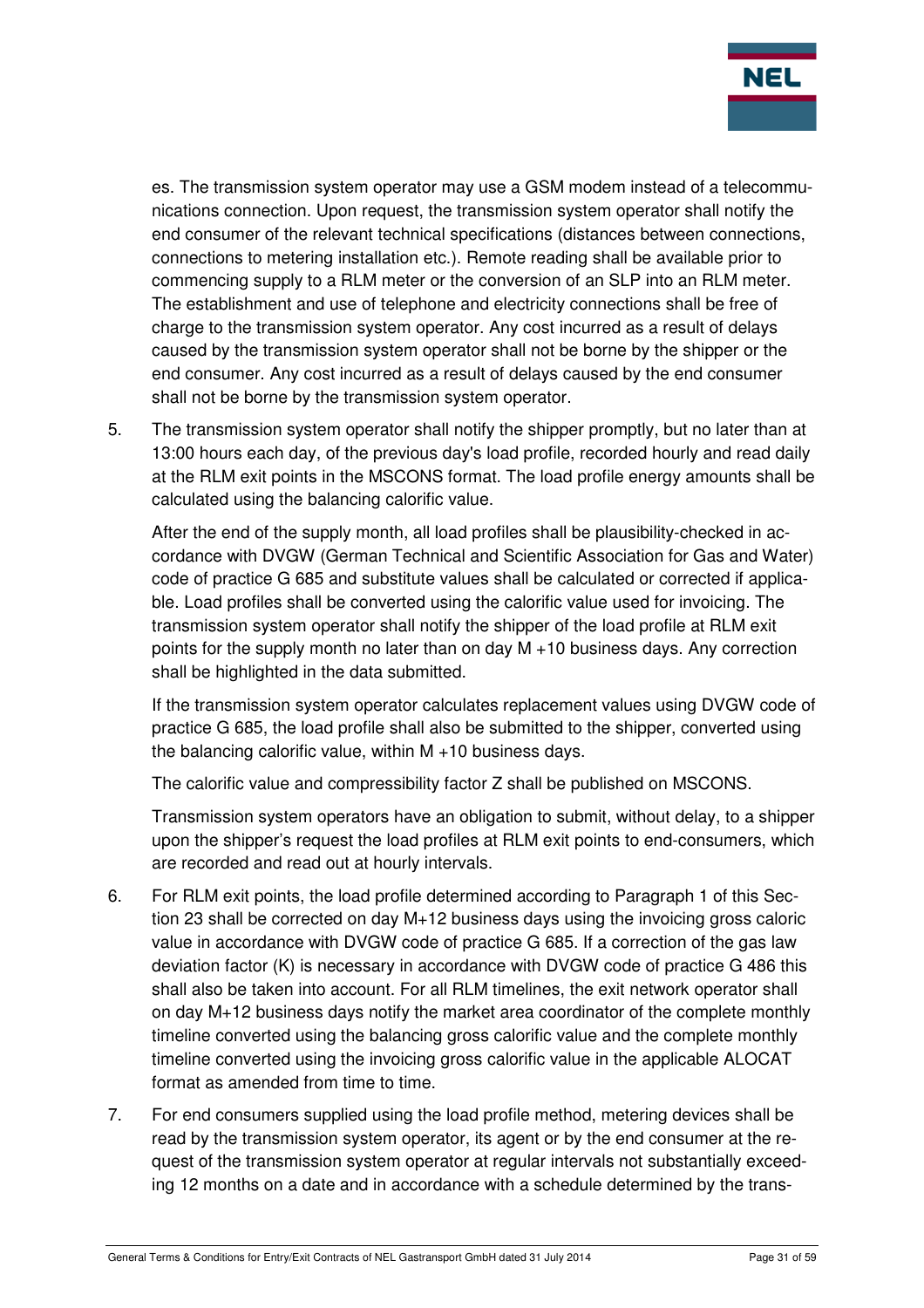

mission system operator. If an agreement in accordance with Section 40 (2) sentence 2 EnWG is in place, the shipper shall observe the meter reading schedule specifications stated therein.

The transmission system operator shall arrange for interim meter readings in accordance with GeLi Gas between regular readings, including without limitation upon a change of supplier, relocation of the end-consumer, termination of this contract or a material change in demand. If this is not possible, the transmission system operator may estimate consumption by way of extrapolation or on the basis of the last reading. Due consideration shall be given to the actual situation.

- 8. The shipper shall make additional payment to the transmission system operator for any additional reading requested by the shipper.
- 9. If an inspection of metering equipment reveals that error margins have been exceeded, the amount overcharged or undercharged shall be reimbursed or paid as the case may be.

If the error of an SLP end-consumer's metering device cannot be determined with accuracy or the device does not give any reading or cannot be read properly, the transmission system operator shall estimate consumption for the period since the last accurate meter reading on the basis of the average consumption for the metering periods preceding and following reading, or the previous year's consumption. Due consideration shall be given to the actual situation.

If the amount error of an SLP end-consumer's metering device cannot be determined with accuracy or the device does not give any reading or cannot be read properly, replacement values for missing or implausible values shall be determined in accordance with the latest valid version of DVGW code of practice G 685.

Claims in accordance with Section 23 (1) sentence 1 shall be restricted to the reading period preceding determination of the error, unless the impact of the error can be determined over a longer period. In any such case, claims shall be limited to a maximum of three years.

- 10. Unless otherwise agreed in accordance with Section 21 b (2) or (3) EnWG, metering data provided by the metering service provider to the transmission system operator and processed by the transmission system operator should be used as a basis for implementation and invoicing under the contract. Section 8 (2), (3) and (4) shall apply in the event that the metering data are not made available to the transmission system operator or not made available properly to the transmission system operator or the data made available are implausible.
- 11. A written request from the connection user and the shipper is required for recording demand metering with an annual offtake of less than 1,500,000 kWh and a maximum hourly offtake rate of less than 500 kWh/h in accordance with Section 24 (1) GasNZV, or below the limits specified by the transmission system operator in accordance with Section 24 (2) GasNZV.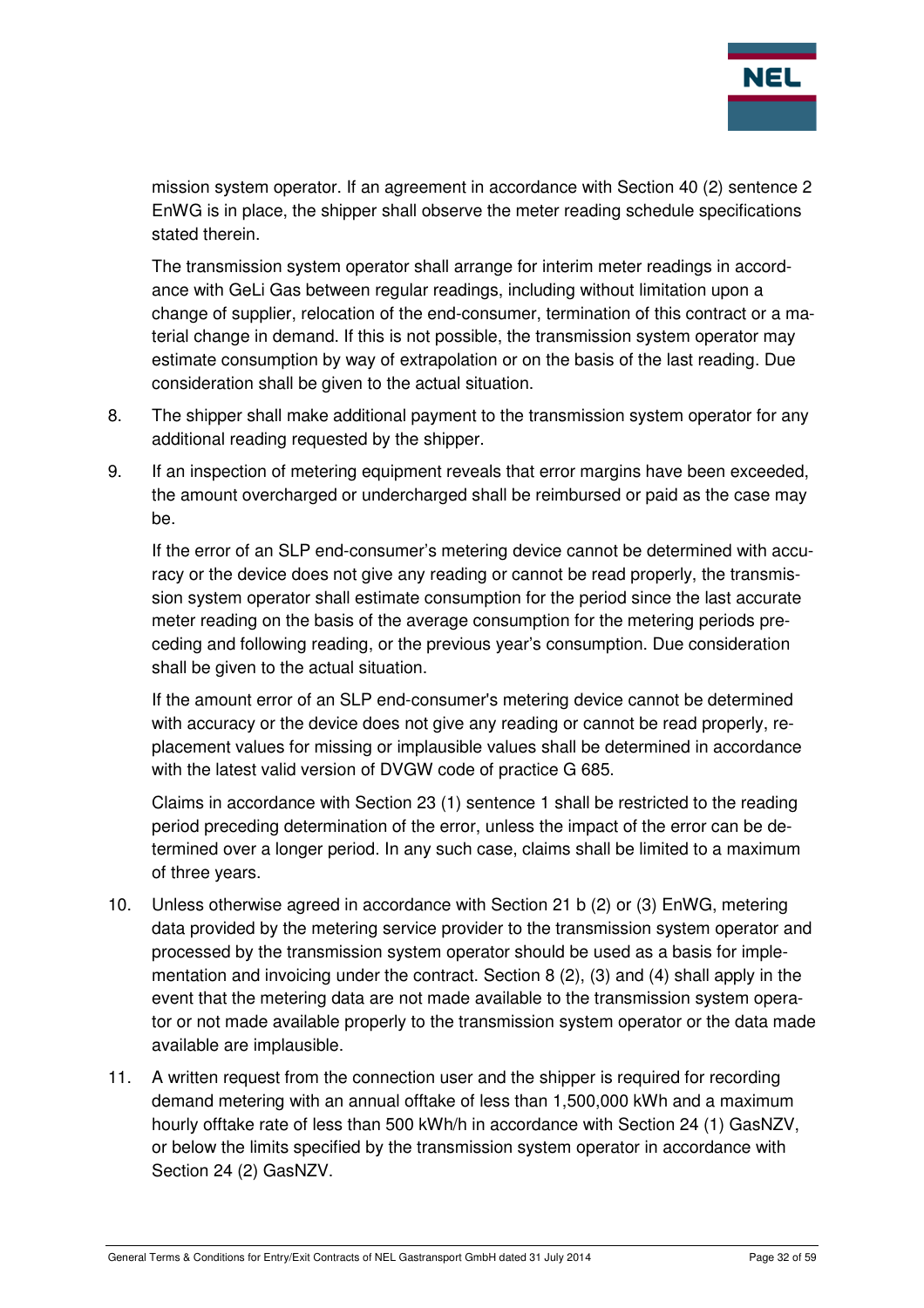

The shipper shall bear the cost of changeover from standard load profile metering to recorded demand profile metering in the cases described above, unless otherwise agreed.

Following conversion and commencement of recorded demand metering, charges for recorded demand metering shall be in accordance with the price list published by the transmission system operator, regardless of actual consumption and annual energy quantities.

12. The quantity of biogas entering the system shall be stated in "kWh" as the product of volume at normal conditions multiplied by invoicing calorific value, i.e. the calorific value for invoicing determined for the entry point. The transmission system operator shall be entitled to calculate replacement values if no metering data are available for biogas quantities delivered by the shipper. Replacement values shall be determined in accordance with DVGW code of practice G 685.

# **Section 24 SLP surplus and shortfall quantities**

- 1. The transmission system operator shall determine surplus and shortfall quantities after the final determination of the measurement values and data required for invoicing. For all SLP exit points, consumption during the invoicing period for SLP exit points determined in accordance with DVGW code of practice G 685, shall be compared with the final value applied for allocation to the balancing group manager's balancing group.
- 2. Surplus quantities arise as quantity differences in the invoicing period if the exit gas quantity at the exit point is lower than the gas quantity allocated by the exit network operator to the balancing group/sub-balancing account. Shortfall quantities arise as quantity differences in the invoicing period if the exit gas quantity at the exit point is higher than the gas quantity allocated by the exit network operator to the balancing group/subbalancing account. The transmission system operator shall pay the shipper for surplus quantities and invoice the shipper for shortfall quantities.
- 3. Surplus and shortfall quantities shall be respectively invoiced or credited by the transmission system operator to the shipper on the basis of the standard national surplus/shortfall prices published by the market area manager, as may change from time to time, for the invoicing period. Accounts for surplus and shortfall quantities shall be settled using the method described in Appendix 1.
- 4. The settlement of surplus and shortfall quantities between transmission system operator and shipper free from energy tax shall only be possible if one party to the contract has received a declaration of the responsible customs office in accordance with Section 38 (3) of the Energy Tax Act (EnergieStG) from the other party. The other party shall be notified promptly in writing of any changes pertaining to the declaration, including for example the revocation thereof by the responsible customs office.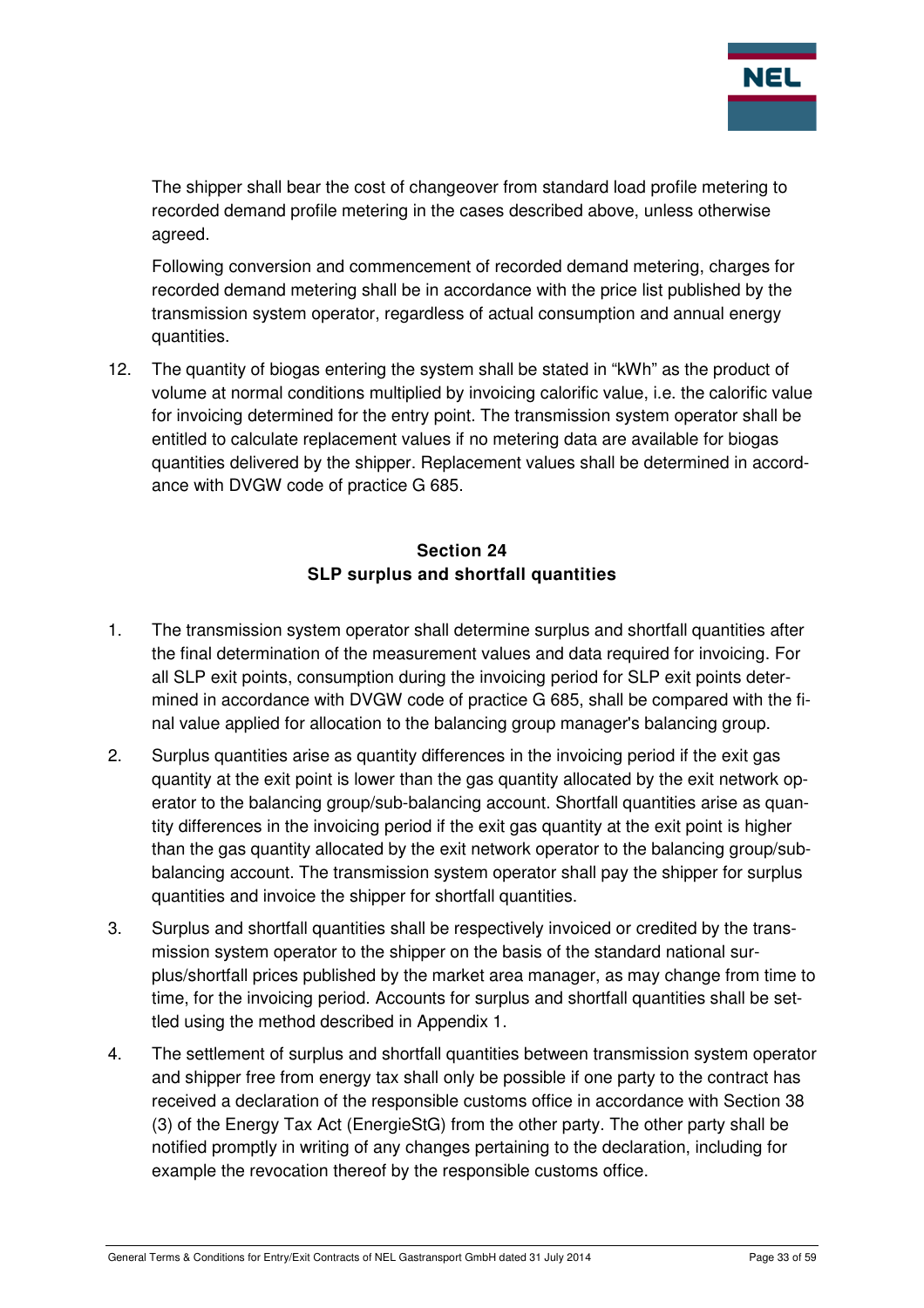

**Section 25 Tariffs** 

- 1. The shipper shall be obligated to pay to the transmission system operator the transportation tariffs stated in the respective contract in accordance with the price list, including the respective specific capacity charge, plus any surcharge for capacity in accordance with Section 1 (2) and the metering charge, as well as the meter operation charge and billing charges plus any applicable concession or other charges and taxes including biogas pass-on costs in accordance with Section 20 b of the Gas Transport Tariff Ordinance (GasNEV) and market area conversion costs to be passed on in accordance with Section 19 a, Energy Industry Act (EnWG). The charges applicable under the price list of the transmission system operator shall be posted on the transmission system operator's website.
- 2. In determining revenue caps in accordance with Section 17 (1) of the Incentive Regulation Ordinance (ARegV) and adjusting such caps in accordance with Section 17 (2) ARegV in conjunction with Section 4 (3) to (5) ARegV and Section 5 (3) ARegV in conjunction with Section 17 ARegV, the transmission system operator shall be entitled to adjust transportation tariffs if this results in a transportation tariffs increase. The transmission system operator shall adjust transportation tariffs if this results in lower tariff charges. In accordance with Section 5 (3) ARegV, the difference between the revenue actually realised and the revenue which it is feasible to realise shall be taken into account in full. In such cases, the transmission system operator shall adjust tariff charges in accordance with Section 17 ARegV in conjunction with the provisions of Section 2 (2) and (3) GasNEV and Section 5 (3) ARegV. The transmission system operator shall notify the shipper promptly in text form of adjusted transportation tariffs (price list).
- 3. Transportation tariffs may only be adjusted with effect from January 1 of the following calendar year.

The transmission system operator may utilise its own regulation account for processing differences arising in connection with increases and reductions (Section 5 ARegV).

4. In the event of an increase in transportation tariffs and charges, the shipper may terminate the contract either in whole or partially, with reference to the amount of capacity booking, by 10 business days' notice in writing with effect from the effective date of the adjustment. If the shipper does not receive the information in accordance with Paragraph 2 sentence 5 of this Section 25 at least 20 business days prior to the effective date of the adjustment, the shipper shall in deviation from sentence 1 of this Paragraph 4 be entitled to terminate the contract in whole or partially, with reference to the amount of capacity booking, within 10 business days after receiving such information with 5 business days' notice in writing, with effect from the effective date of the adjustment at the earliest. Partial termination under sentences 1 and 2 of this Paragraph 4 shall only be permitted if the capacity is reduced consistently for the whole remaining term of the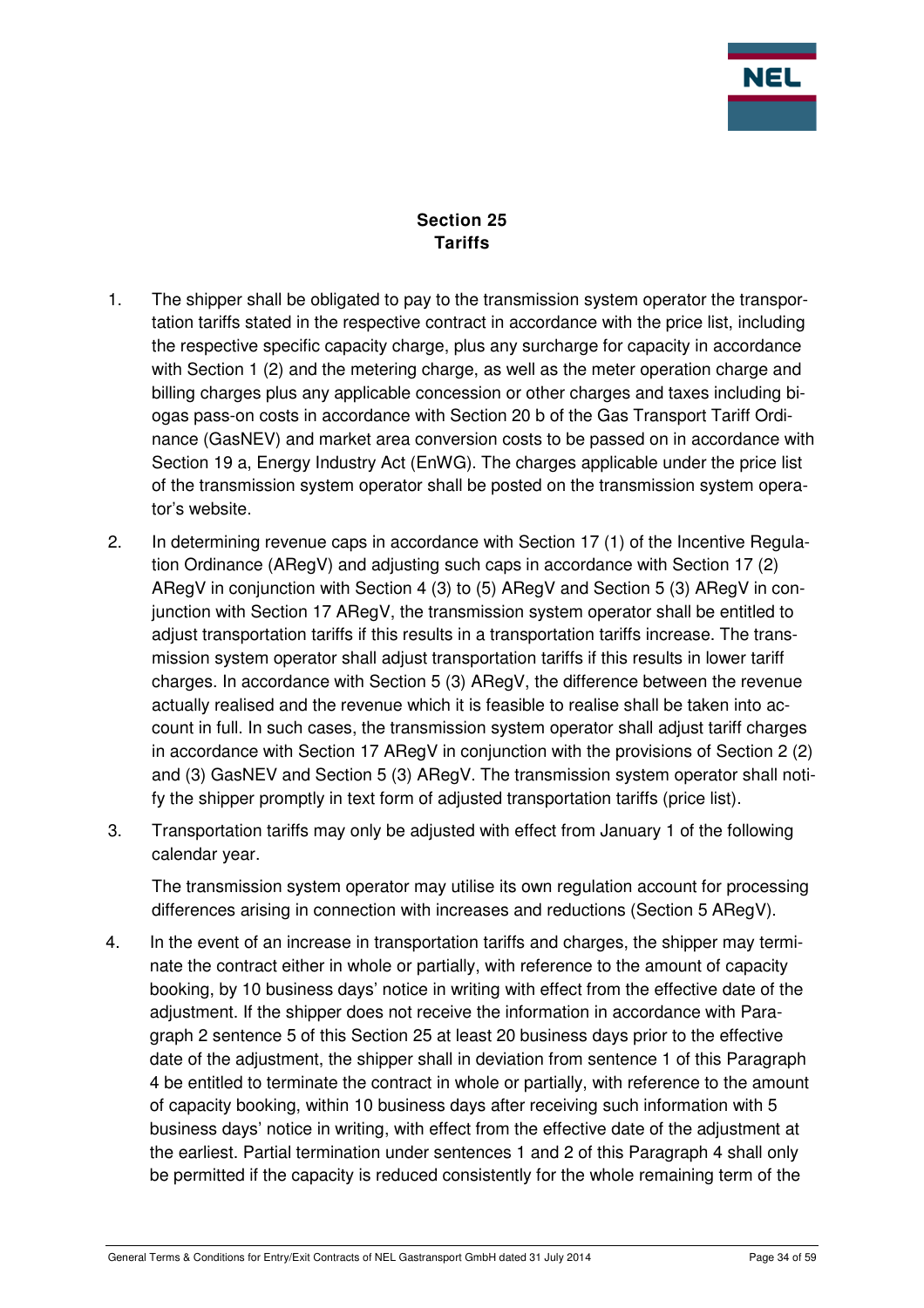

contract. The shipper shall not have any termination right under sentences 1 and 2 of this Paragraph 4 if the increase in transportation tariffs is lower or equal to the increase in the consumer price index for Germany (VPI) as published by the Federal Statistical Office ("Statistisches Bundesamt"). For this purpose, the relevant increase shall be the increase in the annual average of the VPI compared to the preceding year last published by the Federal Statistical Office before the date of the announcement of the adjustment of transportation tariffs.

- 5. In the event that taxes and other public levies due on transportation tariffs and charges under the respective contract – including taxes and other public charges on services forming the basis for charges under the respective contract – are introduced, eliminated or adjusted, the transmission system operator shall implement a corresponding increase or reduction in charges under the respective contract as of the effective date of the introduction, elimination or adjustment of such taxes/public charges, unless the revenue cap applies.
- 6. In the event that revenue caps are adjusted in view of hardship in accordance with Section 4 (4) sentence 1 no. 2 ARegV, the transmission system operator shall be entitled to adjust transportation tariffs in accordance with the Federal Network Agency determinations, or on January 1 of the following calendar year.
- 7. The transmission system operator shall also be entitled and/or obligated to adjust transportation tariffs and charges in accordance with Paragraph 1 of this Section 25 if such adjustments are required pursuant to legal or regulatory changes or judicial decisions.
- 8. The right and obligation of the transmission system operator to adjust transportation tariffs shall apply to all entry and exit capacities, regardless of the manner in which they are allocated.
- 9. The transmission system operator shall pay to the shipper a flat rate for network costs avoided in connection with biogas physically fed directly to the system, in the amount provided for by law. Network costs avoided shall be settled finally on a monthly basis on the basis of the technical quantity calculation in accordance with Section 23 (11). Any liquefied petroleum gas quantities added by the network operator for conditioning for adjustment to the calorific value required for the network operator's network in accordance with Section 36 (3) GasNZV shall not be taken into consideration.
- 10. The conditions concerning transportation tariffs and payments stated in the supplementary terms and conditions of the transmission system operator posted on the internet shall also apply.
- 11. For exit points to end-consumers, the shipper shall pay the stated meter operation charge/metering charge in accordance with Paragraph 1 of this Section 25 for such time as the transmission system operator is the metering service provider in accordance with Section 21 b EnWG at the respective exit point to the end-consumer. The transmission system operator shall inform the shipper in the event that it becomes the metering service provider or is no longer the metering service provider, including without limitation in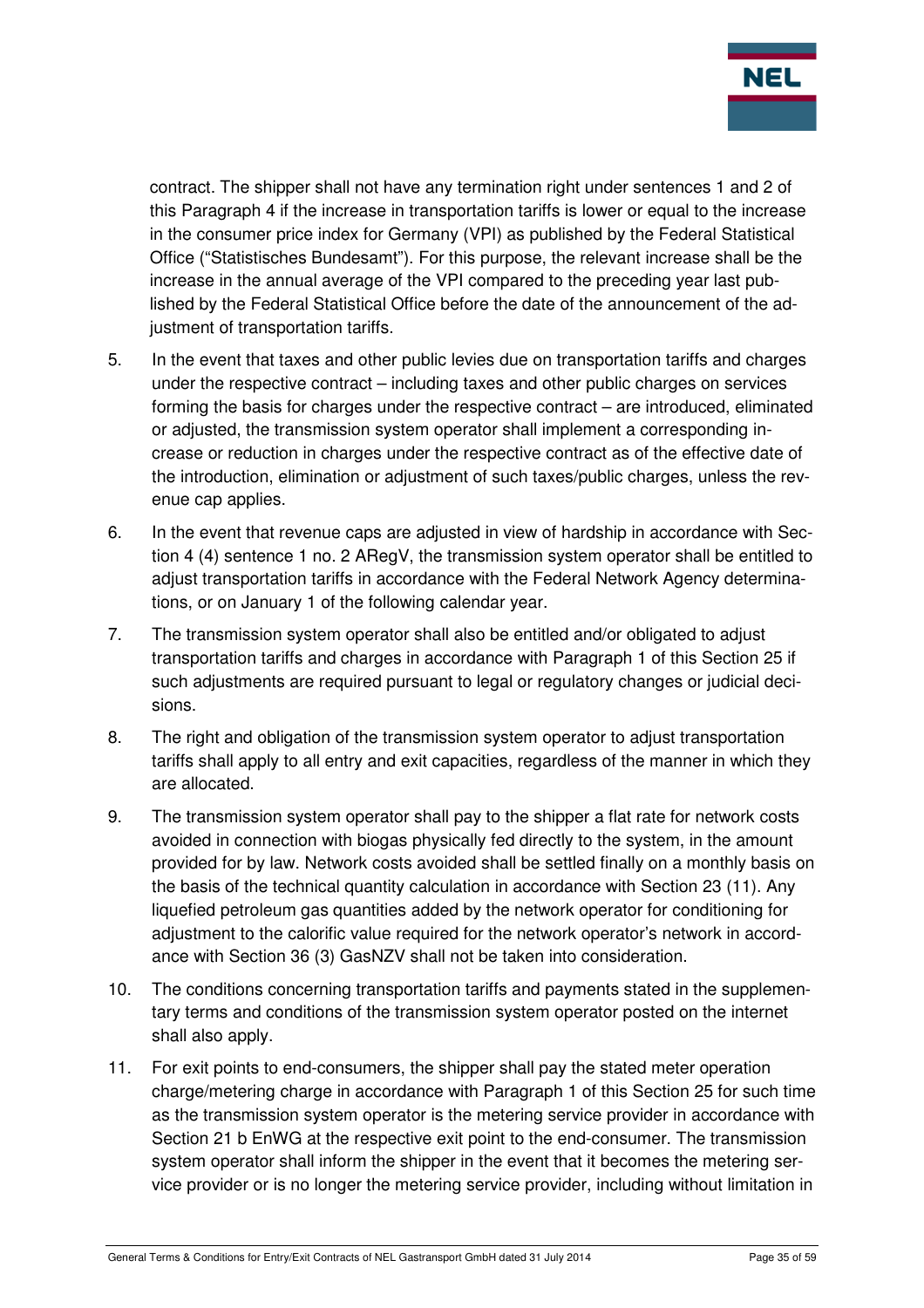

the event of a change in the metering service provider in accordance with Section 21b (2) EnWG.

# **Section 26 Invoicing and payment**

- 1. The transmission system operator can set out procedures for invoicing and any payments on account in its supplementary terms and conditions. The network use billing process provided for by GeLi Gas shall remain unaffected.
- 2. If there is a reasonable indication of an evident error in the invoice, the shipper shall be entitled to postpone or refuse payment.
- 3. The transmission system operator shall be entitled to charge a flat late payment penalty. The shipper shall be entitled to prove that the loss or damage suffered by the transmission system operator by reason of late payment is lower than such penalty.
- 4. The transmission system operator shall refund any overpayment and the shipper shall pay any outstanding amount resulting from calculation errors in invoice amounts or invoicing data. Invoices shall not be corrected later than three years from the receipt of the invoice concerned.
- 5. The parties may only offset counterclaims that are uncontested or upheld by enforceable judgment.
- 6. The place of performance for payments shall be the transmission system operator's administrative centre. Payments shall be deemed made on time when the amounts concerned are credited to the transmission system operator's specified bank account within the payment period indicated by the transmission system operator.

# **Section 27 Taxes**

1. The shipper shall pay the applicable charges plus energy tax at the applicable rate on gas quantities delivered by the transmission system operator to a shipper who is not a supplier within the meaning of Section 38 (3) of the Energy Tax Act (EnergieStG).

Such a delivery shall be deemed to have taken place, without limitation, in the event that the transmission system operator delivers gas quantities to the shipper at the exit point in addition to the gas quantities delivered by the shipper to the transmission system operator for transport.

If gas quantities are delivered to a shipper that is a registered supplier within the meaning of Section 38 (3) EnergieStG, the shipper shall document to the transmission system operator that it meets the requirements of Section 38 (3) EnergieStG by submitting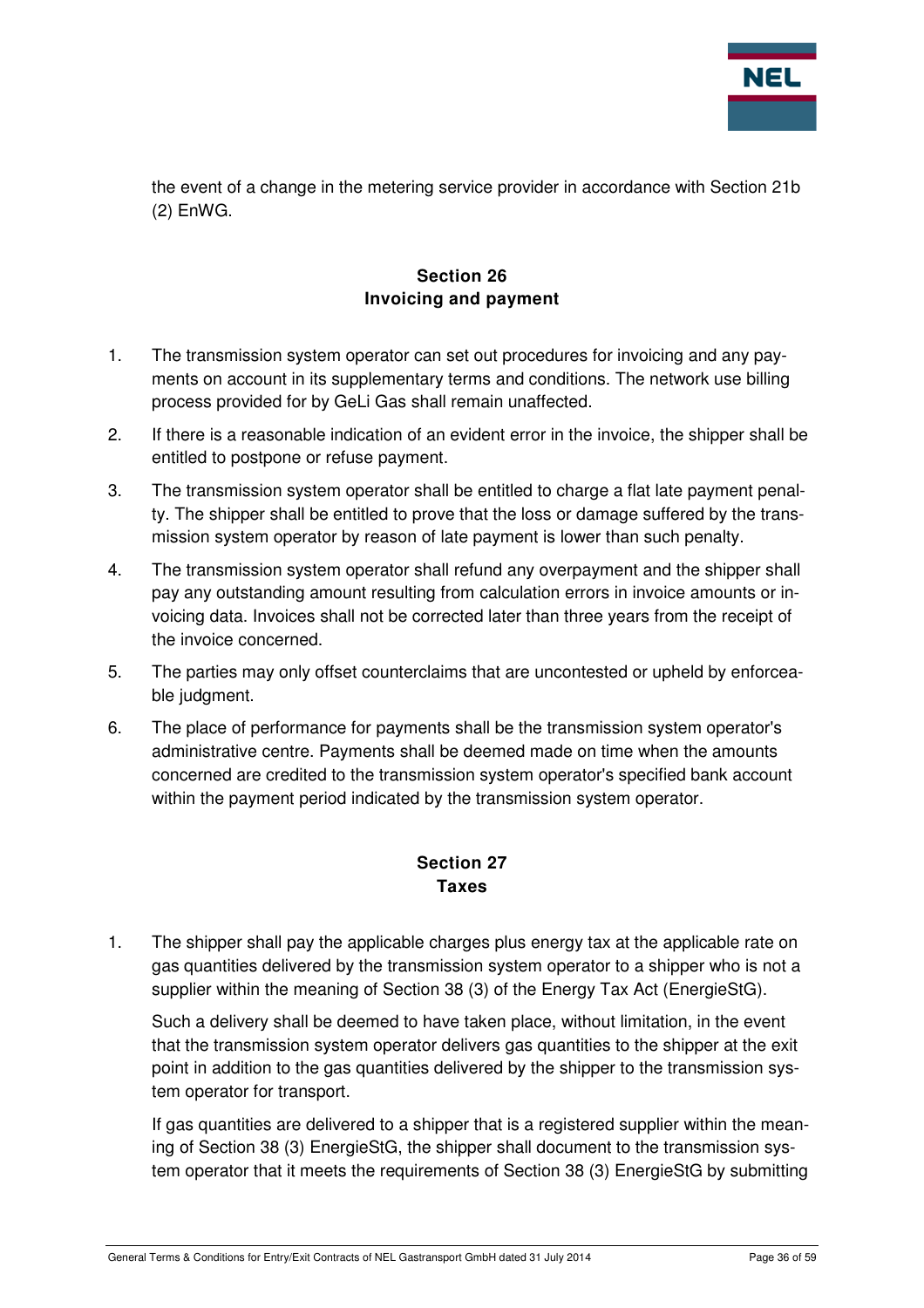

a current registration certificate in accordance with Section 78 (4) of the Energy Tax Regulation (EnergieStV) issued by the responsible customs office, establishing that the shipper is entitled to purchase gas quantities tax-free as a registered supplier. Documentation that the shipper meets the requirements of Section 38 (3) of EnergieStG shall be provided to the respective transmission system operator no later than one week before the date of delivery. If adequate documentation that the shipper meets the requirements of Section 38 (3) EnergieStG is not submitted within the prescribed period, the transmission system operator may invoice the shipper for charges due plus energy tax at the applicable rate on the gas quantity delivered.

The shipper shall notify the transmission system operator promptly in writing if the shipper is not or is no longer a supplier within the meaning of Section 38 (3) EnergieStG. A current delivery confirmation from the customs administration is required for address changes, company name changes and changes in legal organisational form. The shipper shall reimburse the transmission system operator for resulting energy tax payable if this requirement is not met on time.

- 2. All transportation tariffs and charges stated in the contract do not include applicable taxes. The shipper shall pay such taxes in addition to the transportation tariffs and charges.
- 3. The charges per the relevant contract and these provisions, plus any surcharges thereon, represent the payment amount for the purposes of the Value Added Tax Act (UStG), and do not include Value Added Tax (VAT). The shipper shall pay VAT at the applicable rate to the transmission system operator in addition to such charges, unless the reverse charge mechanism applies. If the recipient of the service fulfils the conditions of the Value Added Tax Act, it shall submit to the other party as proof of the applicability of the reverse charge mechanism the certificate for resellers of natural gas (UST 1 TH) in accordance with Section 13b sub-section 2 (5), lit. b and subsection 5 of the Value Added Tax Act for the first time one week before the delivery and thereafter annually without being explicitly asked to do so. If invoicing is by way of a credit note procedure in accordance with Section 14 (2) sentence 2 of the Value Added Tax Act, the invoice must carry the note "Gutschrift" ("credit") (Section 14 (4) no. 10 of the Value Added Tax Act).

# **Section 28 Maintenance**

1. The transmission system operator shall be entitled to carry out maintenance (servicing, inspection and repair) on its pipeline system, as well as measures for the construction, modification and expansion of systems. The transmission system operator shall be released from obligations under this contract if and to the extent that the transmission system operator is not able to fulfil its contractual obligations as a result of such measures. The shipper shall be obligated to cooperate, without limitation by restricting network usage during maintenance activities planned by the transmission system operator.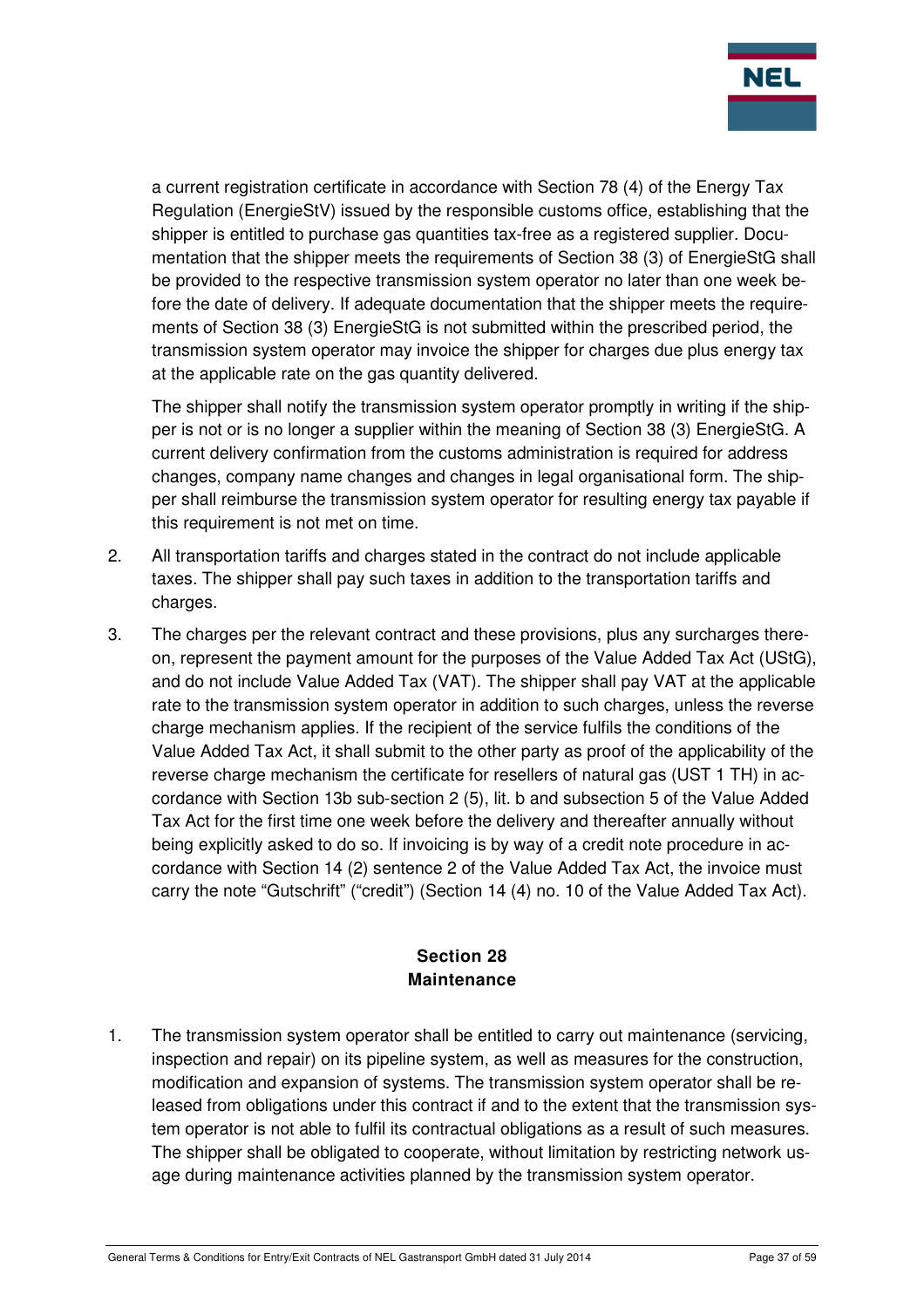

- 2. The transmission system operator shall give the shipper proper advance notice of measures under Paragraph 1 of this Section 28 in an appropriate manner if and to the extent that network usage under this contract should actually be impaired, in whole or in part. In the event of any scheduled maintenance work planned in advance, the transmission system operator shall, in addition to the obligations under EU Regulation 715/2009, inform the shipper about the duration and likelihood of any restricted use of the network no later than 15 business days before any such restriction occurs. This advance notice requirement shall not apply if advance notice is not possible for reasons for which the transmission system operator is not responsible or the remedial action necessary to eliminate any interruption of service would be delayed by such advance notice. In any such case the transmission system operator shall inform the shipper of the reason why the shipper's rights under the contract were restricted.
- 3. In the event that measures under Paragraph 1 of this Section 28 that do not constitute measures within the meaning of Section 16 (2) EnWG restrict the agreed capacity and/or gas flow at the respective entry or exit point affected for more than 14 calendar days per gas year, the shipper shall be released from its payment obligations for the duration and scope of restriction beyond 14 calendar days. This period shall be reduced pro rata for contracts with a term of less than one year. The shipper shall also be released from its obligations.

Notwithstanding the provision in Paragraph 1 of this Section 28, the following agreement shall apply to transport capacity with a minimum contract term of one quarter and which is not transport capacity to network connection points to end-consumers: The transmission system operator shall, in the event of any maintenance measures, charge the shipper regardless of any actual restrictions to network use from the 15th calendar day of the announced possible restrictions the transportation tariffs payable for a corresponding interruptible capacity, less a 30% risk deduction, cumulated for the relevant gas year and for each of the entry and/or exit points affected thereby until the end of the period stated in the announcement pursuant to Paragraph 2 sentence 2 of this Section 28 and to the extent of the contractually agreed firm capacity stated in said announcement.

- 4. The provisions of this Section 28 shall apply mutatis mutandis in the event that third parties carry out measures in accordance with Paragraph 1 this Section 28 and the transmission system operator is, as a result of such measures, in whole or in part not in a position to perform its obligations under the contract.
- 5. Paragraph 1 sentences 2 and 3 and Paragraph 2 of this Section 28 shall apply mutatis mutandis in the event that the transmission system operator is entitled by law or provisions of contracts with third parties to interrupt network connection or the use of a network connection.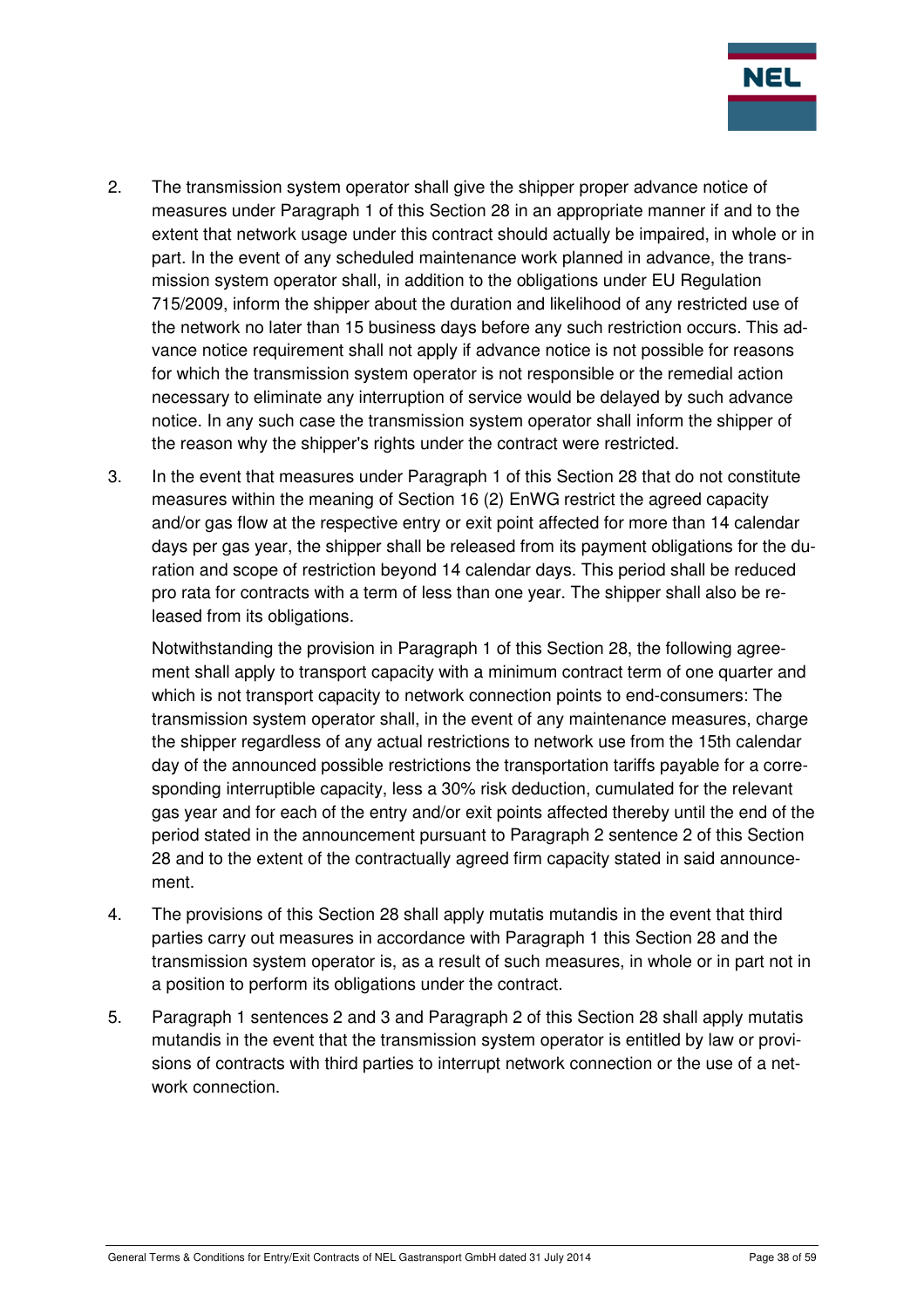

#### **Section 29 Interruption of interruptible capacity**

- 1. The transmission system operator shall be obligated to provide booked interruptible capacity at an entry or exit point as long as the use of booked firm capacity is not affected. The transmission system operator shall also be entitled to interrupt booked interruptible capacities in whole or in part if it is requested by another transmission system operator of the same market area in accordance with Section 16 (1) EnWG to interrupt such capacities to avoid detrimental impact on booked firm capacities on its network.
- 2. The transmission system operator shall give the shipper or, in the cases provided for in Section 13 (2) and Section 12 (1), the designated balancing group manager, at least 3 hours' advance notice of the interruption, unless it is not possible to give such notice due to operational reasons. The transmission system operator shall notify the shipper of the reasons for the interruption without undue delay no later than upon the occurrence of the interruption.
- 3. In the event of interruption at an exit point to an end-consumer, the shipper shall ensure that the withdrawal is reduced by the end-consumer accordingly. The renomination deadlines in accordance with the supplementary terms and conditions of the transmission system operator shall not apply as long as renomination is technically and operationally feasible. If use continues despite an interruption, Section 30 shall apply mutatis mutandis.
- 4. Interruption of interruptible capacity at an entry or exit point shall be effected in the chronological order of the respective entry/exit contract concluded, starting with the most recently concluded contract. Biogas capacity shall be interrupted with a lower priority than other interruptible capacity. This shall not apply if no corresponding subordinate interruption provisions for biogas apply at cross-border interconnection points. Deviations from sentences 1 and 2 may be possible if different provisions are agreed with the adjacent operator at cross-border interconnection points.
- 5. In cases provided for in Section 16 (1) and (2) EnWG, the transmission system operator may deviate from the procedure laid down in Section 29 (4) if the safety or reliability of the network would otherwise be jeopardised or compromised.

# **Section 29a Reduction procedure for firm capacity nomination**

In the event that the sum of all nominations of booked firm capacities for any hour at an entry or exit point is higher than the available firm capacity after the interruption of all interruptible capacities in accordance with Section 29, such nominations shall be reduced in accordance with lit. a) and b) of this Section 29a. This shall be without prejudice to the provisions of Sections 34 and 35.

a) The firm capacity nominations of all biogas balancing groups/sub-balancing accounts shall be considered preferentially. Such nominations shall not be reduced provided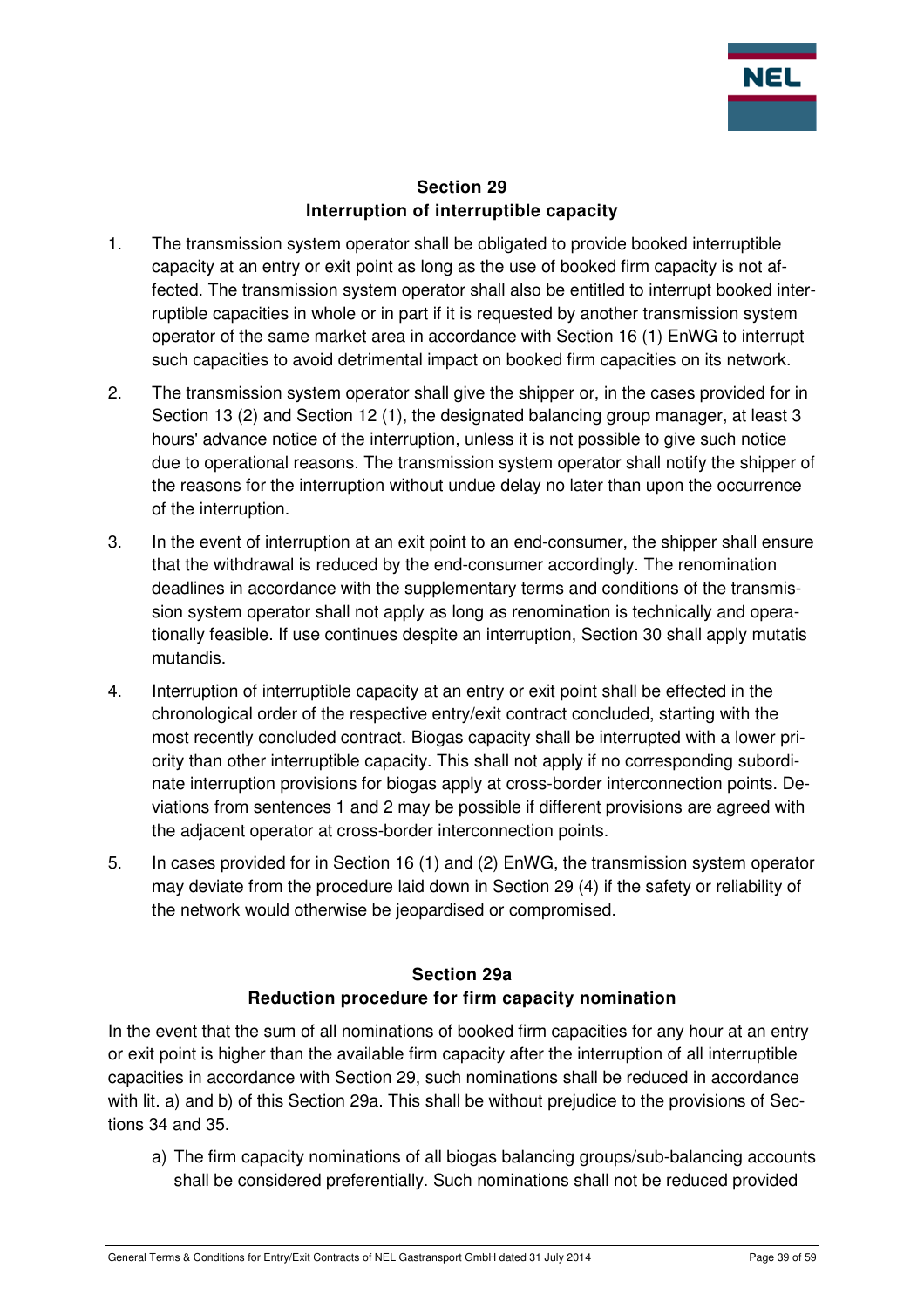

that the available capacity is sufficient. If the available capacity is insufficient, then lit. b) of this Section 29a shall apply.

b) If the remaining firm capacity resulting from lit. a) of this Section 29a is less than the amount of the sum of all nominations relating to capacity included in the balancing group/sub-balancing accounts, the firm capacity shall initially be distributed on a pro rata basis taking into account the ratio of the firm capacities included in the balancing group/sub-balancing accounts. In the event that any capacity remains because more firm capacity has been has been distributed to one or more balancing accounts than was nominated and the nomination of at least one other balancing group has been reduced, then such residual amounts shall be distributed additionally on the basis of the ratio of the capacities included. If residual amounts remain again after this distribution, the distribution process shall be repeated considering the capacities included until the residual amounts have been distributed.

In the event of the reduction of nominations, the shipper shall be promptly notified of the cause and the estimated duration of the reduction.

# **Section 30 Capacity overrun**

- 1. The shipper shall be entitled to use booked capacity at the entry and/or exit point in the amount included in the balancing group/sub-balancing account. The shipper shall not be entitled to any use exceeding that amount.
- 2. If, contrary to Paragraph 1, sentence 2 of this Section 30, the allocated hourly gas quantities exceed 100% of the capacity included in the balancing group for an entry or exit point at the respective entry or exit point in question, an hourly capacity overrun shall be deemed to have occurred. With RLM exit points, the hourly load profile plausibility-checked in accordance with DVGW code of practice G 685 at M+10 business days and if necessary corrected with substitute values and converted with the invoicing gross calorific value, will be used instead of the allocated hourly gas quantities. An hourly overrun shall not increase the booked capacity.
- 3. In the event that several shippers have booked capacities at an entry and/or exit point and included such capacities in the same balancing group, the transmission system operator shall be entitled to invoice each shipper for capacity overruns proportionately weighted by the capacity included at that entry and/or exit point. This shall not apply if the balancing group manager makes nominations in separate sub-balancing accounts for each shipper.
- 4. If the shipper exceeds the capacity included, a contractual penalty shall be payable in accordance with the supplementary terms and conditions and/or price list of the transmission system operator.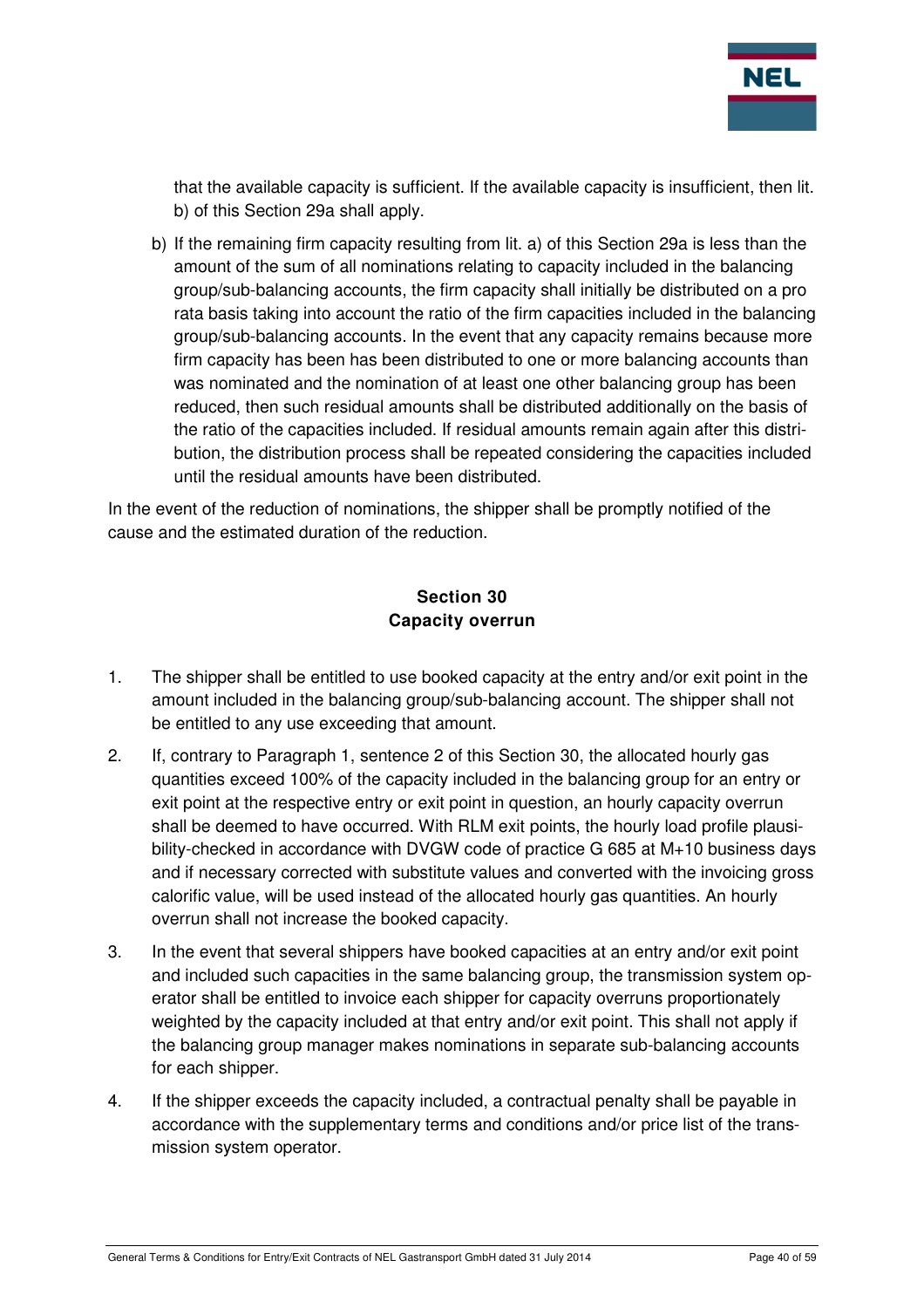

5. The provisions of Paragraph 4 of this Section 30 shall be without prejudice to the rights of the transmission system operator to claim compensation for additional loss or damage caused by overruns. Contractual penalties already paid shall be set off against such compensation payable for specific capacity overruns.

## **Section 31 Suspension or amendment of contractual obligations**

- 1. In accordance with Section 16 EnWG, the transmission system operator shall be entitled to introduce capacity allocation restrictions or use restrictions for the necessary period, modify existing allocation requirements or use restrictions or convert booked firm capacity into interruptible capacity to the extent necessary to ensure the safety and reliability of the transmission system operator's network.
- 2. The transmission system operator shall also be entitled to adopt measures under Paragraph 1 of this Section 31 if capacity usage differs from the load flow simulation assumptions made in accordance with good gas industry practice under Section 9 (2) GasNZV, and if the different capacity usage forces the transmission system operator to modify the assumptions applied in determining capacity as per Section 9 GasNZV so that capacity can no longer be offered in the amount previously offered. The transmission system operator shall be entitled to adopt measures under Paragraph 1 of this Section 31 if capacity and steering instruments such as load flow commitments and balancing gas to secure the firm, freely allocable capacity required by the transmission system operator cannot be obtained, cannot be obtained in full or can only be obtained at conditions which are economically not reasonable and other network or market measures are not possible. Measures applied by the transmission system operator under this Paragraph shall be reported in advance to the Federal Network Agency, stating the reasons.
- 3. If the entire booked firm capacity at a point is not equally affected by the measures in accordance with Paragraph 1 of this Section 31, the transmission system operator shall determine on a non-discriminatory basis for which capacities or contracts these measures are to be implemented. In the case of the conversion of booked firm capacity into interruptible capacity, the booked firm capacity shall be converted into interruptible capacity in proportion to the firm capacity booked by the shippers. For the interruption of this capacity, Section 29 shall apply provided, however, that interruption shall be carried out in the chronological order in which firm capacity was booked. Interruption shall be carried out following the interruption of existing interruptible capacity bookings. Section 29 (4) sentences 2, 3 and 4 shall apply mutatis mutandis.
- 4. The transmission system operator shall notify the shipper promptly in advance in the event that the shipper's rights are to be restricted under Paragraphs 1 to 3 of this Section 31; in the event of developments which can be foreseen by the transmission system operator well in advance (e.g. as a result of market area mergers) the transmission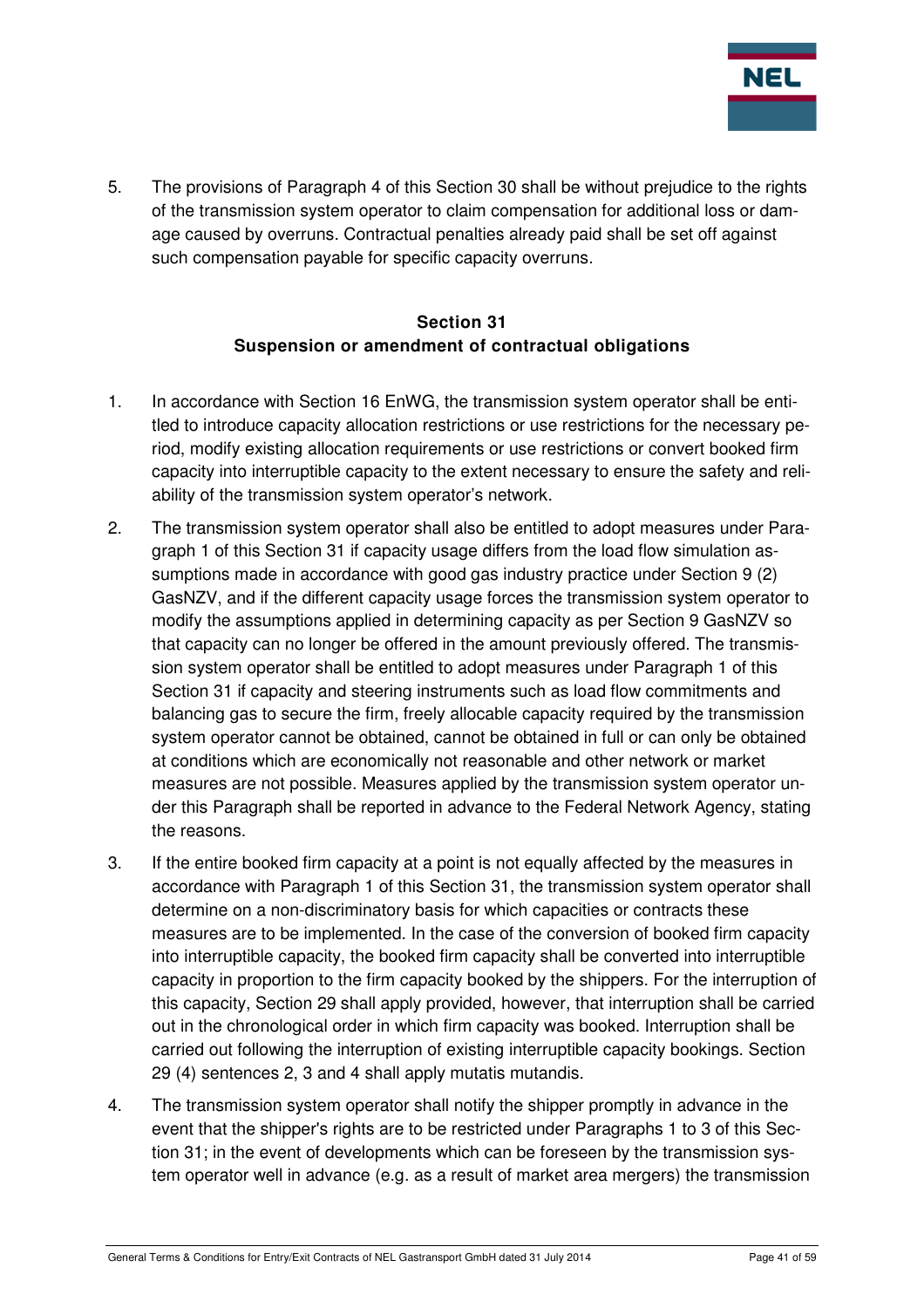

system operator shall normally give the shipper at least three months' advance notice of such restrictions. In each case, the transmission system operator shall notify the shipper of the reasons for such restrictions.

- 5. The shipper shall be entitled to extraordinarily terminate the contracts concerned, in whole or in part, within 14 calendar days of the notification date, if the amendment continues for longer than 14 calendar days in any contract year. Termination shall take effect on the effective date of the amendments to the contracts concerned. If the terminated capacity is firm capacity at a cross-border interconnection point or market area interconnection point, the shipper shall be entitled to require the transmission system operator to auction the terminated capacity again at the same point.
- 6. The contracts concerned shall be amended accordingly if the shipper does not exercise its right of termination. If an amendment results in firm capacity being converted into interruptible capacity in whole or in part, the applicable charges for interruptible capacity in accordance with Section 25 shall apply to the converted portion. In any such case, any auction surcharges shall be eliminated pro rata from the date of adjustment by the transmission system operator. If capacity allocation limitations or use conditions are imposed or changed, the respective charges under the supplementary terms and conditions of the transmission system operator shall apply. Any auction surcharges shall continue to apply in any such case.
- 7. The transmission system operator may assign entry and exit points to another market area subject to 3 years' advance notice given to the shipper. The period of notice shall be reduced to 2 years and 4 month with effect from 1 October 2015. If a market area change has to take place within a shorter period of time, the transmission system operator shall give reasons for this. Reasons for a reassignment may include but shall not be limited to flow-mechanical requirements. The transmission system operator shall inform the shipper of the market area change without delay. The shipper may object to the market area change within a period of 4 weeks of becoming aware thereof, if the period of notice pursuant to sentence 1 was not observed and if there are supply contracts for the exit points in question with a term ending after the reallocation date. The shipper shall provide proof thereof to the transmission system operator, stating the end of the contract term, the expected supply quantity and the service. Entry and exit points for which such proof has been furnished will be reassigned to the new market area but, for the shipper in question, they will be accounted for in the previous market area until the end of the contract term but no later than until the end of the period pursuant to sentence 1. The shipper shall assign the entry and exit points affected to a separate balancing group/sub-balancing account which only contains these exit points. The transmission system operator shall inform the market area manager about the separate balancing group and the separate sub-balancing account. If the proof pursuant to sentence 7 is not furnished by the shipper within 4 weeks, or if the entry and exit points affected have not been assigned to a separate balancing group/sub-balancing account, the points shall be accounted for in the new market area as of the reallocation date.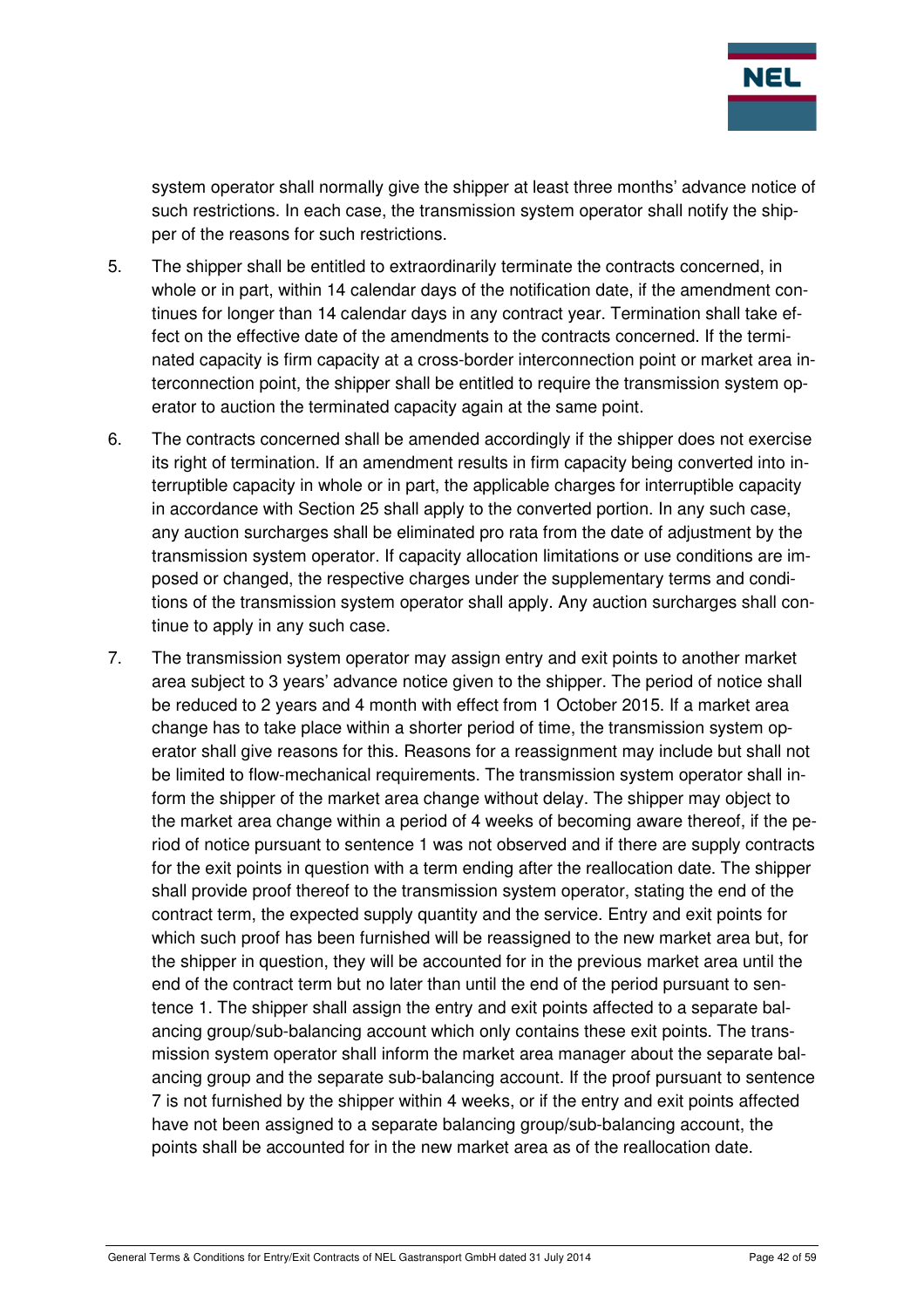

# **Section 32 Transmission System Operator's contact persons and availability**

The names of the transmission system operator's contact persons are posted on its website.

# **Section 33 Data transmission and data processing**

The transmission system operator shall be entitled to disclose consumption, invoicing and contract data to other system operators or market area managers to the extent that and for such time as such disclosure is necessary for the proper performance of the respective contract. The transmission system operator shall also be entitled to gather, store and process data received from the shipper or the shipper's user as part of the use of the primary capacity platform or of its systems for processing network access, and as permitted under data protection acts. The shipper consents to automated data processing by the transmission system operator or provider contracted by the transmission system operator in accordance with data protection laws.

# **Section 34 Force majeure**

- 1. A party to the contract shall be released from its obligations to the extent that it is prevented from performing such obligations by force majeure in accordance with Paragraph 2 of this Section 34. The other party in each case shall be released from its obligations to the extent that and for such time as the first party is prevented from performing its obligations by force majeure.
- 2. Force majeure is defined as any unforeseeable external event that is unavoidable, even by the exercise of due care reasonably to be expected and the deployment of resources which the party concerned could be reasonably expected to deploy from the technical and economic point of view. Such events shall include without limitation natural disasters, terrorist attacks, power failures, telecommunications failures, strikes and lawful lockouts or statutory provisions or acts of governments, courts or authorities (regardless of their legality).
- 3. The affected party to the contract shall notify the other party promptly, stating the circumstances of force majeure and their expected duration. The affected party shall endeavour to restore its ability to fulfil its obligations as soon as possible, deploying all technically feasible and economically viable resources to do so.
- 4. If a party to the contract utilises third-party services to perform contractual obligations, an event which would constitute force majeure or other circumstances within the mean-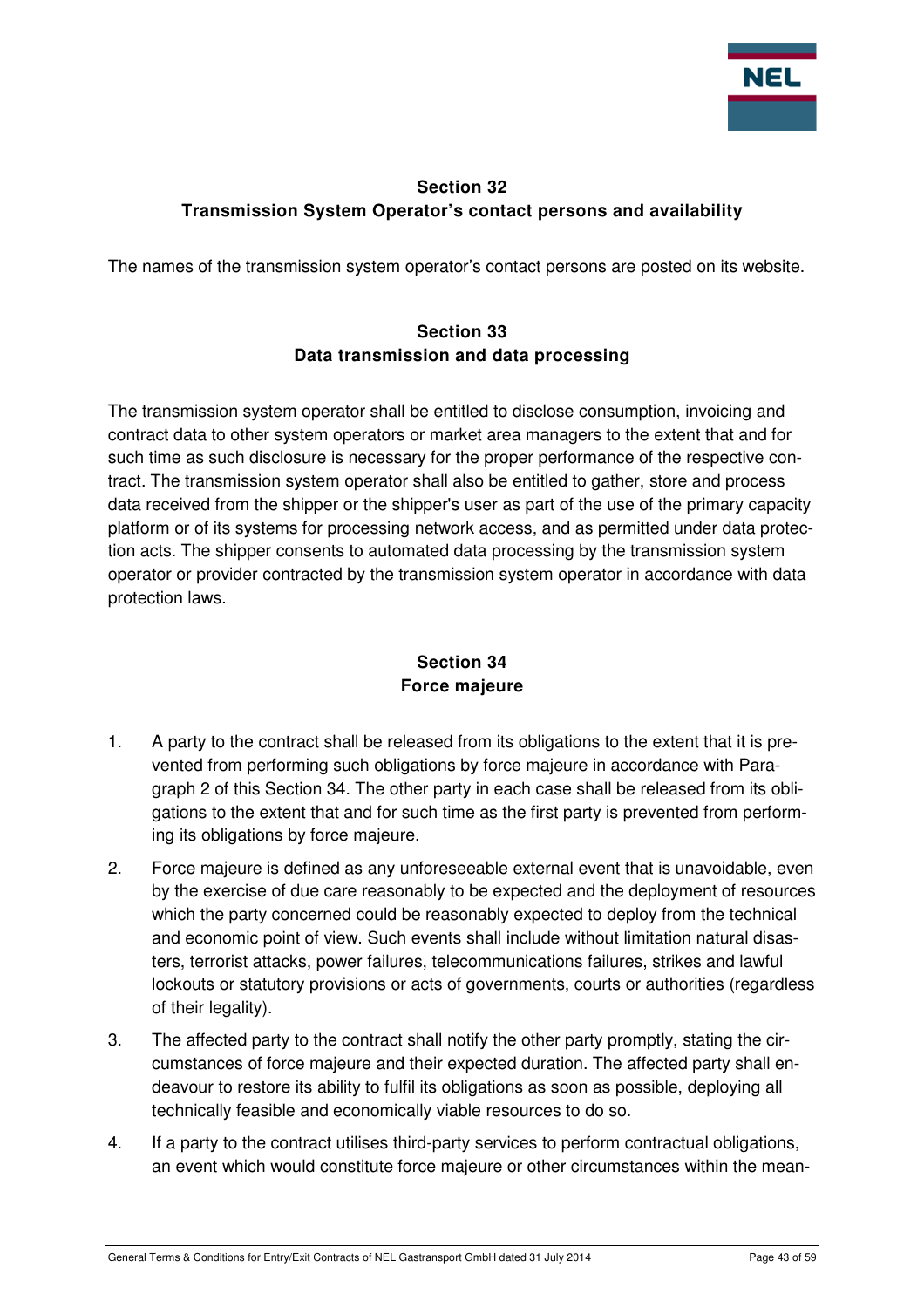

ing of Paragraph 2 of this Section 34 for the third party concerned shall also constitute circumstances of force majeure for that party to the contract.

# **Section 35 Liability**

- 1. The transmission system operator shall be liable for loss or damage suffered by the shipper as a result of the interruption of or disturbances in network access in accordance with Section 5 GasNZV in conjunction with Section 18 NDAV (Ordinance Concerning General Conditions for Network Connection). This shall apply to low-pressure, medium-pressure and high-pressure grids. The wording of Section 18 NDAV is attached as Appendix 2.
- 2. Moreover, each of the parties shall be liable to the other party for death, personal injury or damage to health, unless the party itself and its statutory representatives or vicarious agents ("Erfüllungs- und Verrichtungsgehilfen") have neither acted wilfully nor negligently.
- 3. In the event of a breach of a material contractual obligation ("wesentliche Vertragspflichten"), each of the parties shall be liable to the other party for damage to property ("Sachschäden") and financial loss ("Vermögensschäden"), unless such loss or damage was not caused by wilful act or omission or negligence of the party itself, its statutory representatives or vicarious agents. The liability of the parties in the event of damage to property or financial loss caused by slight negligence shall be limited to the loss or damage typically foreseeable in connection with such contracts.
	- a) Material contractual obligations are obligations the performance of which is prerequisite to the proper performance of the contract, and the performance of which the parties to the contract normally rely on and may at all times expect.
	- b) Loss or damage typically foreseeable is loss or damage a party to the contract foresaw as a possible consequence of a breach of contract or ought to have foreseen as a possible consequence of a breach of contract under the circumstances of which the party was aware at that time or ought to have been aware at that time if it had exercised due care ("verkehrsübliche Sorgfalt").
	- c) It is to be assumed that the typical loss or damage in connection with contracts of this type is EUR 2.5 million for damage to property and EUR 1 million for financial loss.
- 4. Each of the parties shall be liable to the other party for damage to property and financial loss arising from breach of non-material contractual obligations, unless such loss or damage was not caused by wilful act or omission or gross negligence of the party itself, its statutory representatives or vicarious agents.
	- a) In the case of damage to property or financial loss caused by gross negligence, the liability of the parties and their statutory representatives or managing vicarious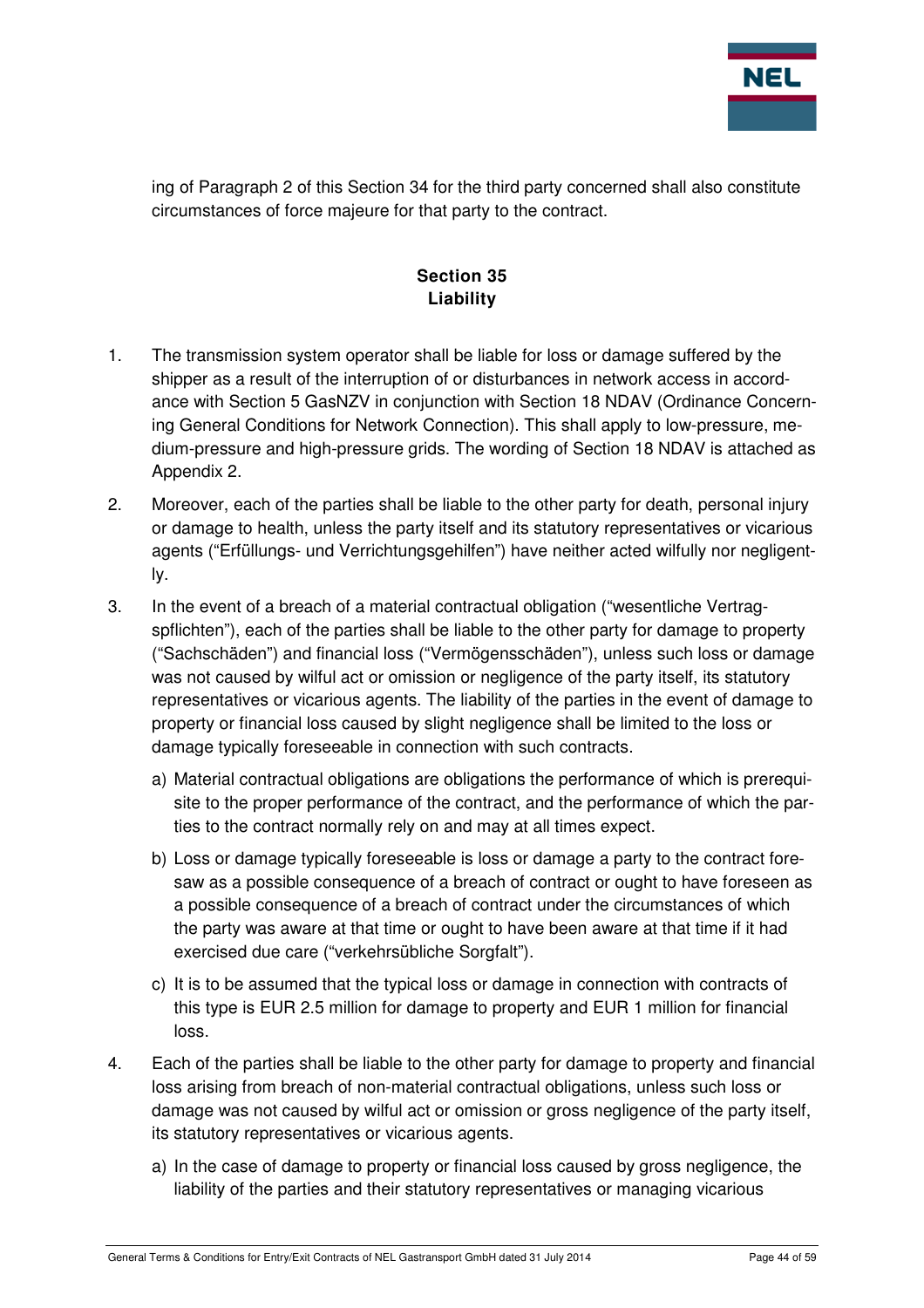

agents ("Leitende Erfüllungs- und Verrichtungsgehilfen") shall be limited to the loss or damage typically foreseeable in connection with such contracts.

- b) In the case of damage to property caused by gross negligence, the parties' liability for ordinary vicarious agents ("einfache Erfüllungsgehilfen") shall be limited to EUR 1.5 million for damage to property, and EUR 0.5 million for financial loss.
- 5. Section 16 and 16a EnWG shall not be affected. Measures in accordance with Section 16 (2) EnWG shall include, without limitation, action taken to ensure a secure natural gas supply for domestic customers in accordance with Section 53a EnWG.
- 6. The parties' liability under mandatory provisions of the Public Liability Act ("Haftpflichtgesetz") and other laws shall not be affected.
- 7. Paragraphs 1 to 6 of this Section 35 shall also apply to the statutory representatives, employees, vicarious agents of the parties, if and to the extent that these conditions are applicable to the respective party.

# **Section 36 Deposit**

- 1. The transmission system operator may in justified cases require the shipper to pay a reasonable deposit or to make advance payment in accordance with Section 36a for all payment claims arising from the commercial relationship with the shipper. The reasons for any such request for a deposit or advance payment shall be stated to the shipper in text form.
- 2. Without limitation, the transmission system operator shall be deemed to have reasonable cause for requiring a deposit or advance payment if:
	- a) the shipper

aa) is in arrears with a significant amount, i.e. usually at least 10% of the charge payable by this shipper according to the last invoice or a request for a downpayment which is due after having received an explicit request for payment or bb) has been repeatedly in arrears with payments due

- b) enforcement measures have been initiated against the shipper for financial claims (Sections 803 - 882a Code of Civil Procedure (ZPO)), unless said financial claims are insignificant
- c) the shipper has filed an application for the opening of insolvency proceedings against itself
- d) a third party has filed an application for the opening of insolvency proceedings against the shipper and the shipper has failed to provide proof that there is no reason for opening of insolvency proceedings in accordance with Sections 17 (2) and 19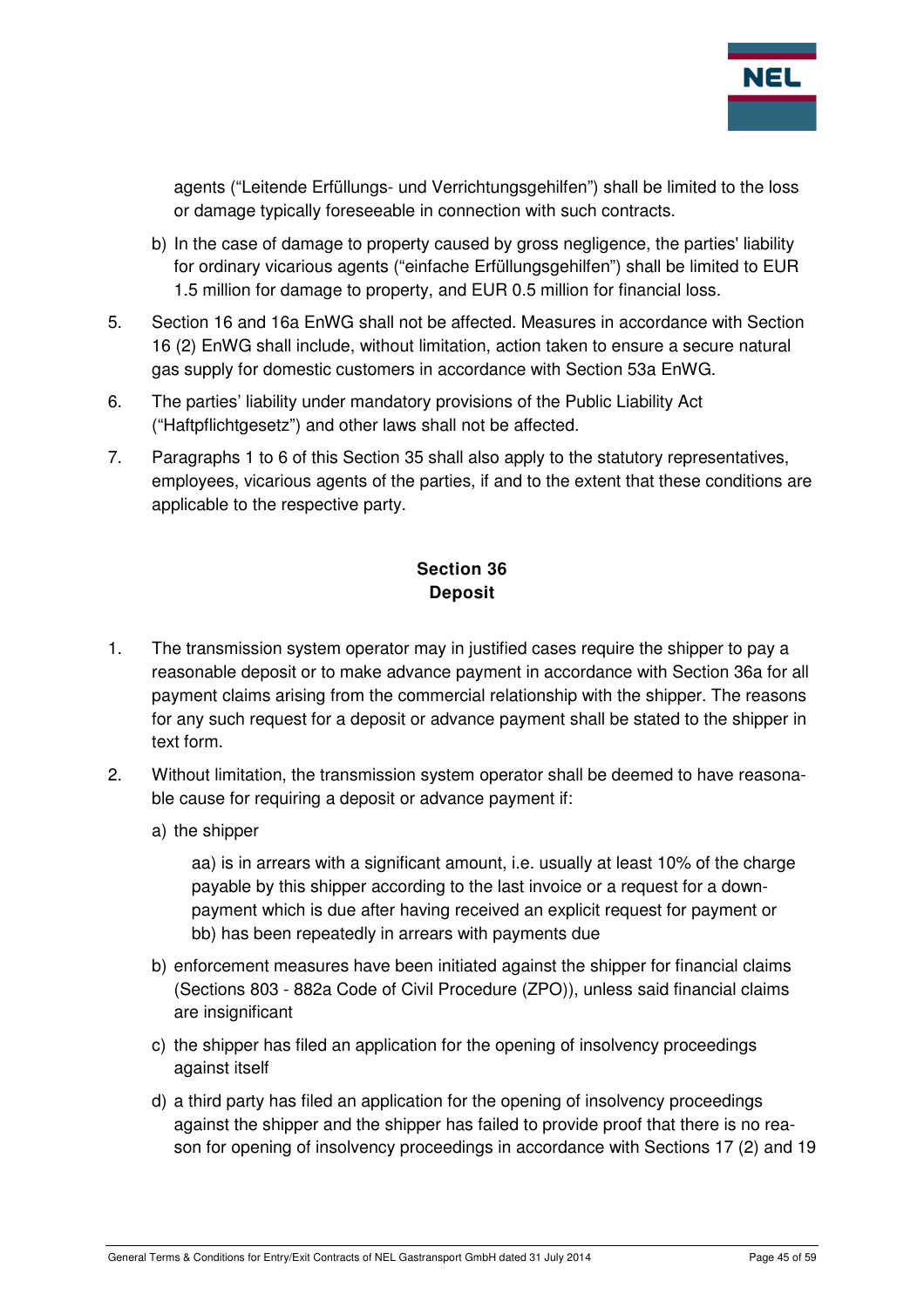

(2) of the Insolvency Ordinance (InsO) within the period stated in Paragraph 4, sentence 2 of this Section 36, or

e) an earlier entry or exit contract between the transmission system operator and the shipper has been terminated effectively in accordance with Section 37 (2), lit. b) within the last 2 years before the signing of this contract, or the permission to use the primary capacity platform has been effectively withdrawn from the shipper during this time.

In addition, the transmission system operator shall be entitled to require the shipper to pay an appropriate deposit or to make advance payment in the event that there are reasonable concerns about the shipper's continuing ability to fulfil its obligations under this contract, based on information concerning the shipper obtained from a recognised credit report provider, or on any other facts, and the shipper does not provide suitable evidence of its creditworthiness to remedy such concerns within five business days. The shipper may remedy such concerns by making available suitable evidence of creditworthiness such as, for example, an auditor's report, a statement by a bank authorised to do business in the Federal Republic of Germany confirming sufficient liquidity, a current financial statement, a copy of its entry in the registry of companies, and, if necessary, more in-depth information relating to its creditworthiness.

If the shipper holds a rating issued by a recognised rating agency, the transmission system operator shall be deemed to have reasonable cause for concern, without limitation, if the shipper does not hold

- a Standard & Poor's long-term rating of BBB- or better,
- a Fitch rating of BBB- or better,
- a Moody's long-term rating of Baa3 or better, or,
- a Creditreform rating (credit index score 2.0) of at least risk class II or better (in accordance with Creditreform RatingMap Germany as of 30 June 2014).

This shall also apply if the shipper does not have a corresponding comparable rating of any other recognised rating agency. In the event that several items of information of the type mentioned above are available to the transmission system operator, the transmission system operator shall be deemed to have reasonable cause for concern even if only one of the creditworthiness indicators mentioned suggests reasonable cause for concern.

The transmission system operator shall disclose to the shipper in full the data and the essential content of the information obtained that gives the transmission system operator reasonable cause for concern.

3. Deposit types include irrevocable, unconditional bank guarantees, irrevocable unconditional corporate guarantees (binding letters of comfort and affiliate guarantees), irrevocable, unconditional, abstract guarantees of a bank authorised to do business in the Federal Republic of Germany and deposits of cash or fixed-interest securities. The type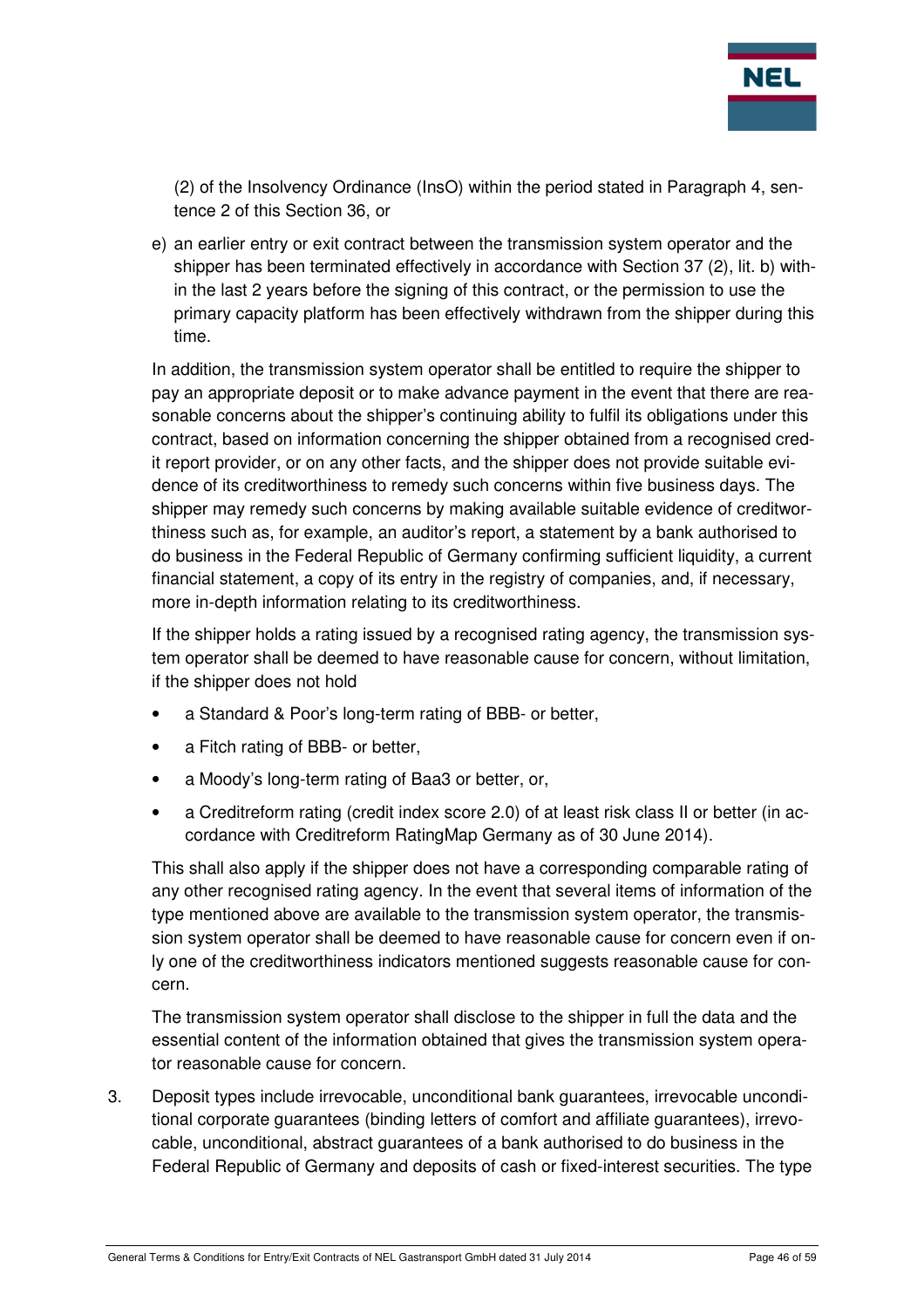

of deposit shall be determined at the discretion of the shipper. The transmission system operator may also accept cash or assignments of receivables.

- 4. The shipper shall provide the deposit to the transmission system operator within five business days of the corresponding request. In the case provided for in Paragraph 2 d) of this Section 36, the deposit shall be provided within ten business days, if the shipper does not prove, within this period, that there are no grounds for opening insolvency proceedings within the meaning of Sections 17 (2), 19 (2) Insolvency Ordinance (InsO).
- 5. The requirements for individual deposit types are as follows:
	- a) Bank securities must be provided in the form of an unconditional, irrevocable and abstract indemnity letter or guarantee of a bank authorised to do business in the Federal Republic of Germany. The bank issuing the deposit shall have a Standard & Poor's long-term rating of A- or better, a Moody's long-term rating of A3 or better, or be part of the German savings and cooperative bank sector.
	- b) For corporate guarantees and indemnity letters, the issuing company providing the deposit shall have a Standard & Poor's long-term rating of BBB- or better, a Fitch rating of BBB- or better, a Moody's long-term rating of Baa3 or better or a Creditreform credit index score (credit index score 2.0) of risk class II or better (in accordance with Creditreform RatingMap Germany as of 30 June 2014). The corporate guarantee or indemnity amount shall not exceed 10% of liable equity capital of the company providing the deposit. The shipper shall document compliance with this requirement to the transmission system operator upon providing the deposit.
	- c) Any cash deposit provided shall be deposited to an account specified by the transmission system operator. Interest shall be payable on such amounts at the base rate published by Deutsche Bundesbank on the first bank business day of the month. The shipper may also pledge the credit balance of an account held with a bank authorised to do business in the Federal Republic of Germany to the transmission system operator.
	- d) The indemnity or guarantee amount shall be payable and shall include a general waiver of the right to insist on prior failed attempt at direct enforcement, waiver of contestability and waiver of offset against claims unless undisputed or upheld by legal judgment. An abstract indemnity or guarantee letter shall be valid for at least 12 calendar months, and shall expire no later than two months after the end of the contract term.
- 6. The deposit amount shall be the higher of the following amounts:
	- a) twice the average monthly capacity charges receivable from the shipper for the past 12 months. If the network use period is less than 12 months, this period shall be used as a basis for calculation of the deposit amount, or
	- b) the capacity charges receivable from the shipper for the two following months.

In deviation from sentence 1 of this Paragraph 6, for a period of 6 months from the moment of admission according to Section 2a (2), the amount of the deposit shall amount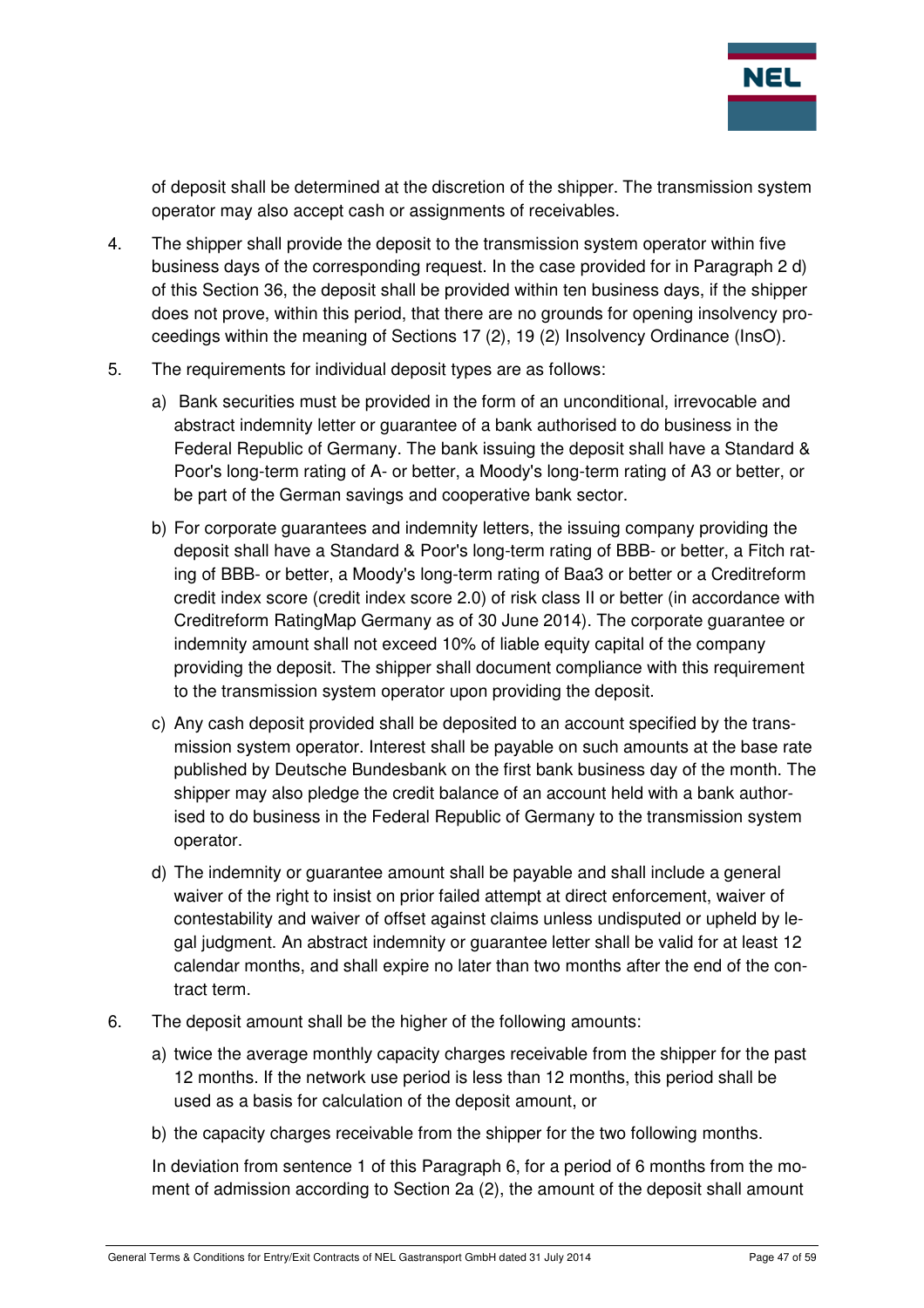

to twice the average monthly capacity charges for expected capacity bookings for a period of 12 months. The shipper shall be obligated to provide the transmission system operator with any requested information necessary for this in text form. In the first 6 months, admission may be restricted to the extent of the expected capacity bookings. It is possible at any time to adapt the extent of admission after the shipper has previously increased its deposit in accordance with the amended expected capacity.

- 7. The transmission system operator may have recourse to the deposit provided that it has issued a payment due notice for overdue amounts after payment has been delayed and the reasonable deadline set for making payment has not been met. In such a case the transmission system operator may request that another deposit be made under the conditions detailed in Paragraph 8 of this Section 36. The shipper shall make said deposit within 7 days of the request.
- 8. Deposits provided shall be returned promptly in the event that the reasons for the requirement of securities no longer apply. The transmission system operator shall review the reasons justifying the requirement for a deposit or advance payment at least every six months. During such review, the transmission system operator shall verify whether the deposit amount meets the requirements of Paragraph 6 of this Section 36. In the event that such review reveals that the realisable value of all securities provided exceeds the amount of the applicable value in accordance with Paragraph 6 of this Section 36 temporarily, the transmission system operator shall return the corresponding portion of the deposit. If several deposits have been provided, the transmission system operator may choose at its discretion which deposits to return. In the event that the realisable value of all deposits provided falls below the amount of the applicable value in accordance with Paragraph 7 of this Section 36 by a more than insignificant amount, the transmission system operator may require the shipper to adjust the amount of such securities accordingly.
- 9. The transmission system operator may also return a deposit if the shipper has not booked any capacity 12 months after its admission to the primary capacity platform. At the same time as the deposit is returned, the shipper's admission to the primary capacity platform will be withdrawn. In this case the transmission system operator shall give the shipper 8 weeks advance notice in text form of the withdrawal of its admission. The deposit will not be returned and admission will not be withdrawn if the shipper appeals in text form within 4 weeks of the advance notice. The period according to sentence 1 begins to run again on receipt of the appeal by the transmission system operator.

## **Section 36a Advance payment**

1. The shipper shall be entitled to make an advance payment instead of providing a deposit. To do so, the shipper shall state to the transmission system operator in text form within five days of the request for a deposit that it will make an advance payment instead of the deposit.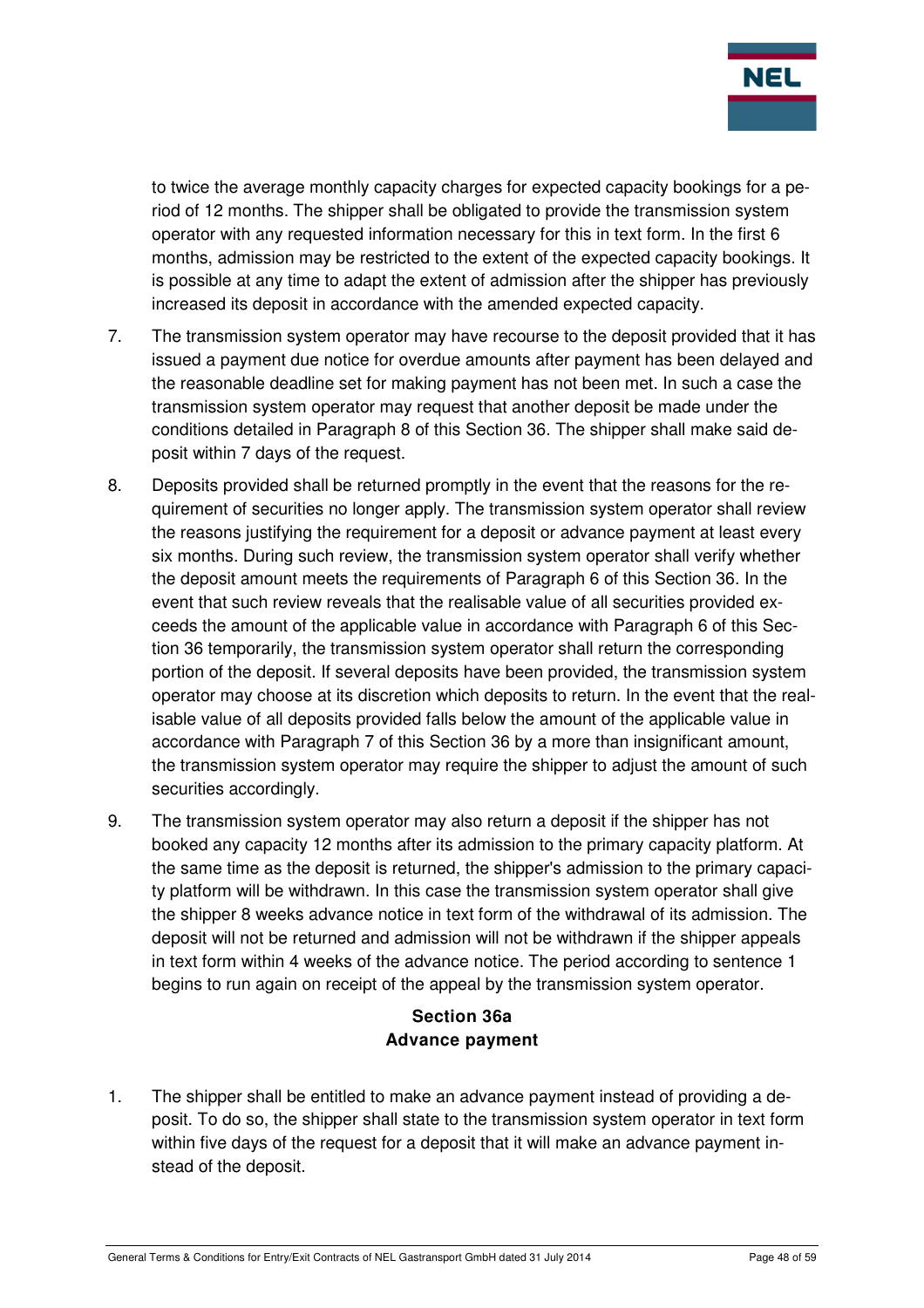

- 2. If the transmission system operator requests an advance payment in accordance with Section 36 (1) or if the shipper avoids providing a requested deposit by an advance payment in accordance with Paragraph 1 of this Section 36a, the transmission system operator shall inform the shipper in text form of the date the payment obligation commences, the amount due and the conditions under which said advance payment obligation ceases to exist.
- 3. The amount of the advance payment shall be determined on the basis of the average monthly capacity charge requests made to the shipper over the past 12 months. If the actual period of use is less than 12 months, said actual period shall be used as a basis for calculating the average monthly capacity charge requests. If the circumstances of a particular case give reason to believe that the actual capacity charge requests are substantially higher or substantially lower than the average capacity charge requests calculated, then this shall be duly taken into account by the transmission system operator when determining the amount of the advance payment. Deviations of 10% are considered substantial.
- 4. The transmission system operator may include additional provisions on the payment intervals and due dates in supplementary terms and conditions.
- 5. The advance payment shall be offset from the capacity charge request for the month in which the payment was made.
- 6. If a particular advance payment does not suffice to cover the network charge requests for the month in question, the shipper shall pay the difference by the date on which the capacity charges are due and payable. If a particular advance payment exceeds the capacity charge request for the month in question, the difference shall be reimbursed to the shipper.
- 7. If and to the extent that advance payments to be made fall substantially below the actual capacity charge requests, the transmission system operator may issue a statement in text form requesting an increase in the advance payment from the next payment date onwards. If and to the extent that advance payments to be made are substantially above the actual capacity charge requests, the transmission system operator shall issue a statement in text form informing the shipper of a corresponding reduction in the advance payment from the next payment date onwards. An advance payment shall be considered to be substantially above or below the capacity charge due if it deviates from the actual capacity charge requests by at least 10 %.
- 8. The transmission system operator shall check the first time after 6 months of the first advance payment, and then every 6 months thereafter, whether there is reasonable cause for requiring an advance payment as provided for in Section 36 (2). The transmission system operator shall confirm in writing if and when such reasonable cause no longer exists. The duty to make advance payments ends upon receipt of said confirmation.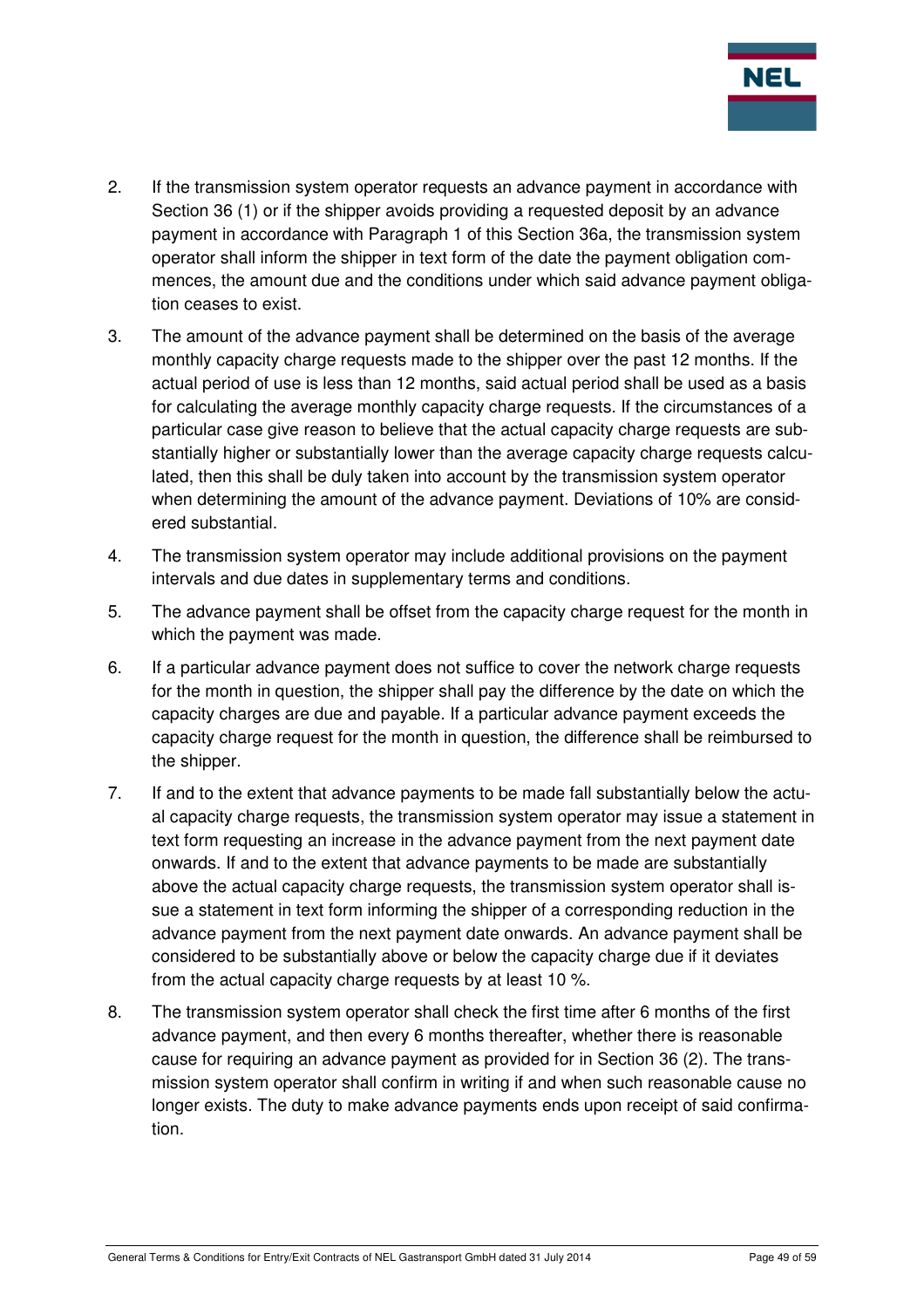

The shipper may ask for the advance payments to be terminated after half a year at the earliest. In the cases described under Section 36 (2a), the shipper may only do so if the payments for the last 12 months were made on time.

- 9. The transmission system operator shall inform the shipper of all details concerning the processing of the advance payments by separate communication.
- 10. Where the bookings of day-ahead capacities are affected, the transmission system operator shall have the right to make separate arrangements for advance payments pursuant to Paragraphs 1 to 9 of this Section 36a.

### **Section 37 Termination of contract**

- 1. This contract may be terminated with immediate effect for good cause ("wichtiger Grund").
- 2. Without limitation, the following shall be deemed to constitute reasonable cause for the termination of the contract with immediate effect:
	- a) serious, repeated breach of material contractual obligations despite the issue of a notice to desist or
	- b) failure of the shipper to promptly meet its obligation to provide a deposit in accordance with Section 36 or make advance payment in accordance with Section 36a or to pay such deposit or make such advance payment in full.

# **Section 38 Good faith clause**

- 1. Should unforeseen circumstances arise during the term of the contract which have significant technical, economic, commercial or legal impact on the contract and for which there are no provisions in the contract or the standard terms and conditions or which were not taken into consideration upon the conclusion of the contract and should it therefore become unreasonable for either party to remain bound by any of the provisions of the contract, the party affected by any such change shall be entitled to require the other party to amend the provisions of the contract to reflect the changed conditions and to take into account all the commercial, technical and legal effects on the other party.
- 2. The party relying on such circumstances shall set forth and prove the facts of the matter.
- 3. The party concerned shall become entitled to require an amendment of the contract provisions as a result of changes in circumstances upon the date when the party con-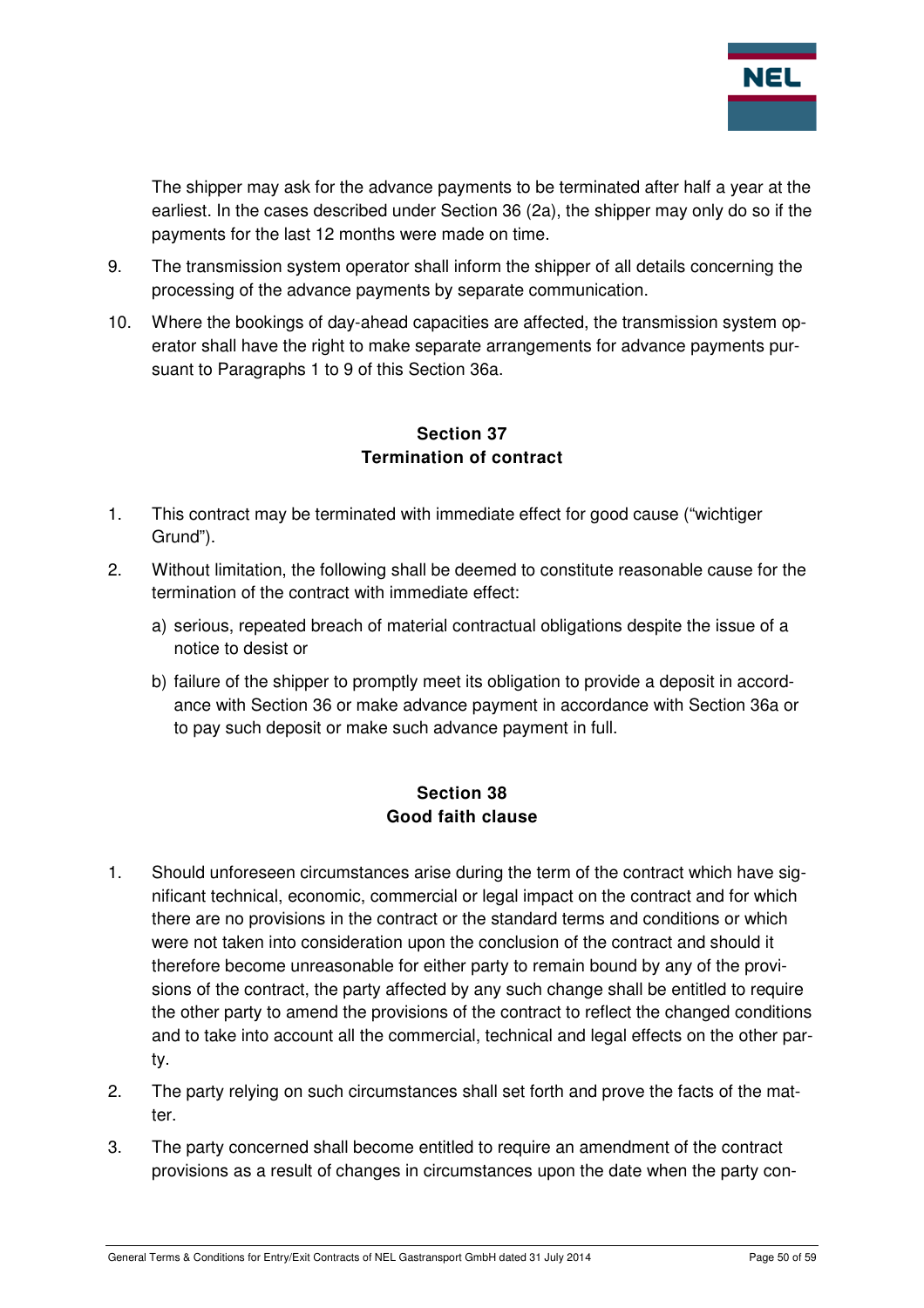

cerned first requests such amendments, except where the party concerned cannot reasonably be expected to have made such request at an earlier date.

# **Section 39 Confidentiality**

- 1. The parties shall keep the content of the contract and all information obtained thereunder by one party from the other party (hereinafter referred to as "confidential information") confidential and shall not disclose or make available such confidential information to third parties without the prior written consent of the other party, except as provided under Paragraph 2 of this section 39 and Section 33. Each party shall use the confidential information solely for the purpose of performing the respective contract.
- 2. Either party shall be entitled to disclose confidential information obtained from the other party without written consent:
	- a) to an affiliated company which is subject to the same confidentiality obligations as the disclosing party,
	- b) to its representatives, advisors/consultants, banks and insurance companies if and to the extent that such disclosure is required for the proper performance of contractual obligations and prior to making such disclosure such person or company has itself has entered into an obligation to keep the confidential information confidential or is under a statutory obligation of confidentiality by virtue of its profession; or
	- c) to the extent that such confidential information
		- has already been lawfully disclosed to the party receiving such information prior to the date of its receipt from the other party,
		- is already public knowledge or becomes available to the public other than through the act or omission of the obtaining party,
		- is required to be disclosed by a party under applicable law or by a judicial or government order, or by a request of a regulatory authority.
- 3. The confidentiality obligation shall end 2 years after expiry of the respective contract.
- 4. Section 6a EnWG shall not be affected.

## **Section 40 Legal succession**

1. Subject to Section 19, contractual rights and obligations shall not be assigned whether in whole or in part without the prior written permission of the other party, which permission shall not be withheld except for reasonable cause.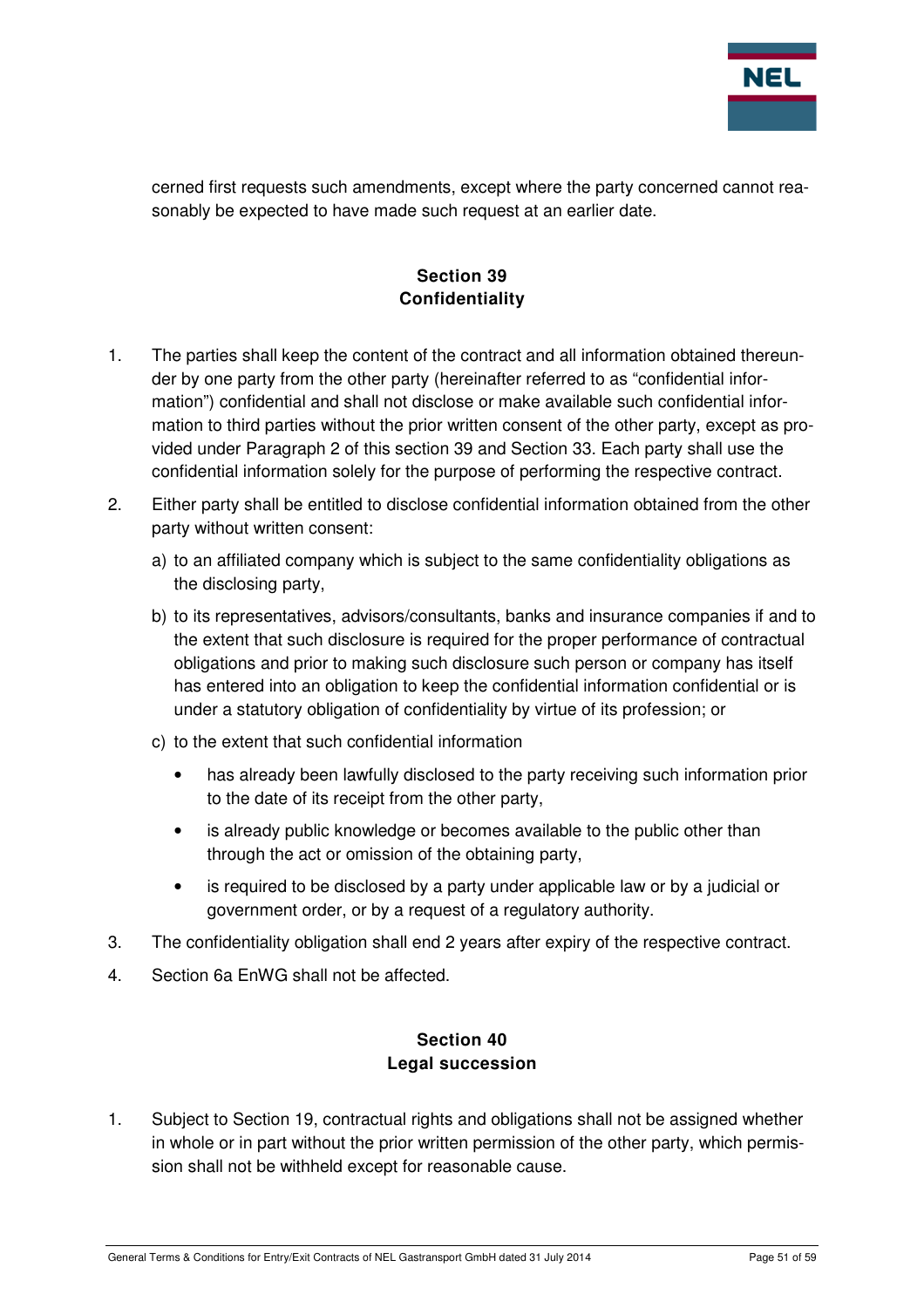

2. Assignment of all of the rights and obligations of a party under the contract to an affiliated company as defined by Section 15 Joint Stock Corporation Act (AktG) shall not require the prior permission but only the written notification of the other party.

# **Section 41 Contract amendments**

- 1. The transmission system operator may amend the general terms and conditions outlined in this contract with immediate effect as necessary to comply with applicable laws, regulations or legally binding orders by national or international courts or authorities – including without limitation determinations and related announcements of the Federal Network Agency – or to comply with generally approved technical standards. Sentence 1 also covers relevant common network operating tools (including Business Requirements Specification) according to Article 8 (3a) of Regulation (EC) No. 715/2009. The transmission system operator shall advise the shipper without delay of any amendment under the foregoing regulations. If contract amendments result in detrimental commercial or financial impact on the shipper which is more than insignificant, which impact shall be proved by the shipper, the shipper shall be entitled to terminate its contracts by 15 business days' notice as of the end of the month following the effective date of such amendments. No compensation shall be payable. This provision shall apply mutatis mutandis to amendments necessary for the further consolidation of market areas.
- 2. The transmission system operator shall also be entitled to amend the terms and conditions outlined in this contract with future effect in cases other than those stated in Paragraph 1 of this Section 41 in the event that the transmission system operator has a justified interest in changes to the contractual arrangements for network access. Without limitation, the transmission system operator shall be deemed to have such a justified interest if the changes are in connection with the issue of standardised entry and exit contracts in accordance with Section 3 (3) GasNZV. The transmission system operator shall give the shipper two months' advance notice of any such amended terms and conditions of the contract in text form and publish the amended terms and conditions of the contract on its website. In justified cases, the transmission system operator may deviate from said notice period of two months. Amendments to the terms and conditions of this contract shall be deemed to have been accepted by the shipper unless the shipper terminates the contract within 30 days of the receipt of notification thereof. No compensation shall be payable. The shipper shall not be entitled to terminate the contract if the amendment concerned does not represent any or any significant commercial or financial disadvantage to the shipper. In the event that the shipper considers that any such amendment would represent significant financial disadvantage to the shipper, the shipper shall submit evidence of such disadvantage. The transmission system operator shall notify the shipper of the start of the termination notice period and of the fact that the amended contract terms and conditions will be deemed to have been accepted by the shipper in the event that the shipper does not terminate the contract.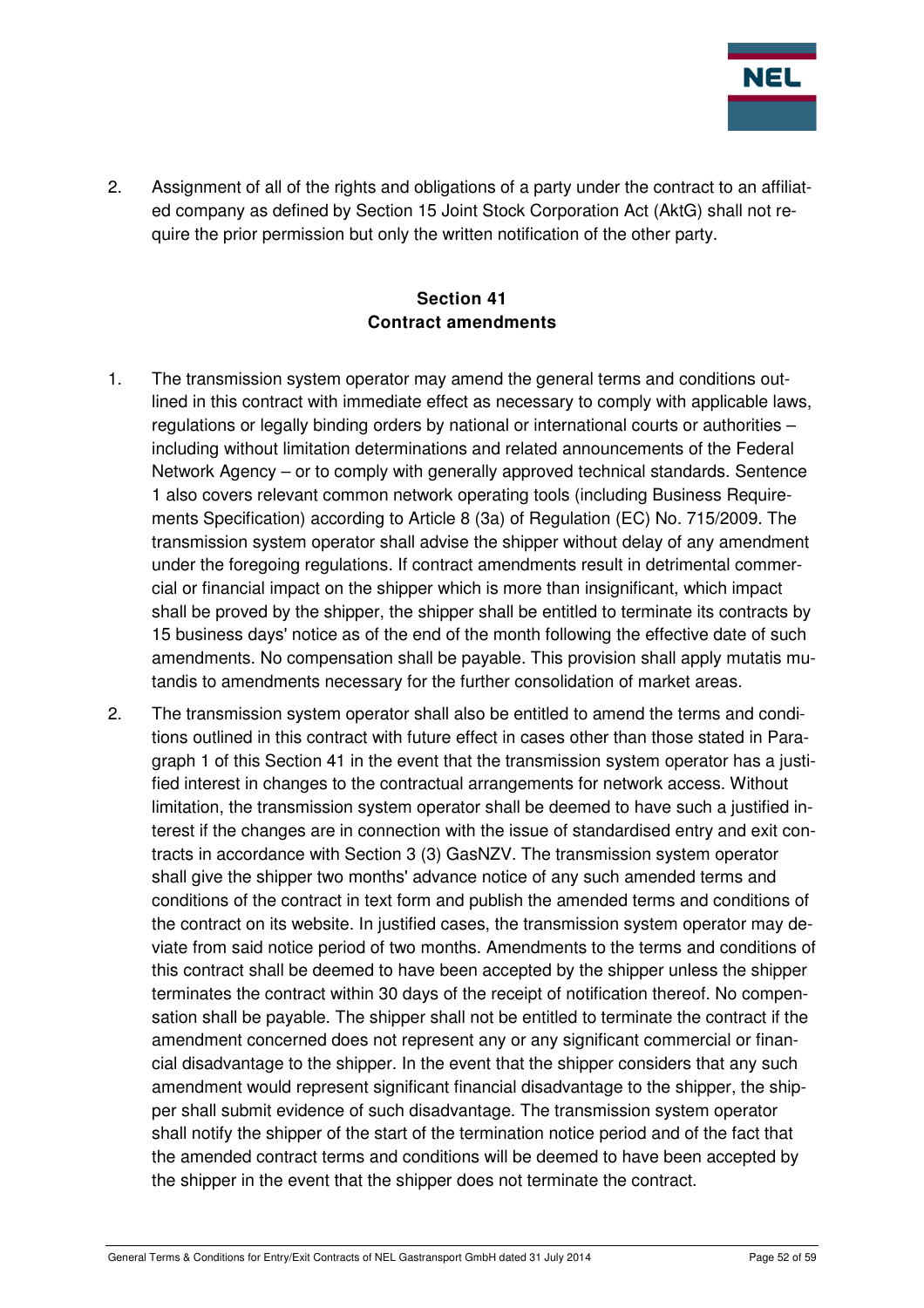

3. Adjustments of charges shall be subject to Section 25.

# **Section 42 Severability**

- 1. If any provision of this contract or the appendices hereto is or becomes ineffective or inoperable, the other provisions of this contract or appendices hereto shall remain in full force and effect.
- 2. The parties shall replace any ineffective or inoperable provision by a provision with as near as reasonably possible the commercial and financial effect intended by the provision so replaced. This shall apply mutatis mutandis to matters not provided for in the contract.

# **Section 43 Text form**

Any amendment to or termination of a contract shall not be effective unless made in text form. The same shall apply to any waiver of the requirement for amendments or terminations to be made in text form.

# **Section 44 Venue for disputes and applicable law**

- 1. Any disputes arising between the parties out of or in connection with the contract shall be submitted to the courts of ordinary jurisdiction.
- 2. The venue for disputes shall be the place where the transmission system operator has its registered office.
- 3. The contract shall be governed by and construed and interpreted in accordance with German law to the exclusion of interstate conflict of law rules shall not apply as long as these are not mandatory law. The UN Convention on Contracts for the International Sale of Goods shall not apply.

# **Section 45 List of appendices**

The appendices listed below shall constitute an integral part of this contract:

Appendix GTC 1 Surplus and shortfall quantity method applied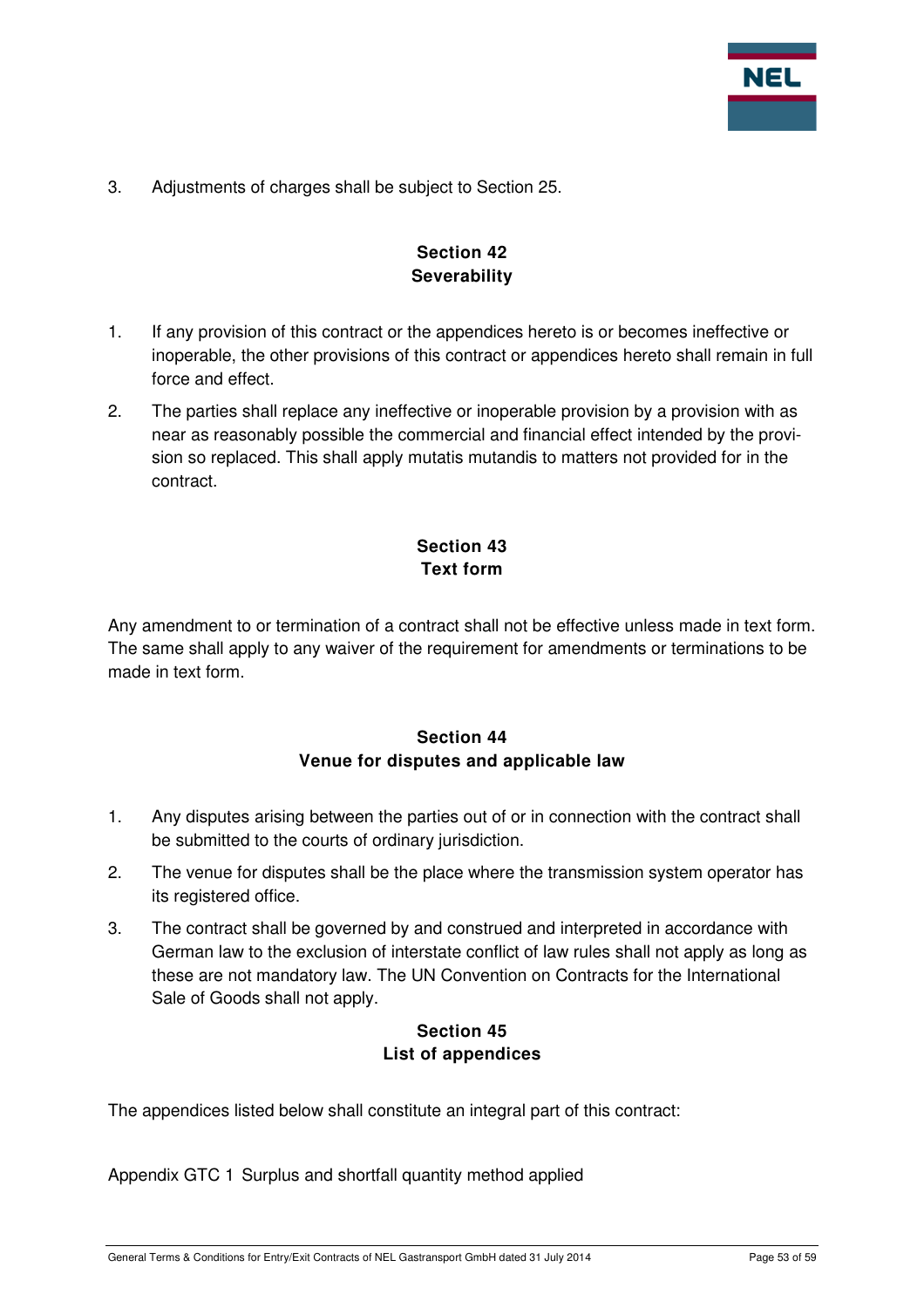

Appendix GTC 2 Section 18 NDAV Appendix GTC 3 Supplementary Terms and Conditions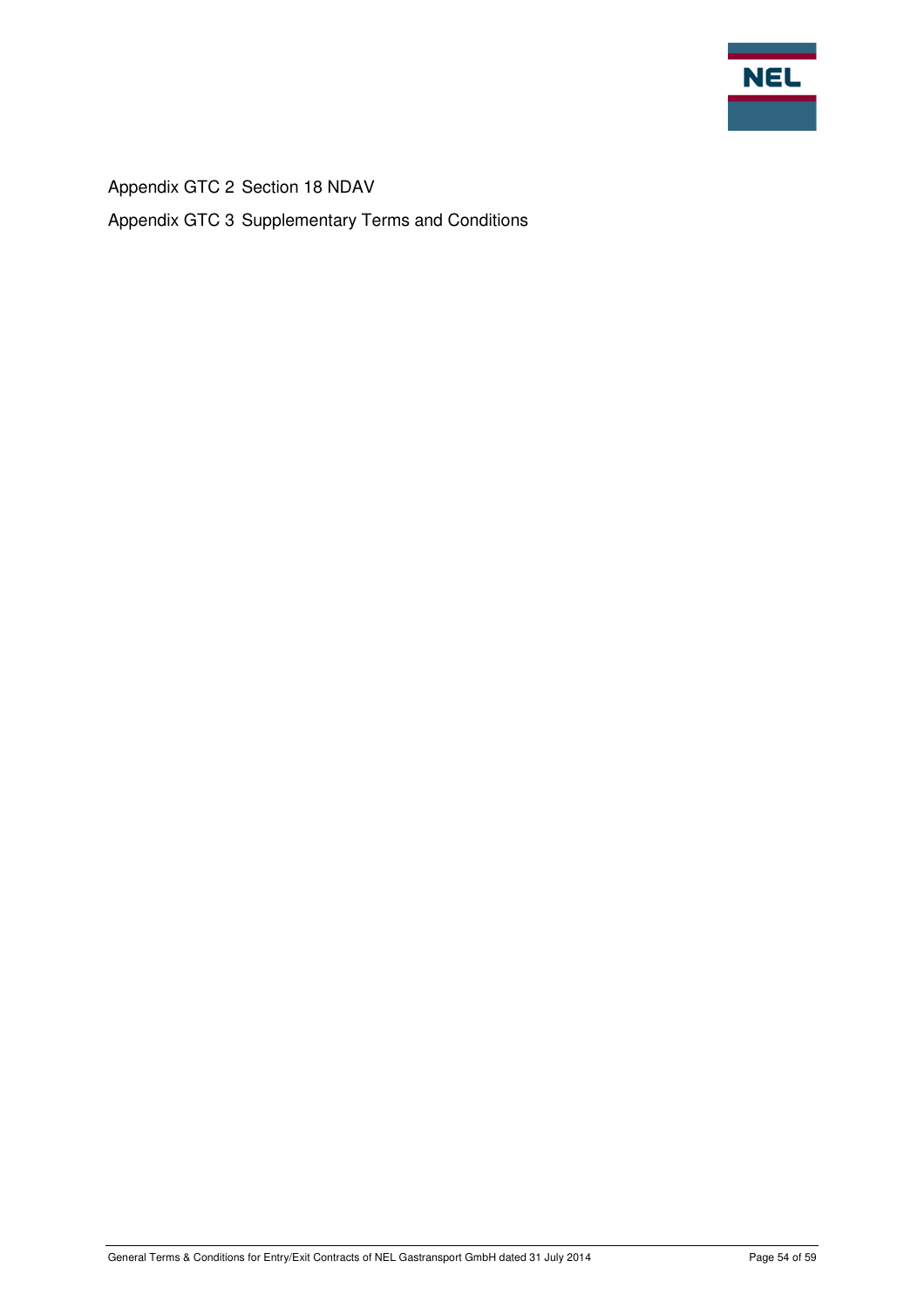

## **Appendix GTC 1: Surplus and shortfall quantity method applied**

1. Method: Monthly method

Meters are read on a rolling basis. The transmission system operator divides consumption quantities into individual months. To determine oversupply/undersupply amounts, consumption quantities – appointed for the billing month – are compared against the amounts allocated to the balancing group/sub-balancing account for the corresponding period. Changes of supplier are factored into the allocation and quantity period measurement up to the day.

- 2. Billing type: monthly
- 3. Billing period: monthly
- 4. Fee: the monthly price for compensation energy equals the mean average of the positive and negative prices for compensation energy published for the gas day of the respective month
- 5. Weighting method: not applying
- 6. Invoicing schedule: monthly
- 7. Preparation of oversupply/undersupply billing statement together with network usage billing: no
- 8. Invoice delivery: by mail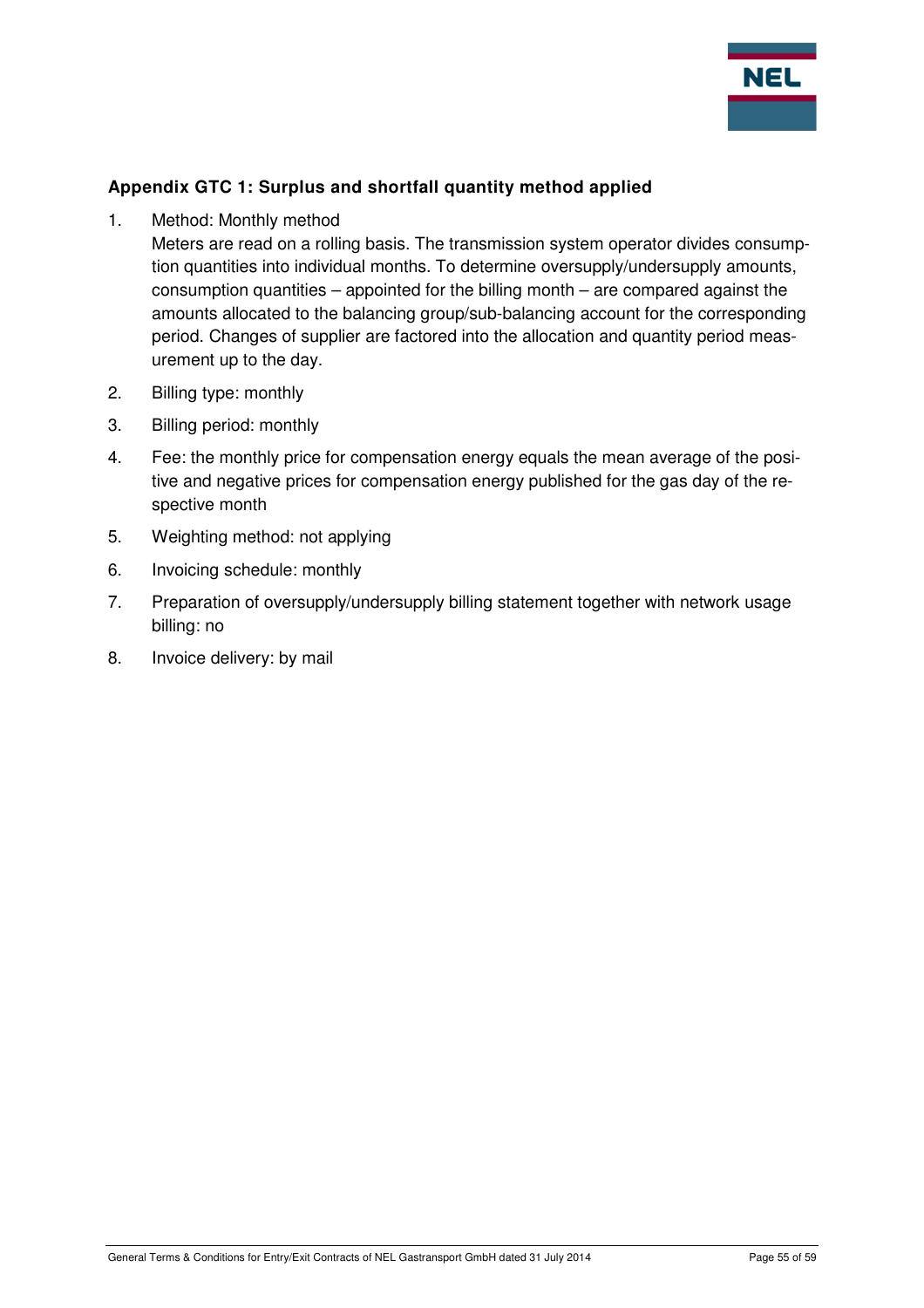

# **Appendix GTC 2: § 18 Low Pressure Connection Ordinance (Niederdruckanschlussverordnung / NDAV)**

- 1. To the extent the network operator is liable due to contract, connection usage relation or tortious acts for damages suffered by the shipper due to interruptions or irregularities of the connection usage and default of the company or its vicarious agents or servants is required
	- a. regarding financial loss willful misconduct or gross negligence shall be assumed subject to refutation,
	- b. regarding damages to property willful misconduct or negligence shall be assumed subject to refutation.

In case of financial loss pursuant to sentence 1 number 1 liability due to other negligence shall be excluded.

- 2. Liability of the network operator for damages to property towards its connection users caused neither by willful misconduct nor gross negligence shall be respectively limited to 5.000 Euro. Liability for damages to property not caused by willful misconduct shall per damaging event be limited to
	- a. 2,5 million Euro in case of up to 25.000 connection users connected to its own network;
	- b. 10 million Euro in case of 25.001 to 100.000 connection users connected to its own network;
	- c. 20 million Euro in case of 100.001 to 200.000 connection users connected to its own network;
	- d. 30 million Euro in case of 200.001 to one million connection users connected to its own network;
	- e. 40 million Euro in case of more than one million connection users connected to its own network.

Damages of connection users connected to mid and high pressure shall be implied in the aforementioned limits.

3. Paragraph 1 and 2 shall also apply to connection users' claims in tort against third-party network operators in terms of § 3 number 27 Energy Industrial Act. Liability of third-party network operators in terms of § 3 number 27 Energy Industrial Act shall totalling be limited per damaging event to three times the maximum amounts it is liable towards its own connection users in accordance to paragraph 2 sentence 2. If the third-party network operator has no own connection users connected to its network in terms of this Ordinance, the liability shall totalling be limited to € 200 million. Damage claims of costumers who are not covered by this Ordinance and which are claimed against the third party due to tort may be regarded for the maximum amounts pursuant to sentences 2 and 3 if case by case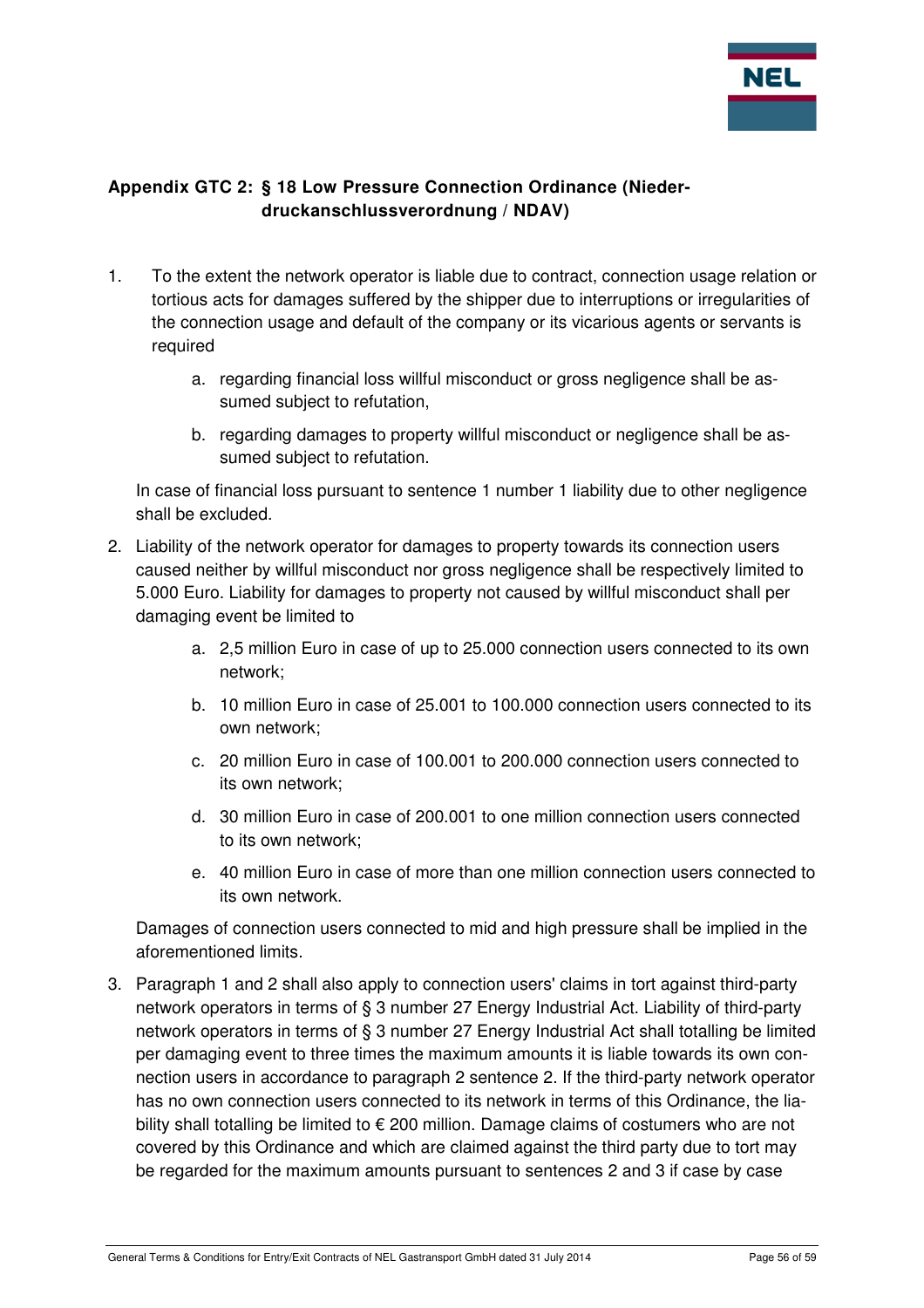

these claims are limited in accordance with paragraph 2 sentence 1. At request the network operator shall be obliged to inform its connection users about the facts related to the damaging caused by a third-party network operators in terms of § 3 number 27 Energy Industrial Act to the extent the facts are known to it or can be cleared up by it using reasonable effort and its knowledge is necessary to claim for damages.

- 4. Liability for financial loss of the network operator to whose network the connection user is connected, or of a third-party network operator to whom the connection user claims for damages, caused by gross negligence shall be respectively limited towards its connection users to 5.000 Euro and per damaging event to 20% of the maximum amounts listed under paragraph 2 sentence 2 and paragraph 3 sentence 2 and 3. Paragraph 2 sentence 3 and paragraph 3 sentence 1, 4 and 5 shall apply accordingly.
- 5. If the sum of individual damage claims exceeds the respective limit, the damage claim shall be proportionately reduced in relation of the sum of all damage claims to the respective limit. If costumers who are not covered by this Ordinance are regarded for the maximum amounts in accordance with paragraph 2 sentence 2 or paragraph 3 sentence 4 in connection with paragraph 4 respectively, such customer shall be regarded with respect to the reduction in accordance with sentence 1. In case of claims pursuant to paragraph 3 the quota of damaging claims may not exceed the quota of customers of the third-party network operator.
- 6. Claims for damages below 30 Euro neither caused by willful misconduct nor by gross negligence shall be precluded.
- 7. The aggrieved connection user shall inform the network operator or if it is certain the company liable to pay compensation about the damage.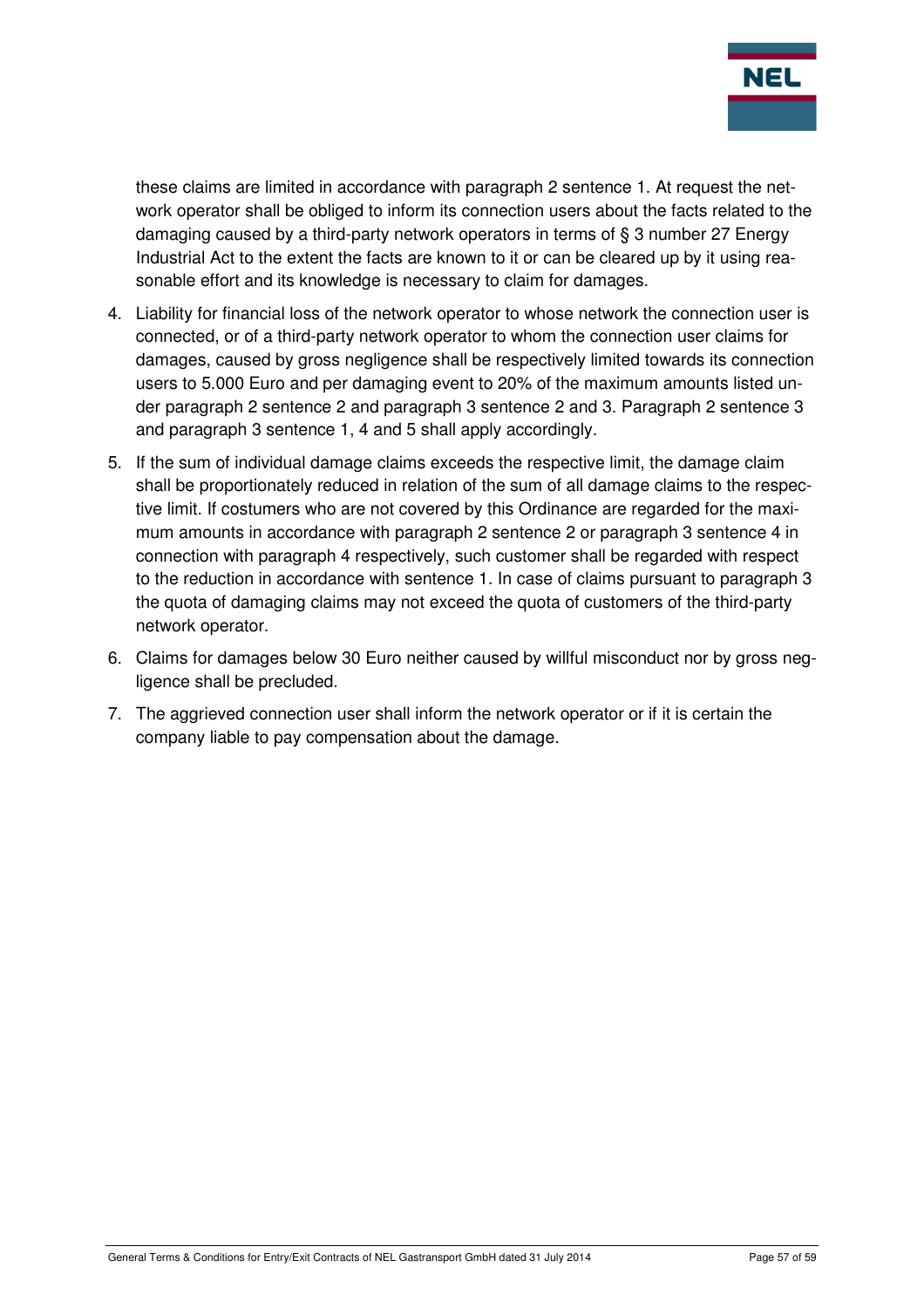

#### **Appendix GTC 3: Supplementary Terms & Conditions of NEL Gastransport GmbH**

The supplementary Terms & Conditions supplement the GTC of NEL Gastransport GmbH (NGT) dated 31 July 2015 for transport as of 1 October 2015 until 31 October 2015.

#### **Section 1 Dynamically Allocable Capacity**

- (1) In addition to the capacity products pursuant to Section 9 (1) GTC NGT shall also offer dynamically allocable capacities. NGT publishes on its website a list of all network points at which NGT shall make available a dynamically allocable entry capacity or dynamically allocable exit capacity available.
- (2) The dynamically allocable entry capacity shall enable network access on a firm basis from the booked entry point up to one or more agreed exit points. The energy quantity in kWh of the gas injected and withdrawn at the network points defined in accordance with sentence 1 must be the same in each hour. Where the shipper withdraws quantities at exit points other than those defined or at variance with the provision in sentence 2 (hereinafter referred to as "Variance"), the dynamically allocable entry capacity in the amount of the Variance may be used solely on an interruptible basis. The Variance shall be calculated in each balancing group or sub-balancing account. Consequently for a firm usage the dynamically allocable entry capacity shall be included in the same balancing group or sub-balancing account as the capacity at the agreed exit points.
- (3) The dynamically allocable exit capacity shall enable network access on a firm basis from one or more agreed entry points up to the booked exit point. The energy quantity in kWh of the gas injected and withdrawn at the network points defined in accordance with sentence 1 must be the same in each hour. Where the shipper withdraws quantities at exit points other than those defined or at variance with the provision in sentence 2 (hereinafter referred to as "Variance"), the dynamically allocable exit capacity in the amount of the Variance may be used solely on an interruptible basis. The Variance shall be calculated in each balancing group or sub-balancing account. Consequently for a firm usage the dynamically allocable exit capacity shall be included in the same balancing group or sub-balancing account as the capacity at the agreed entry points.

#### **Section 2 Allocation Procedure**

NGT shall upon request provide information about the allocation procedure in accordance to section 22 (1) and (3) GTC.

#### **Section 3 Usage of IT-portals**

As a service NGT offers the opportunity to use IT-portals, for example for management of nominations or for data administration. The terms of service shall be agreed upon registration or activation.

#### **Section 4 Invoicing and Payment**

(1) Booked entry and exit capacity shall be invoiced in advance in monthly instalments, at prices in accordance with NGT price list. Entry and exit capacity which has been